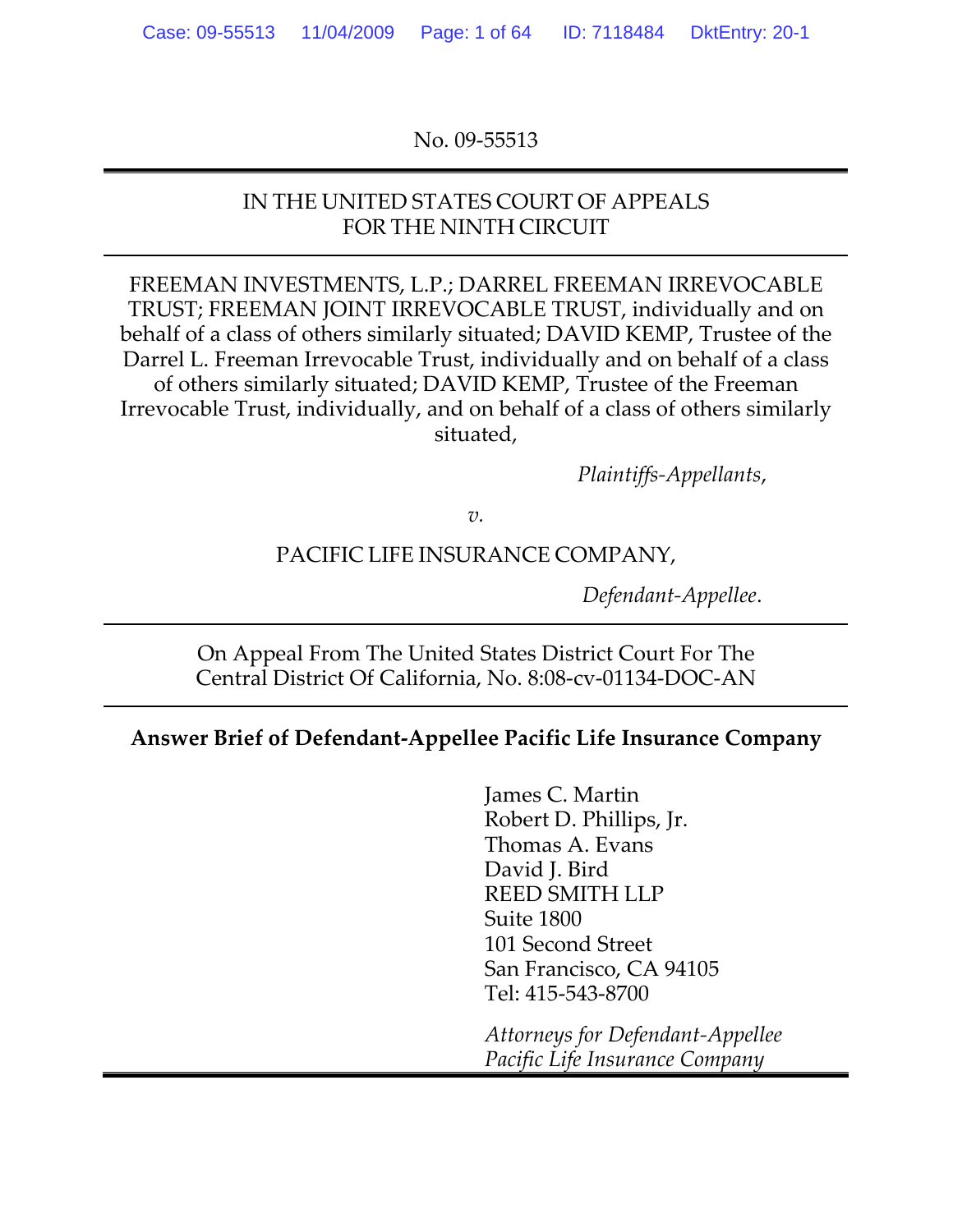### **CORPORATE DISCLOSURE STATEMENT (Pursuant to Fed. R. App. P. 26.1)**

Defendant‐Appellee Pacific Life Insurance Company states that it is a Nebraska corporation, whose parent is Pacific LifeCorp, a Delaware Stock Holding Company, which owns 100% of the stock of Pacific Life. Pacific LifeCorp is a wholly owned subsidiary of Pacific Mutual Holding Company, a Nebraska mutual insurance holding company. No publicly held company owns 10% or more of these entities.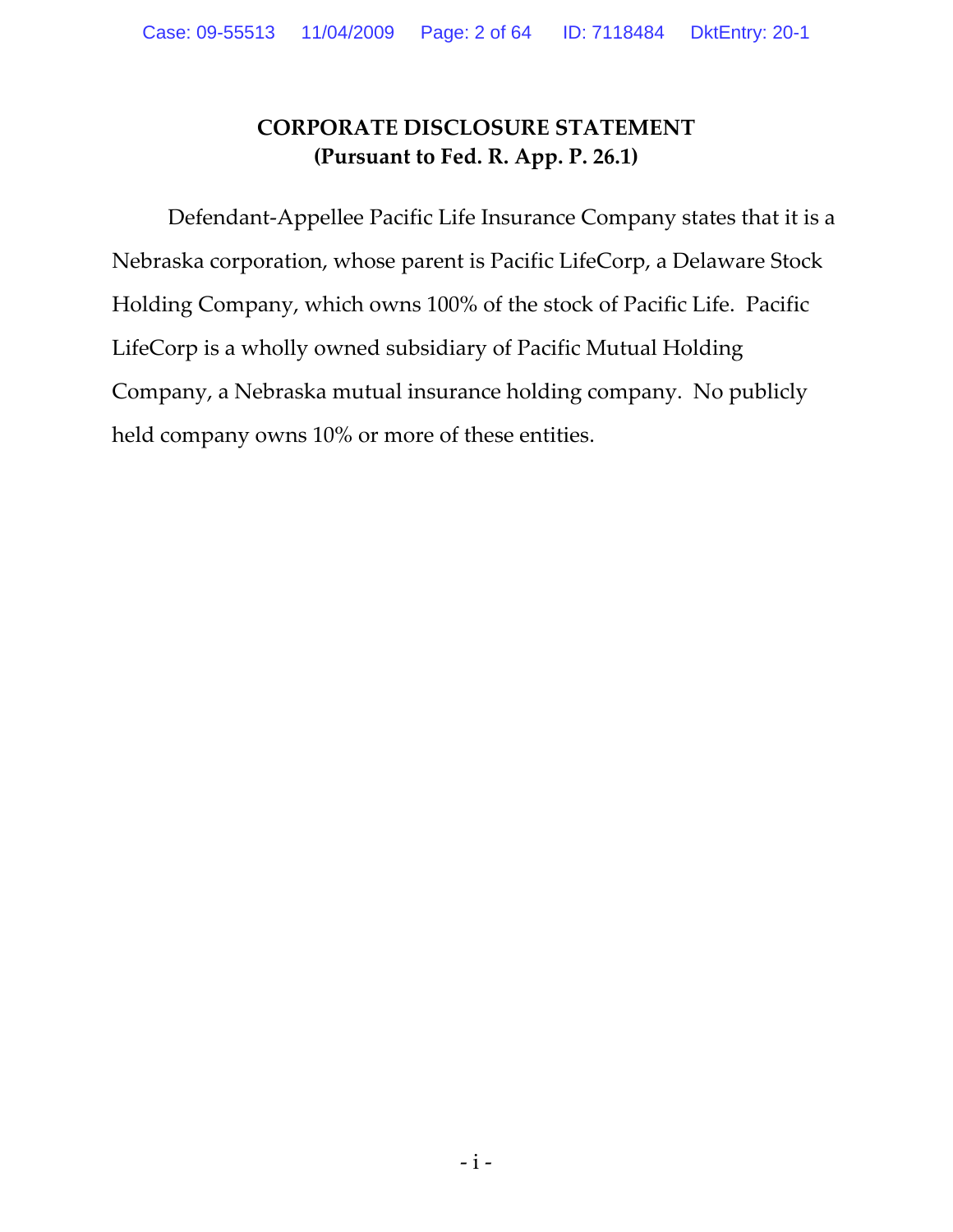# **TABLE OF CONTENTS**

| I.  |                                                               | Overview Of Plaintiffs' Allegations And Class Action Claims2                                                                                                                                                     |  |
|-----|---------------------------------------------------------------|------------------------------------------------------------------------------------------------------------------------------------------------------------------------------------------------------------------|--|
| Π.  | Plaintiffs File A State-Law Class Action Complaint Containing |                                                                                                                                                                                                                  |  |
|     | A.                                                            | Plaintiffs Allege A State-Law Class Action For Damages<br>Concerning Variable Universal Life Insurance Policies3                                                                                                 |  |
|     | <b>B.</b>                                                     | Plaintiffs Expressly Accuse Pacific Life Of<br>Misrepresentations, Omissions, And "Deceitful Conduct"<br>As Part Of A "Scheme" To Deduct "Cost Of Insurance"<br>Charges Containing "Hidden Loads" That Allegedly |  |
| Ш.  |                                                               | Plaintiffs File First And Second Amended Class Action<br>Complaints That Attack The Exact Same "Scheme," Involving<br>The Same Insurance Products And Containing All The                                         |  |
| IV. |                                                               | Relying On SLUSA, The District Court Dismisses Plaintiffs'                                                                                                                                                       |  |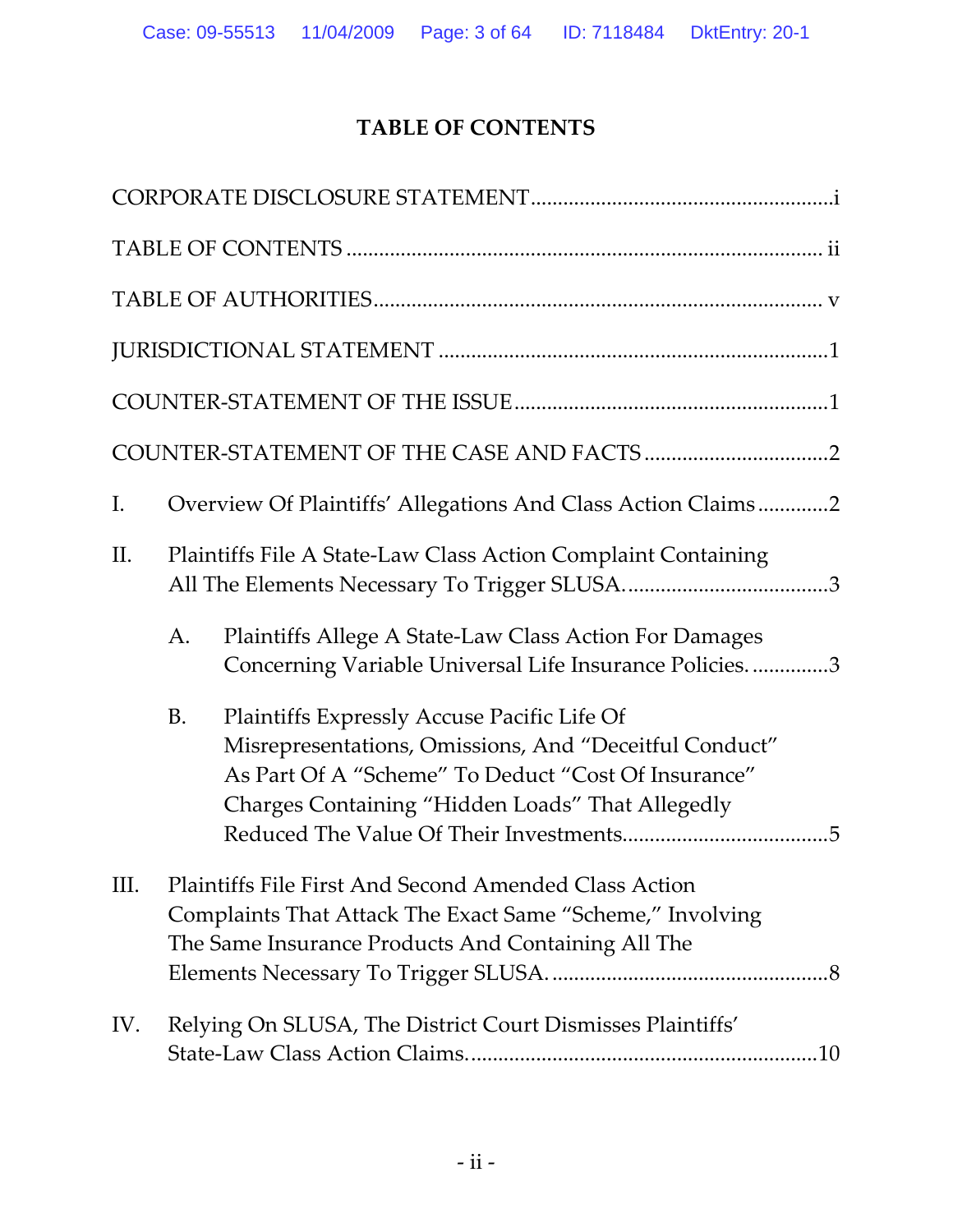| Ι.  |           | <b>Plaintiffs' State-Law Class Action Claims Are Barred</b>                                                                                                                                                                        |
|-----|-----------|------------------------------------------------------------------------------------------------------------------------------------------------------------------------------------------------------------------------------------|
|     | A.        | <b>Plaintiffs' State-Law Class Action Claims Involve</b><br>The Purchase And Sale Of A Covered Security15                                                                                                                          |
|     | <b>B.</b> | <b>Plaintiffs' State-law Class Action Claims Also Involve</b><br>Alleged Misstatements And Omissions Of Material Facts<br>And An Alleged Deceptive And Manipulative Scheme<br>"In Connection With" The Purchase Or Sale Of Covered |
|     | C.        | Controlling Decisions By The U.S. Supreme Court And<br>Federal Courts Make Clear That Plaintiffs' Allegations                                                                                                                      |
| II. |           | Plaintiffs Offer No Factual Or Legal Basis On Which<br>To Avoid The Controlling Law Barring Their State-Law<br>27                                                                                                                  |
|     | A.        | <b>SLUSA Is Not Limited To State-Law Causes Of Action</b><br>That "Depend" On Alleged Misrepresentations                                                                                                                           |
|     | B.        | SLUSA's Scope Cannot Be Narrowed By Reference To<br>Prudential Limitations On Implied Private Rights Of<br>Action For Securities Fraud Under SEC Rule 10b-536                                                                      |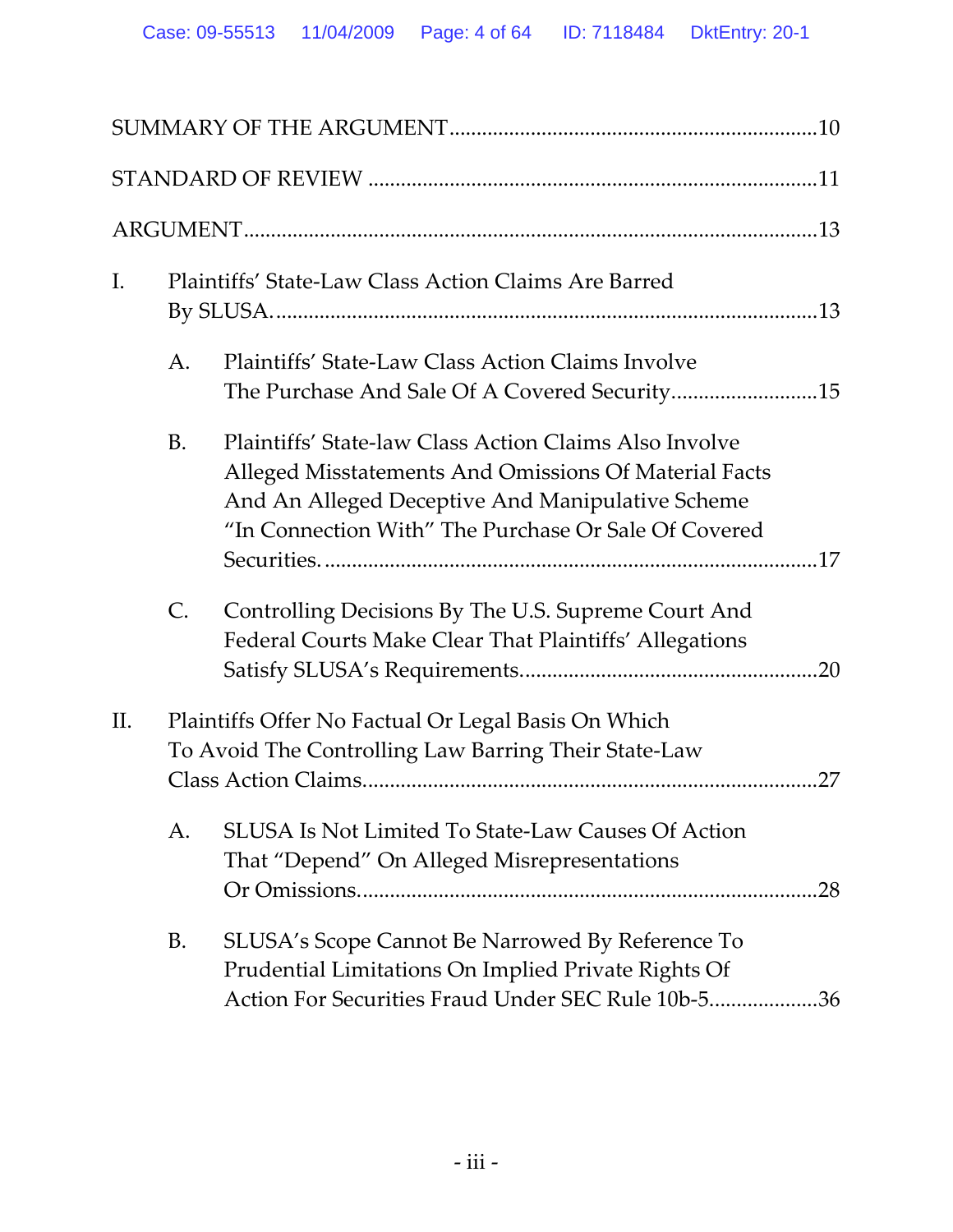|      | C. |    | SLUSA May Not Be Avoided By "Artful Pleading."39                                                                                                                                     |  |
|------|----|----|--------------------------------------------------------------------------------------------------------------------------------------------------------------------------------------|--|
|      |    | 1. | Plaintiffs Mischaracterize U.S. Mortgage And<br>Disregard Controlling Authority Condemning<br>Artful Attempts To Plead Around SLUSA. 39                                              |  |
|      |    | 2. | Plaintiffs' Attempt At Evading SLUSA Is                                                                                                                                              |  |
| III. |    |    | Dismissal Of Plaintiffs' Complaint Does Not Interfere With                                                                                                                           |  |
| IV.  |    |    | Plaintiffs Have Waived Any Right To Argue That They Should<br>Have Been Given Leave To File Another Amended Complaint;<br>Moreover, The District Court Did Not Err When It Dismissed |  |
|      |    |    |                                                                                                                                                                                      |  |
|      |    |    |                                                                                                                                                                                      |  |
|      |    |    |                                                                                                                                                                                      |  |
|      |    |    |                                                                                                                                                                                      |  |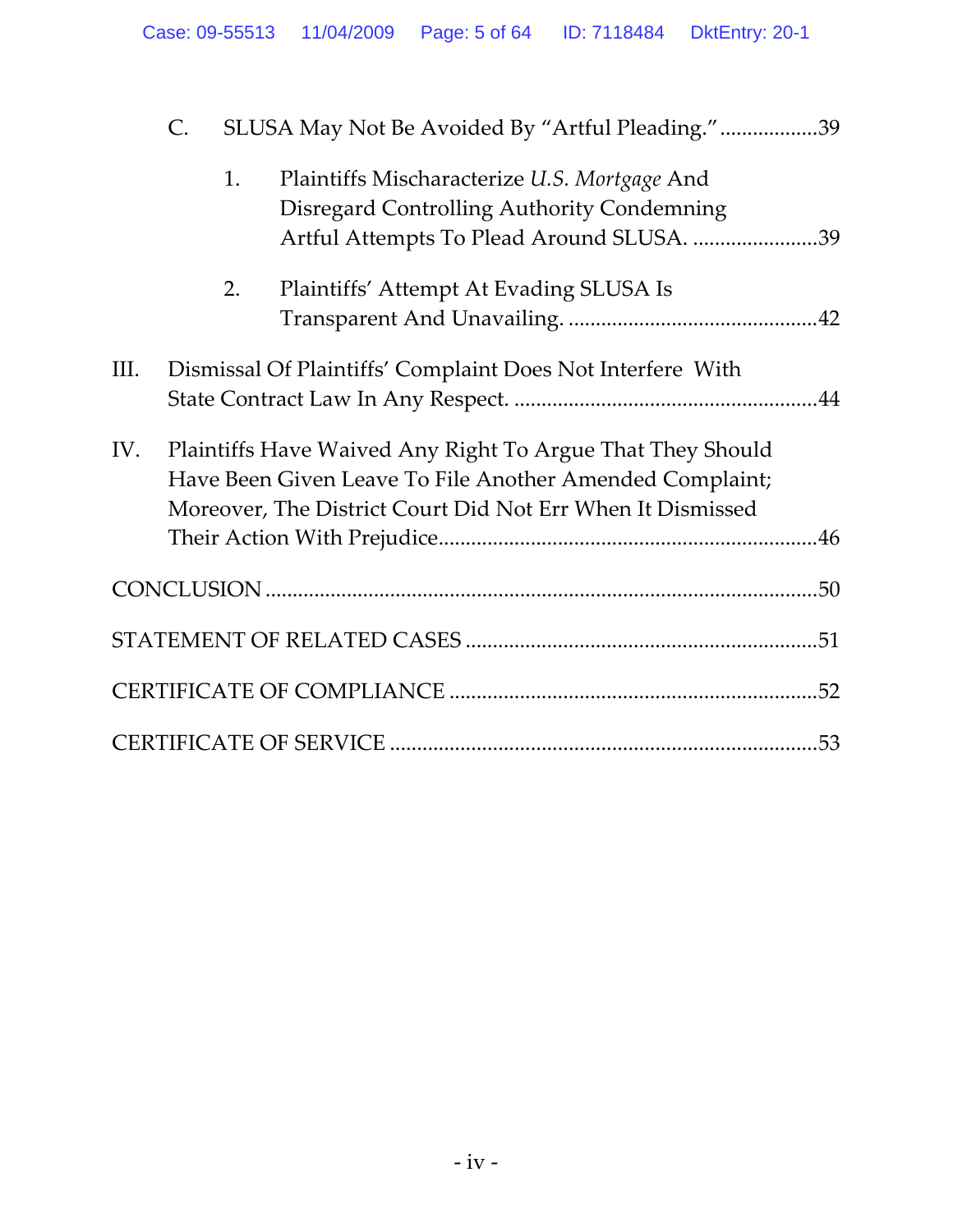### **TABLE OF AUTHORITIES**

# **CASES**

| Anderson v. Merrill Lynch, Pierce, Fenner & Smith, Inc.,                                                      |
|---------------------------------------------------------------------------------------------------------------|
| Araujo v. John Hancock Life Ins. Co.,                                                                         |
| Beary v. ING Life Ins. & Annuity Co.,                                                                         |
| Beckett v. Mellon Investor Services, LLC,<br>No. C06-5245FDB, 2006 WL 3249189 (W.D. Wash. Nov. 8, 2006)32, 41 |
| Behlen v. Merrill Lynch,                                                                                      |
| Blue Chip Stamps v. Mannor Drug Stores,<br>.22                                                                |
| Cheatham v. Kentucky Lottery Corp.,<br>No. 3:07-CV-391-S, 2008 WL 90034 (W.D. Ky. Jan. 8, 2008)38             |
| Citizens Committee to Save Land Grant Railroads v.<br>Burlington Northern, Inc.,<br>.48                       |
| Consolidation Services, Inc. v. KeyBank Nat. Ass'n,                                                           |
| Crawford v. Lungren,                                                                                          |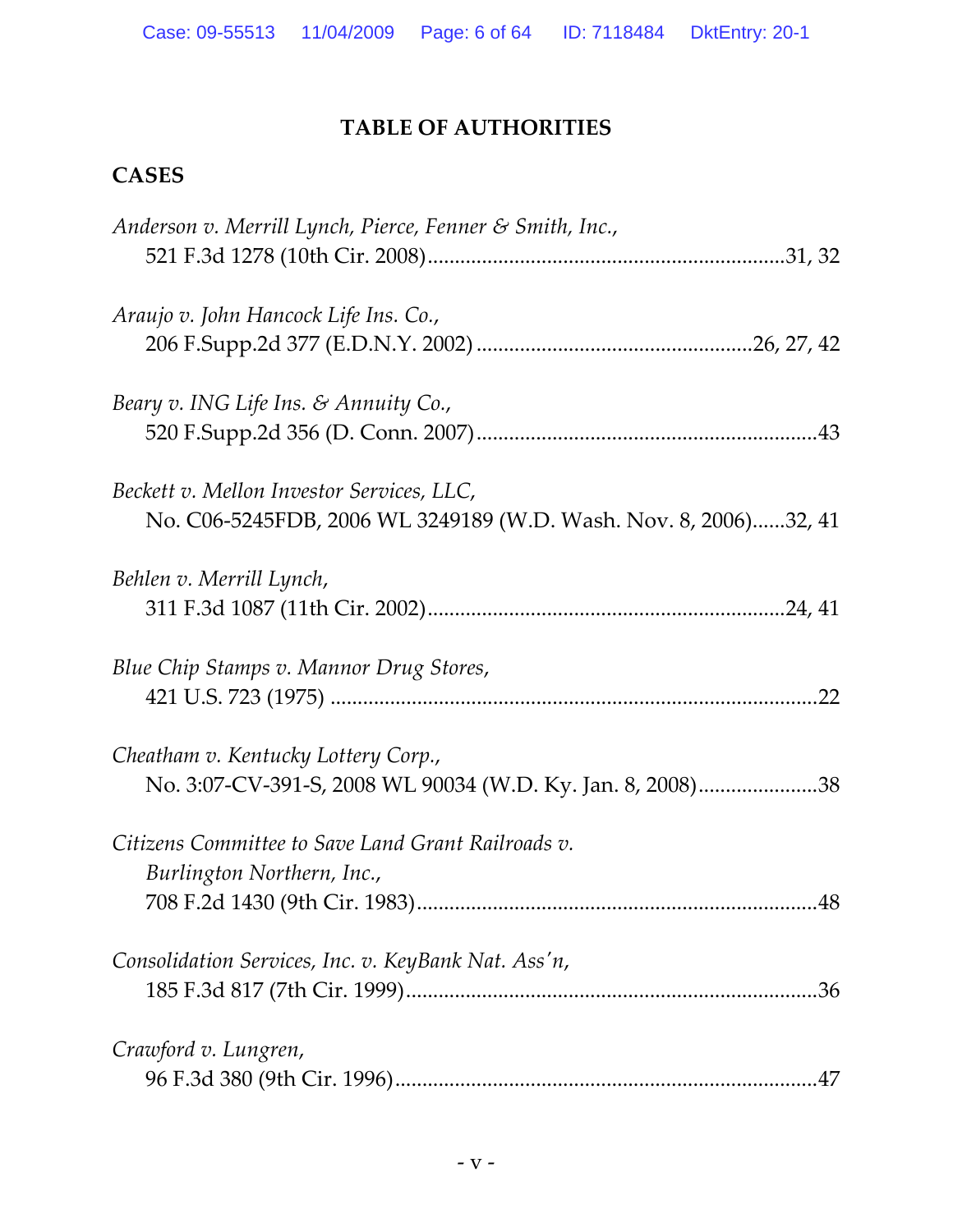| Doi v. Halekulani Corp.,                                                                                      |
|---------------------------------------------------------------------------------------------------------------|
| Dudek v. Prudential Securities, Inc.,                                                                         |
| Falkowski v. Imation Corp.,                                                                                   |
| Felton v. Morgan Stanley Dean Witter & Co.,                                                                   |
| Green v. Ameritrade, Inc.,                                                                                    |
| Herndon v. Equitable Variable Life Ins. Co.,<br>253 F. Supp. 2d 1364 (S.D. Ga. 2002),                         |
| Herndon v. Equitable Variable Life Ins. Co.,                                                                  |
| In re Edward Jones Holders Litigation,<br>.32                                                                 |
| Klorer v. Bennett,                                                                                            |
| Knievel v. ESPN,                                                                                              |
| Kurz v. Fidelity Management & Research Co.,<br>No. 07-cv-709, 2008 WL 2397582 (S.D. Ill. June 10, 2008)41, 42 |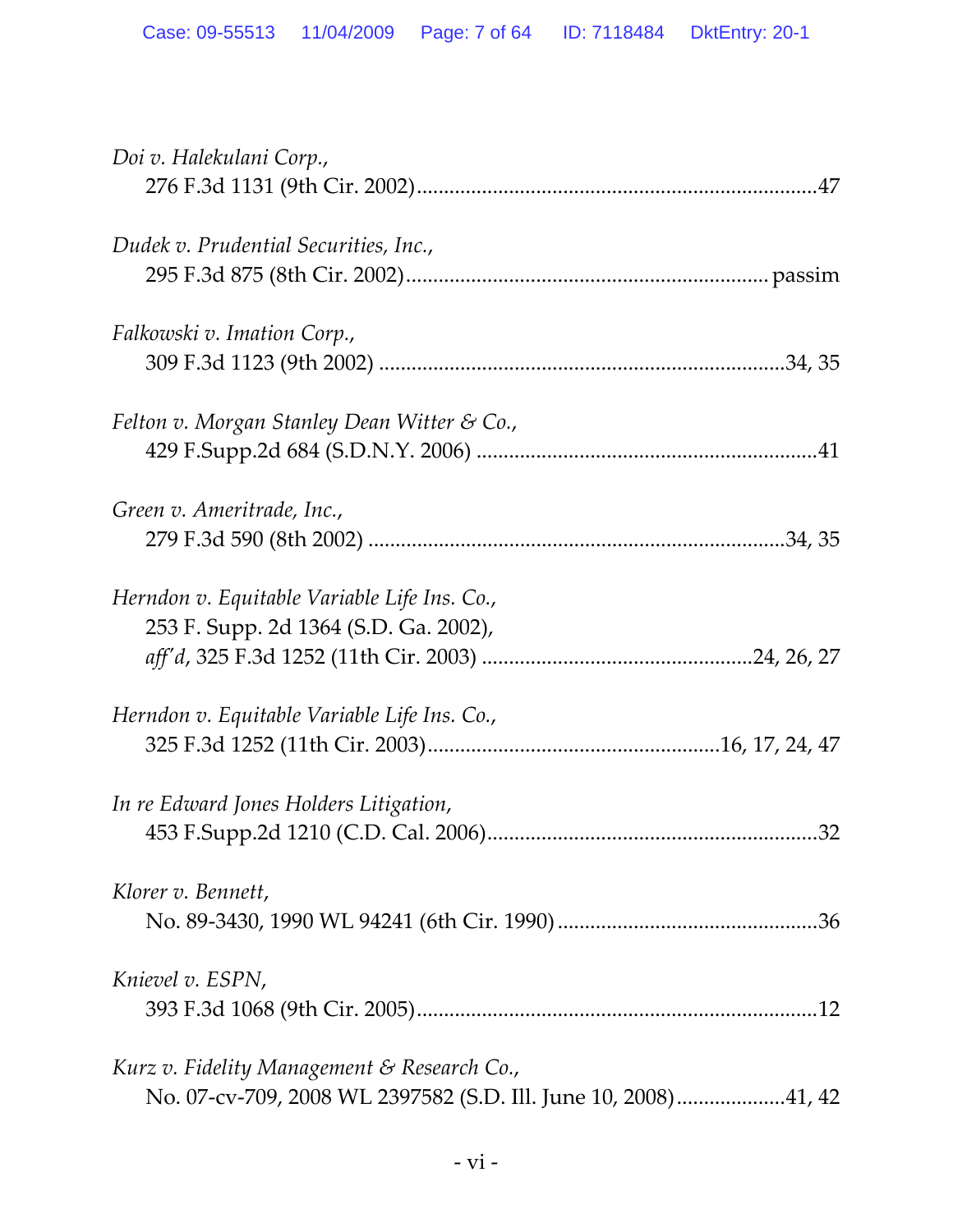| Kutten v. Bank of America, N.A.,<br>530 F.3d 669 (8th Cir. 2008), |
|-------------------------------------------------------------------|
|                                                                   |
| Mack v. South Bay Beer Distributors, Inc.,                        |
|                                                                   |
| Magyery v. Transamerica Financial Advisors, Inc.,                 |
|                                                                   |
| Merrill Lynch, Pierce, Fenner & Smith, Inc. v. Dabit,             |
|                                                                   |
| Miller v. Nationwide Life Ins. Co.,                               |
|                                                                   |
| Mills v. Polar Molecular Corp.,                                   |
|                                                                   |
| Norman v. Salomon Smith Barney Inc.,                              |
|                                                                   |
| Patenaude v. Equitable Life Assurance Society of the U.S.,        |
|                                                                   |
| Proctor v. Vishay Intertechnology, Inc.,                          |
| No. 07-16527, --- F.3d. ----,                                     |
|                                                                   |
| Rabin v. JPMorgan Chase Bank, N.A.,                               |
| No. 06-C-5452, 2007 WL 2295795 (N.D. Ill. Aug. 3, 2007) 37        |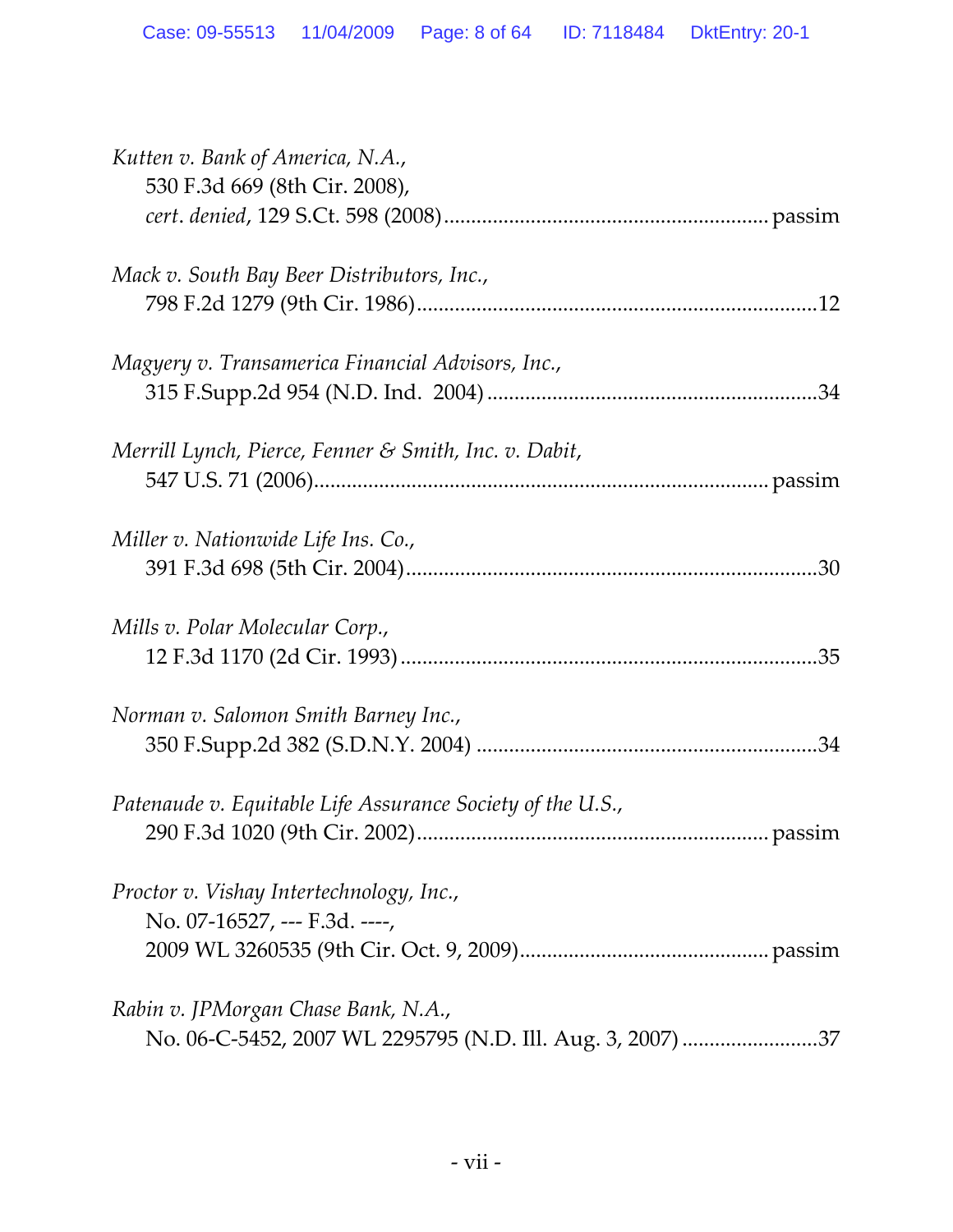| Robertson v. Dean Witter Reynolds, Inc.,                                                                      |
|---------------------------------------------------------------------------------------------------------------|
| Rowinski v. Salomon Smith Barney, Inc.,                                                                       |
| SEC v. Zandford,                                                                                              |
| Segal v. Fifth Third Bank, N.A.,                                                                              |
| Siepel v. Bank of America, N.A.,<br>239 F.R.D. 558 (E.D.Mo. 2006), aff'd, 562 F.3d 1122 (8th Cir. 2008)41, 48 |
| Siepel v. Bank of America, N.A.,                                                                              |
| Silvas v. E*Trade Mortg. Corp.,                                                                               |
| Superintendent of Insurance of N.Y. v. Bankers Life & Casualty Co.,<br>21                                     |
| U.S. Mortgage, Inc. v. Saxton,                                                                                |
| Webster v. New York Life Ins. and Annuity Corp.,                                                              |
| Wells Fargo Bank, N.A. v. Superior Court of San Francisco County,                                             |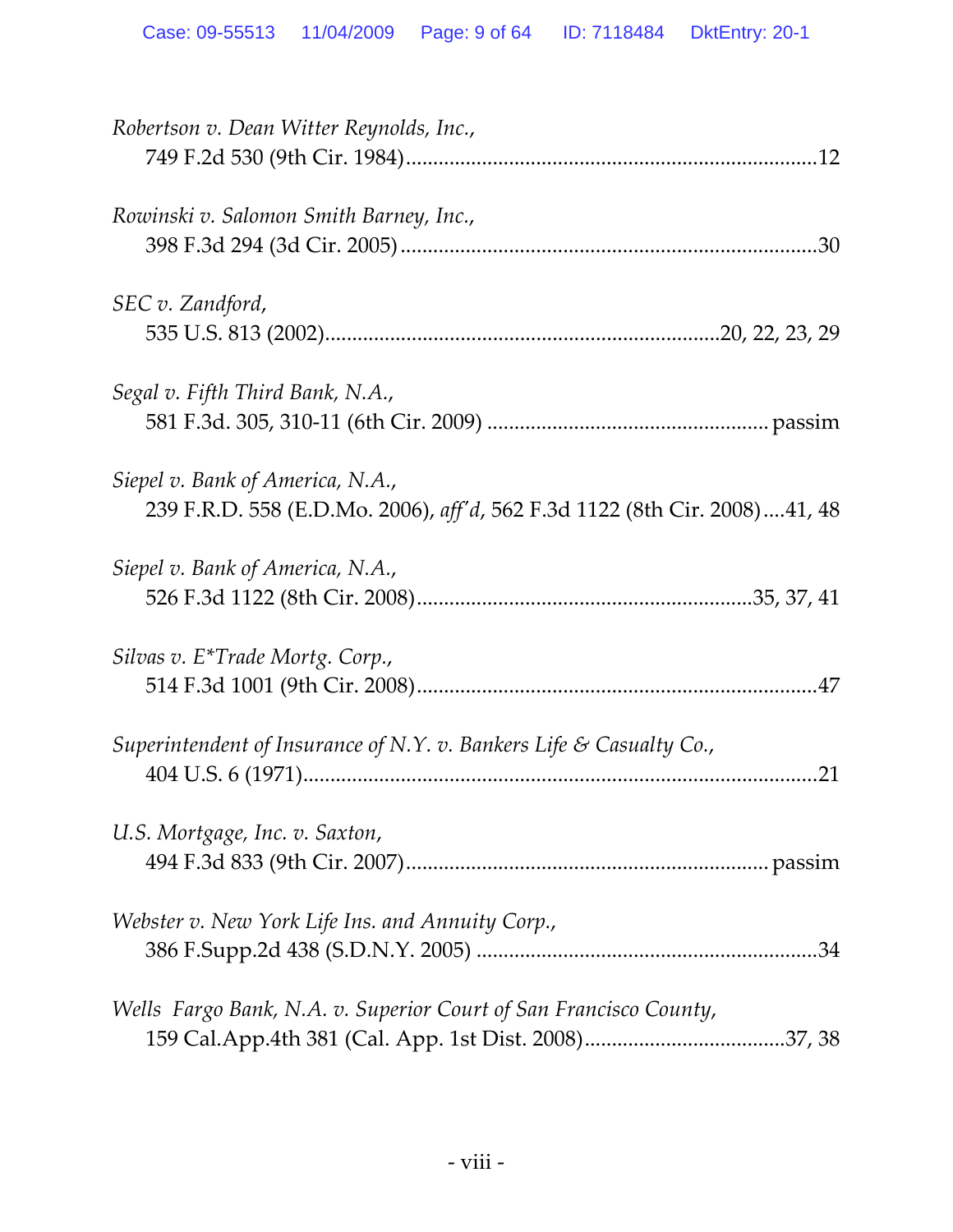| Winne v. Equitable Life Assurance Society of U.S.,               |
|------------------------------------------------------------------|
| Xpedior Creditor Trust v. Credit Suisse First Boston (USA) Inc., |
| <b>STATUTES</b>                                                  |
|                                                                  |
|                                                                  |
|                                                                  |
|                                                                  |
|                                                                  |
|                                                                  |
|                                                                  |
|                                                                  |
|                                                                  |
|                                                                  |
|                                                                  |
|                                                                  |
|                                                                  |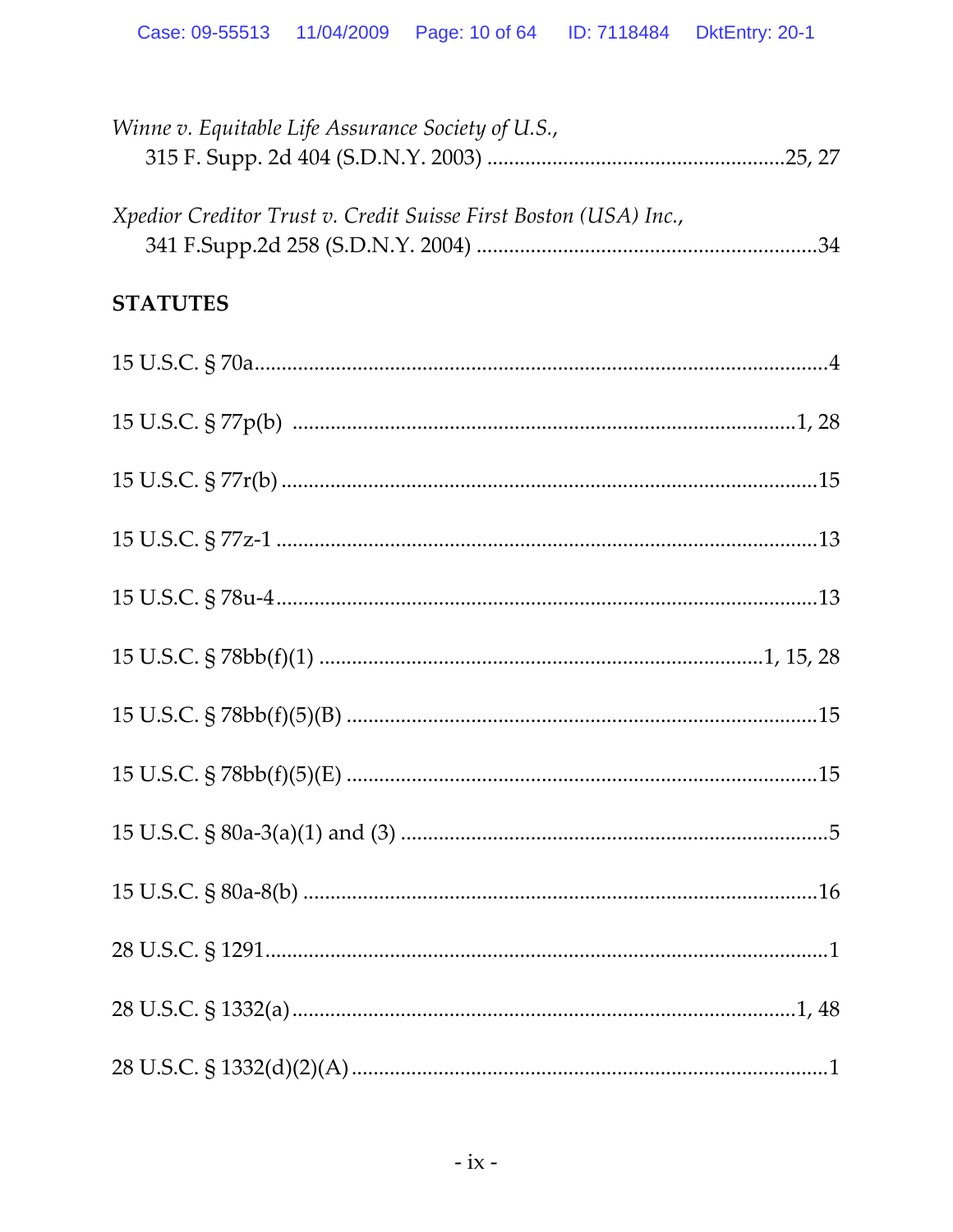|--|--|--|

# **RULES**

### **MISCELLANEOUS**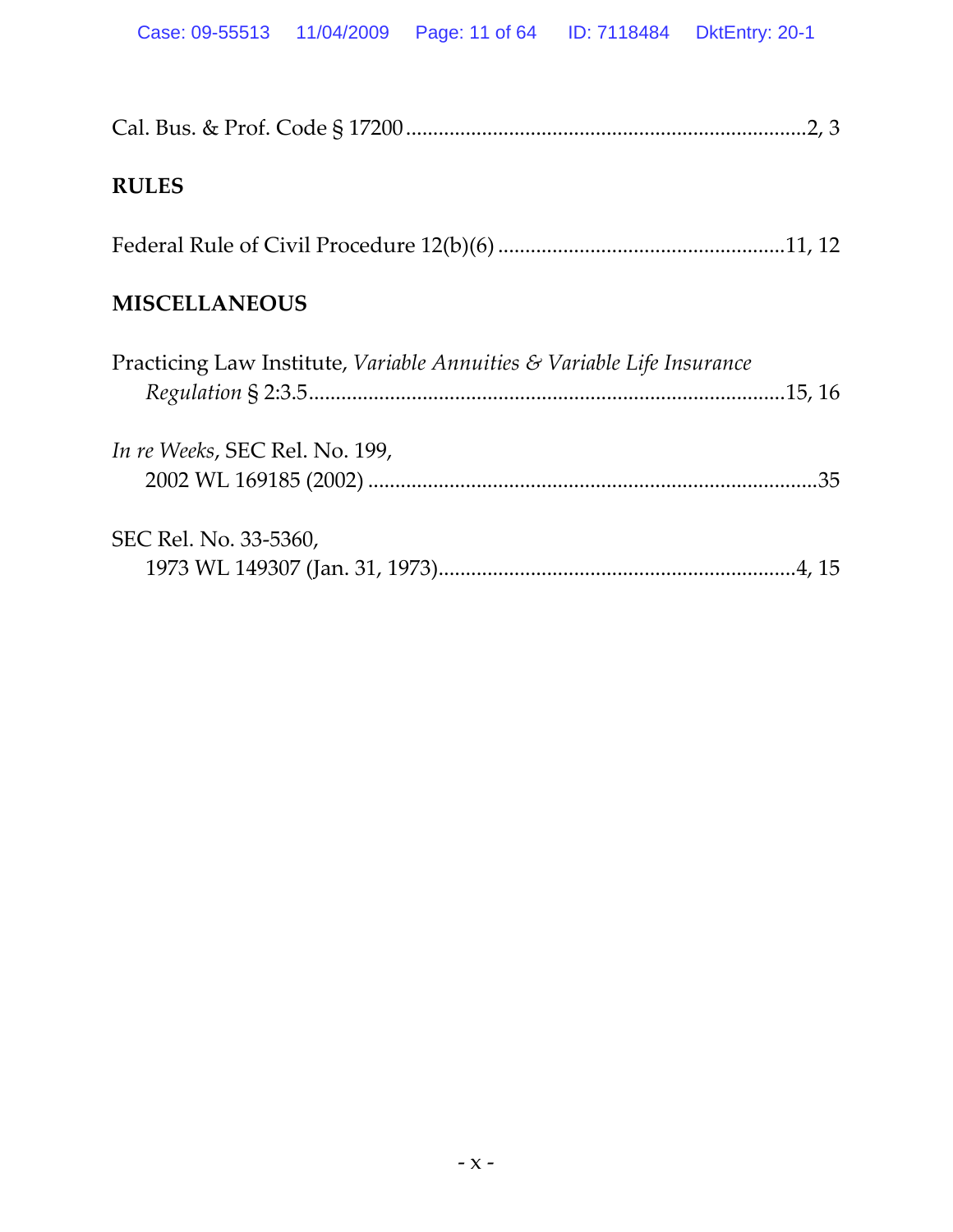#### **JURISDICTIONAL STATEMENT**

Plaintiffs' Class Action Complaint ("CAC"), First Amended Complaint ("FAC"), and Second Amended Complaint ("SAC") claimed subject matter jurisdiction based on 28 U.S.C. § 1332(a) (diversity) and  $(d)(2)(A)$  (the Class Action Fairness Act ("CAFA")).

Pacific Life agrees that the district court had subject matter jurisdiction based on CAFA. Pacific Life disagrees with Plaintiffs' contention that the action could have been maintained as an individual action under 28 U.S.C. § 1332(a). The complaint's individual claims do not appear to satisfy § 1332(a)'s \$75,000 amount‐in‐controversy requirement.

The district court dismissed Plaintiffs' action on March 5, 2009. Final judgment was entered on April 1, 2009. Plaintiffs timely appealed on April 3, and this Court has jurisdiction under 28 U.S.C. § 1291.

#### **COUNTER‐STATEMENT OF THE ISSUE**

Whether the Securities Litigation and Uniform Standards Act of 1998 ("SLUSA"), 15 U.S.C.  $\S$  77p(b), 78bb(f)(1), bars Plaintiffs from pursuing their state‐law class action predicated on the sale of variable universal life insurance policies and the levying of undisclosed "hidden loads" in the "guise" of periodic charges for the "cost of insurance" against the accumulated cash value of the policies?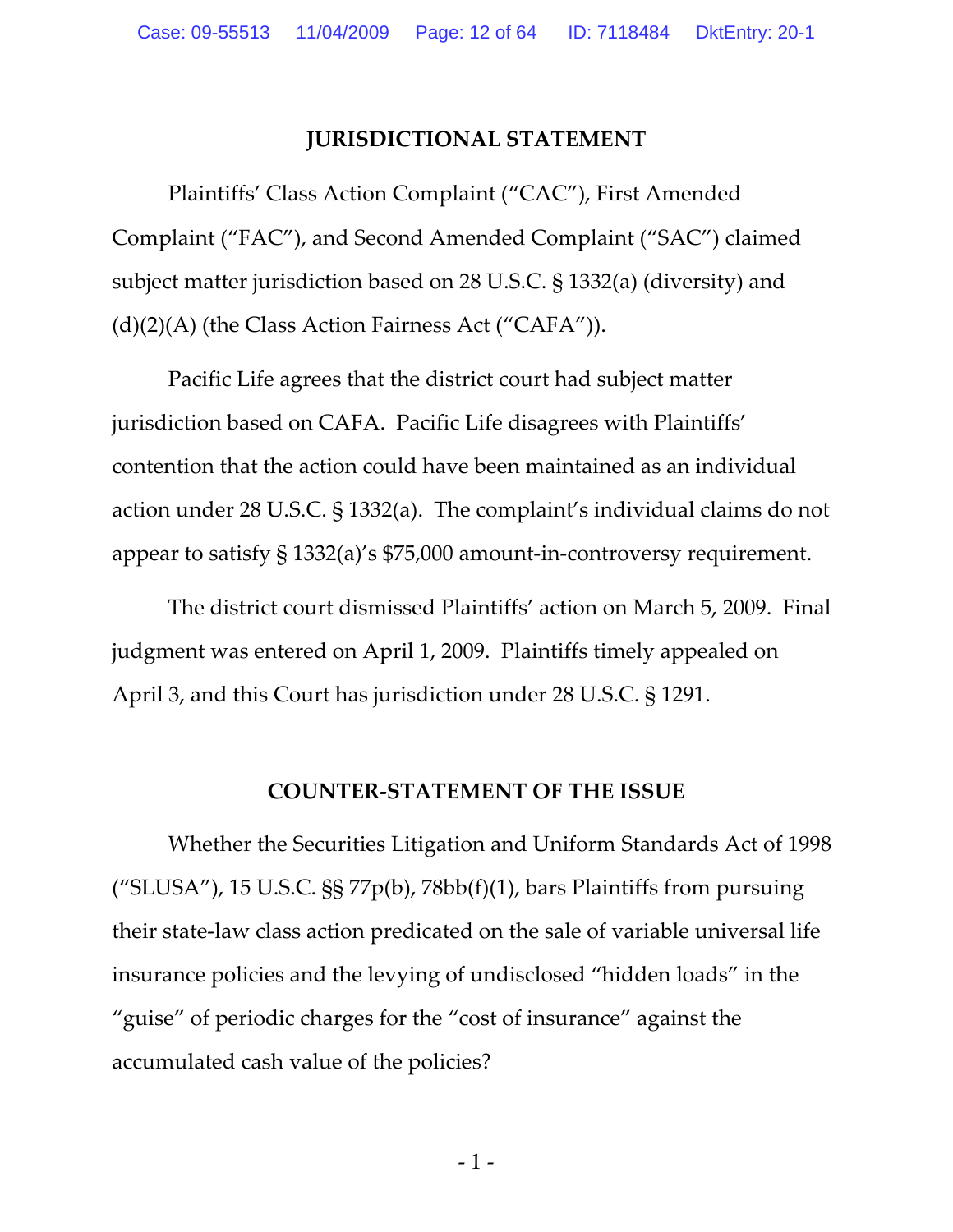#### **COUNTER‐STATEMENT OF THE CASE AND FACTS**

#### **I. Overview Of Plaintiffs' Allegations And Class Action Claims**

In their initial complaint and amended pleadings, Plaintiffs allege that Pacific Life has orchestrated a "deceitful" "scheme" to enrich itself at their expense by selling variable universal life insurance policies to them and charging undisclosed "hidden loads" in the "guise" of periodic charges for the "cost of insurance." ER 22‐28 (SAC ¶¶ 8‐10, 13, 15, 21‐22, 26, 32, 34‐37, 39‐41, 43‐45); 208‐16 (CAC ¶¶ 7‐9, 12‐13, 15, 17‐21, 32‐33, 38, 41, 45 47, Prayer). According to Plaintiffs' pleadings, in written policies, quarterly statements, and other documents, Pacific Life "systematic[ally]" has misrepresented its "cost of insurance" charges and "concealed" the fact that these charges include amounts unrelated to the costs providing policyholders with life insurance protection. *Id.* Plaintiffs allege that, through this scheme, Pacific Life has "wrongfully diverted" funds from investments in registered securities and reduced the value of Plaintiffs' investments. *Id.*

Based on Pacific Life's alleged acts, practices, misstatements and omissions, Plaintiffs asserted state‐law class action claims for monetary damages, and injunctive relief for breach of contract, breach of the duty of good faith and fair dealing, and violations of Cal. Bus. & Prof. Code § 17200. ER 22‐28, 207‐22.

 $-2-$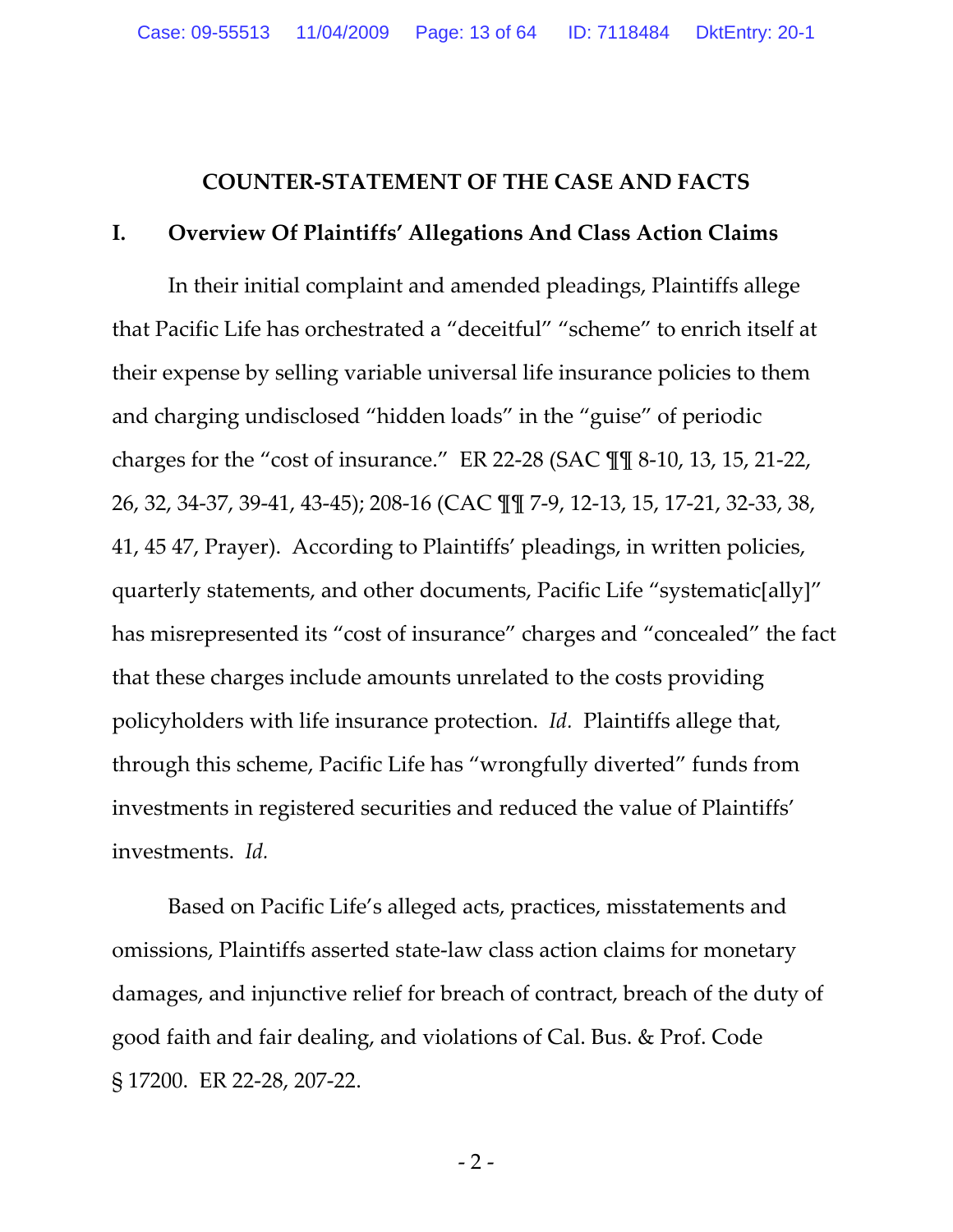# **II. Plaintiffs File A State‐Law Class Action Complaint Containing All The Elements Necessary To Trigger SLUSA.**

# **A. Plaintiffs Allege A State‐Law Class Action For Damages Concerning Variable Universal Life Insurance Policies.**

Plaintiffs' initial complaint asserted state‐law class action claims for damages for breach of contract, breach of the duty of good faith and fair dealing, and violations of Cal. Bus. & Prof. Code § 17200 related to four variable universal life insurance policies allegedly purchased from Pacific Life. Specifically, Plaintiffs alleged that:

- Plaintiff Freeman Investments, LP purchased two variable universal life insurance policies funded by Pacific Life's "Pacific Select Exec II" separate account;
- Plaintiff the Darrel L. Freeman Irrevocable Trust purchased one variable universal life insurance policy funded by the "Pacific Select Exec II" separate account; and
- Plaintiff the Freeman Joint Irrevocable Trust purchased one variable universal life insurance policy funded by the "Pacific Select Estate Preserver V" separate account.

ER 208 (CAC ¶¶ 7, 10); Dkt. 4 (CAC Exhs. A‐D) (copies of the Plaintiffs' policy documents); ER 31‐203 (SAC Exhs. A‐D) (same)).

The designated products are life insurance contracts that have both a variable death benefit and variable cash value. ER 31‐203 (SAC Exhs. A‐D) (same)). Under the terms of each policy, premiums paid by Plaintiffs are invested (net of any sales "loads" or other premium‐based charges) in units of the Pacific Select Exec Separate Account (the "Separate Account"). *Id.*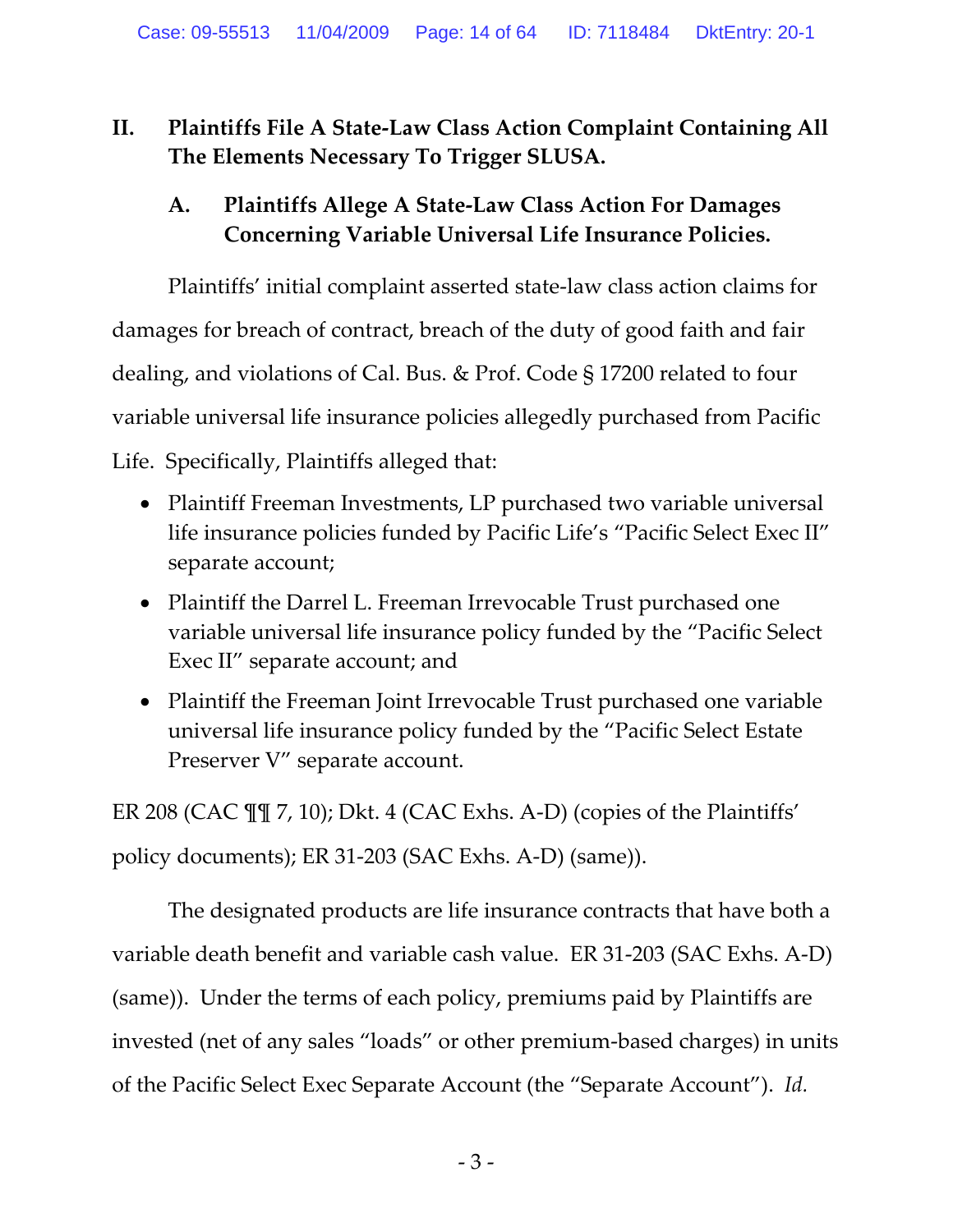The Policies further give each policyholder the option to choose from a number of "investment options,"—sub‐accounts within the Pacific Select Exec Separate Account that correspond to mutual fund portfolios of the Pacific Select Fund. *Id.* Net premiums are applied to the purchase of units in the Separate Account, according to the particular investment options/sub‐accounts chosen by the policyholder. *Id.*

Monthly charges, including the cost of insurance charges at issue in this litigation, are paid to Pacific Life through the sale and redemption of units of the Separate Account, "in proportion to the accumulated value [that a policyholder has in each option]." *See* Dkt. 23, Exh. B at 98 (Pacific Life "deduct[s] the monthly charge from the investment options that make up your policy's accumulated value, in proportion to the accumulated value you have in each option."). The death benefits and cash value of variable policies thus can vary depending on the performance of the particular mix of investment options/sub‐accounts chosen.

Because Plaintiffs' variable life insurance policies allow a policyholder to "participate[] directly in the investment experience of the separate account and bear[] an investment risk [associated with that separate account]," each policy qualifies as a "security" for purposes of the Securities Act of 1933, 15 U.S.C. § 70a, et seq. *See* SEC Rel. No. 33‐5360, 1973 WL 149307 (Jan. 31, 1973). Moreover, the Separate Account established to fund each policy and provide Plaintiffs with investment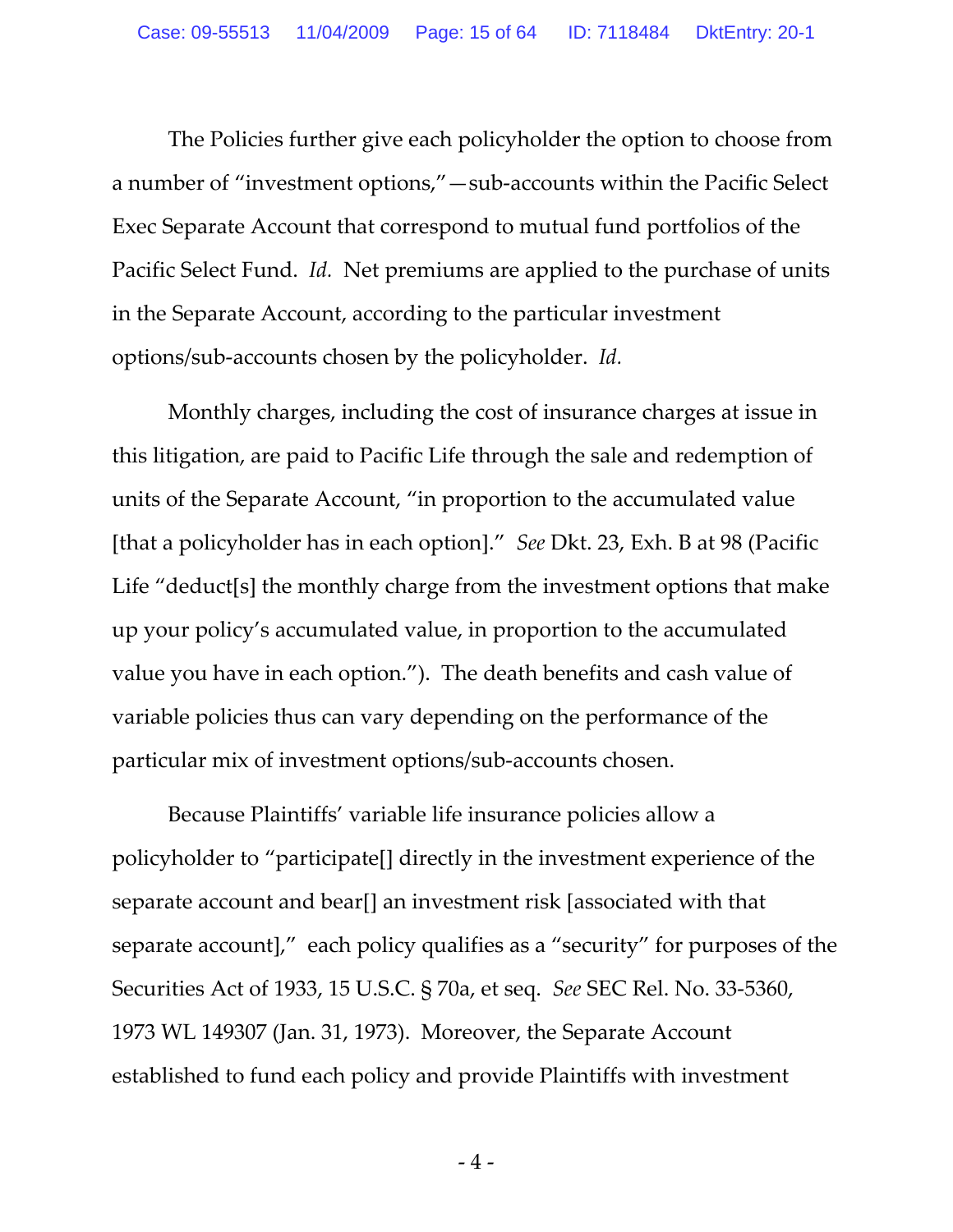options also meets the definition of an "investment company" set forth in the Investment Company Act of 1940, 15 U.S.C. § 80a‐3(a)(1) and (a)(3). *Id.*  Each policy thus is covered by a registration statement filed with the SEC and is issued with a prospectus that explains and discloses the features of the policy, the Separate Account, and the Separate Account's investment options.

Finally, in their policy applications, each Plaintiff expressly acknowledged receiving a prospectus covering their respective policies and investment options. *E.g.*, Dkt. 4, Exh. A (application, page 4); ER 66 (SAC, Exh. A) (same). The applications and prospectuses likewise confirm that Plaintiffs' policies are securities under the Securities Act of 1933 and that the Separate Account and mutual fund investment options associated with Plaintiffs' polices are investment companies registered under the Investment Company Act of 1940. Dkt. 23, Exhs. A‐D (SEC registration statements and prospectuses concerning Plaintiffs' policies).

**B. Plaintiffs Expressly Accuse Pacific Life Of Misrepresentations, Omissions, And "Deceitful Conduct" As Part Of A "Scheme" To Deduct "Cost Of Insurance" Charges Containing "Hidden Loads" That Allegedly Reduced The Value Of Their Investments.**

Plaintiffs also alleged that Pacific Life issued policies to them "with specific written promises and representations regarding the pricing components of the policies." ER 208 (CAC ¶ 7). They additionally asserted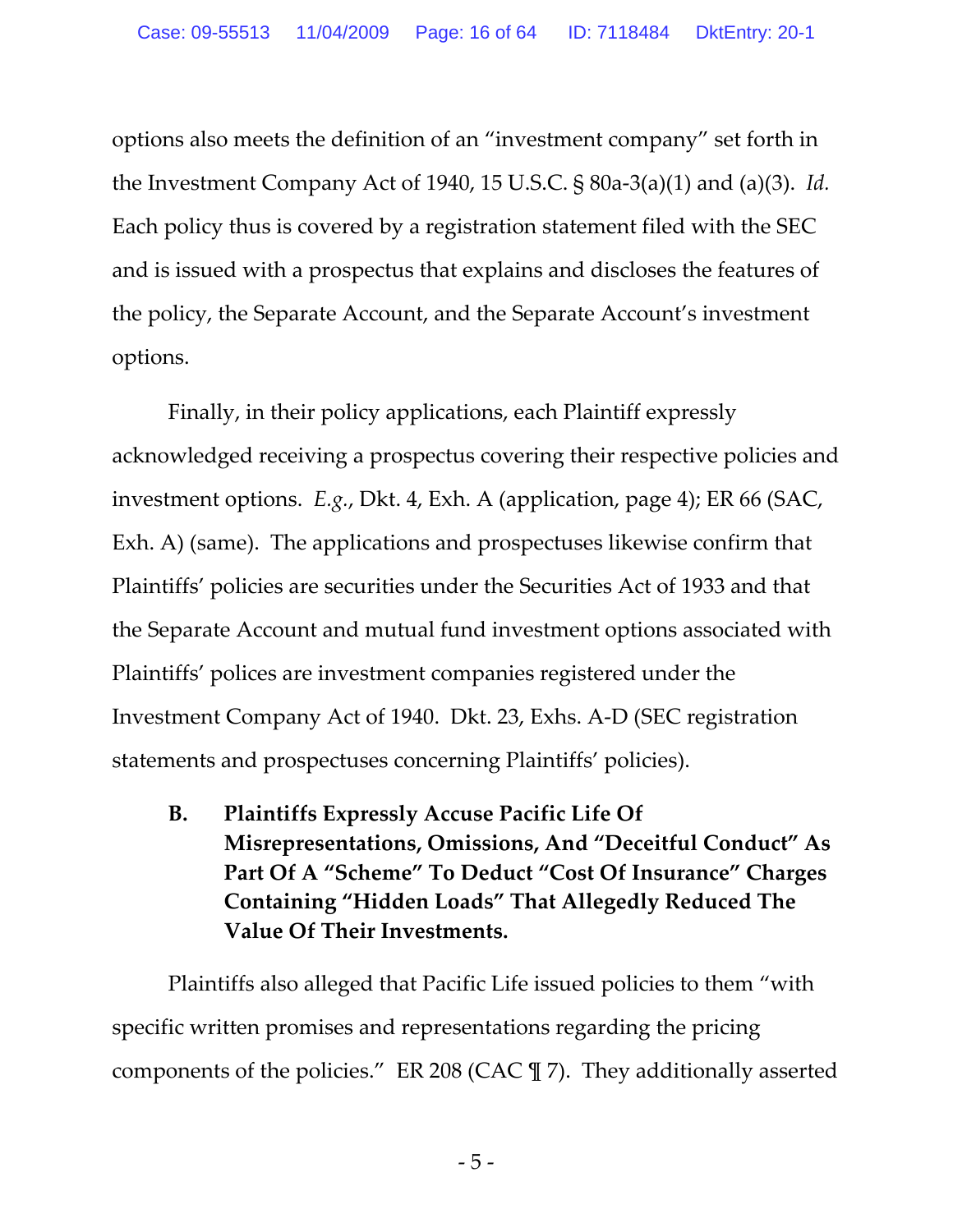that their policies' fees and charges were supposed to be "transparent," and the cost of insurance charge in particular was supposed to be a "mortality" charge calculated based on an amount "necessary to meet the death benefits." ER 209‐10 (CAC ¶¶ 8, 13).

However, according to Plaintiffs, in its written policies, quarterly statements, and other documents, Pacific Life purportedly failed to "identify" material information concerning the cost of providing life insurance protection, including Pacific Life's "*actual"* costs of insurance. ER 210 (CAC ¶ 15) (emphasis in original). Moreover, Plaintiffs maintained that Pacific Life "intentionally" and "systematic[ally]" "concealed expenses, overhead, and profit loads within cost of insurance charges." ER 209, 211 (CAC ¶¶ 9, 19). As Plaintiffs put it:

- Pacific Life's cost of insurance charges were "inaccurate" and not based on the cost of providing life insurance protection;
- Pacific Life had a "continuing duty to disclose" that its representations concerning its cost of insurance charges were inaccurate;

 $\overline{a}$ 

• Pacific Life "knowingly and actively concealed and denied the facts alleged herein," "misrepresenting" its cost of insurance charge and "concealing hidden loads" included in its cost of insurance charge;<sup>1</sup>

<sup>&</sup>lt;sup>1</sup> Plaintiffs alleged that these "hidden loads" were deducted from the premiums that each Plaintiff pays. ER 209, 214 215 (CAC ¶¶ 8‐9, 19‐21, 37, 41). A more detailed and precise description of the mechanics of the cost of insurance charge is found in the prospectuses given to each Plaintiff along with his policy. These documents establish that Plaintiffs' net premium Continued on following page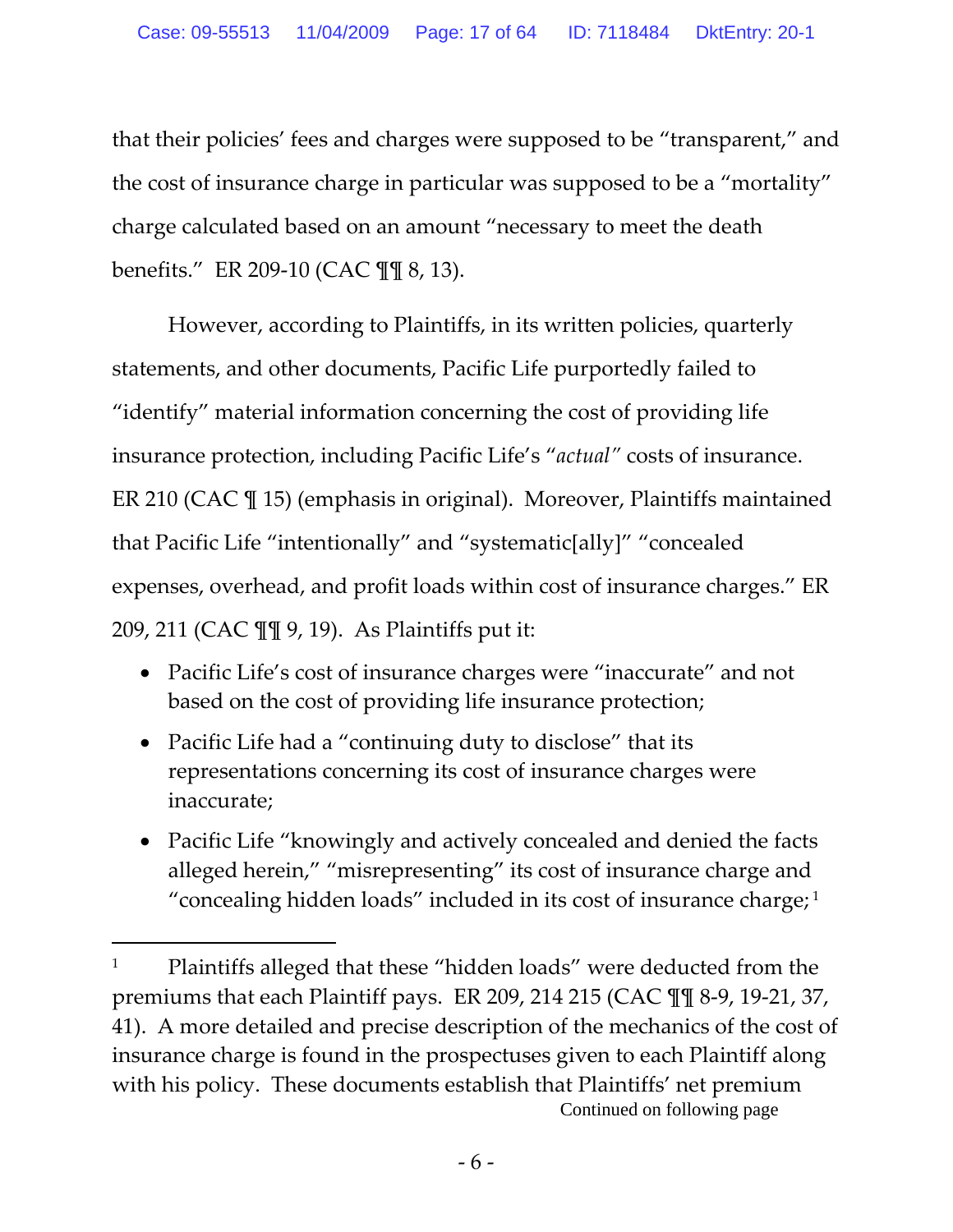- Pacific Life "kept" Plaintiffs, putative class members, and the general public in "ignorance of information essential to the pursuit of [Plaintiffs'] claims;" and
- Pacific Life was estopped from relying on any statute of limitations defense because of its "concealment of such material facts."

# ER 209, 211, 213‐15 (CAC ¶¶ 9, 19, 20, 32, 33, 41).

This "deceitful" conduct and "scheme" allegedly enabled Pacific Life to "generate undeserved revenues" for itself while levying "thousands" of dollars of excessive and improper cost of insurance charges against Plaintiffs, thereby reducing Plaintiffs' accumulated investment value.2 ER 211 (CAC ¶¶ 19‐22).

<sup>2</sup> While Plaintiffs allege that Pacific Life made misrepresentations and omissions concerning the basis of its "cost of insurance" charge, their pleadings do not actually quote the relevant language in Plaintiffs' policies defining the charge. Nor do they quote the disclosures that Pacific Life made in the prospectuses concerning the charge. *E.g.*, ER 89; Dkt. 23, Exh. B, at 98. The prospectuses make clear that Pacific Life "may profit from the cost of insurance charge and may use these profits for any lawful purpose, such as the payment of distribution and administrative expenses." Dkt. 23, Exh. B, at 98. The relevant portions of the policies and prospectuses state that the monthly "cost of insurance" charge will be equal to the product of Continued on following page

 $\overline{a}$ Continued from previous page

payments are applied to the purchase of units in the Separate Account and that each month Pacific Life redeems units from the Separate Account to pay for the cost of insurance charge. *See* Dkt. 23, Exh. B at 98. The units, as noted above, are securities in the Pacific Select Exec Separate Account, an investment company registered under the Investment Company Act of 1940.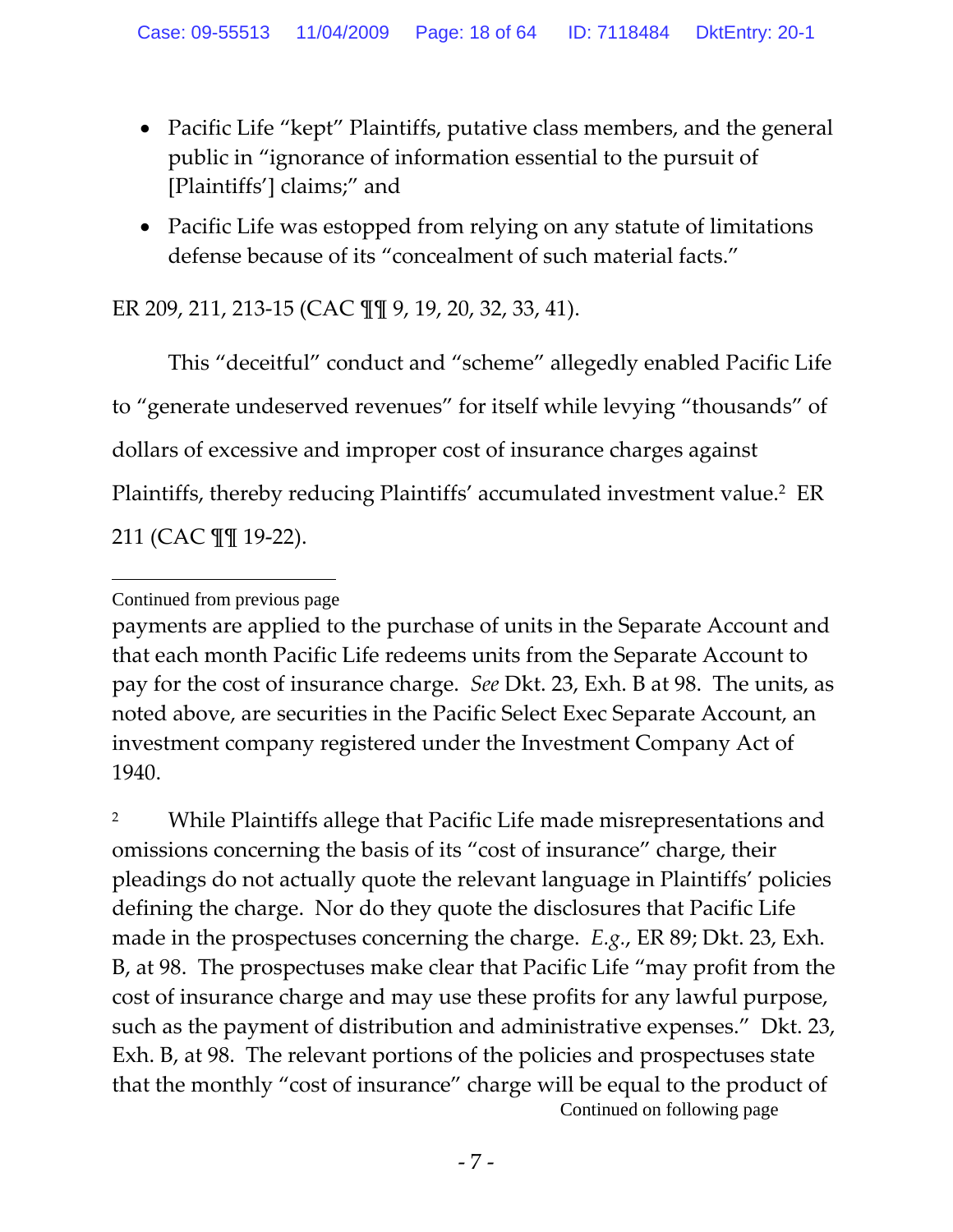Based on these alleged actions, practices, statements, and omissions, Plaintiffs asserted three state law causes of action for breach of contract, breach of the duties of good faith and fair dealing, and fraudulent, unfair, and deceptive business practices on behalf of themselves and a putative class of similarly situated policyholders. ER 214‐16 (CAC ¶¶ 34‐49, Prayer) (repeating allegations of "misrepresent[ation]" and "concealment" and "unfair and deceptive" business practices concerning "undisclosed loads" included within Pacific Life's cost of insurance charge).

# **III. Plaintiffs File First And Second Amended Class Action Complaints That Attack The Exact Same "Scheme," Involving The Same Insurance Products And Containing All The Elements Necessary To Trigger SLUSA.**

After the filing of the initial complaint, as required by local rules, Pacific Life's counsel met and conferred with Plaintiffs' counsel and advised that Pacific Life intended to file a motion to dismiss because the action was barred by SLUSA. Plaintiffs responded by filing two amended pleadings. <sup>3</sup> The FAC and SAC attempted to: (1) excise references to

 $\overline{a}$ Continued from previous page

the "Net Amount at Risk" under the policy and the "applicable monthly Cost of Insurance Rate" divided by 1,000. ER 89. The policies further specify that the monthly "Cost of Insurance Rates" will be determined by us [Pacific Life]," will "apply uniformly to all members of the same class," and "will not exceed certain guaranteed maximums." *Id.*

<sup>&</sup>lt;sup>3</sup> After Plaintiffs filed the FAC, the Court, on its own initiative, raised certain questions regarding subject matter jurisdiction. The Court's Continued on following page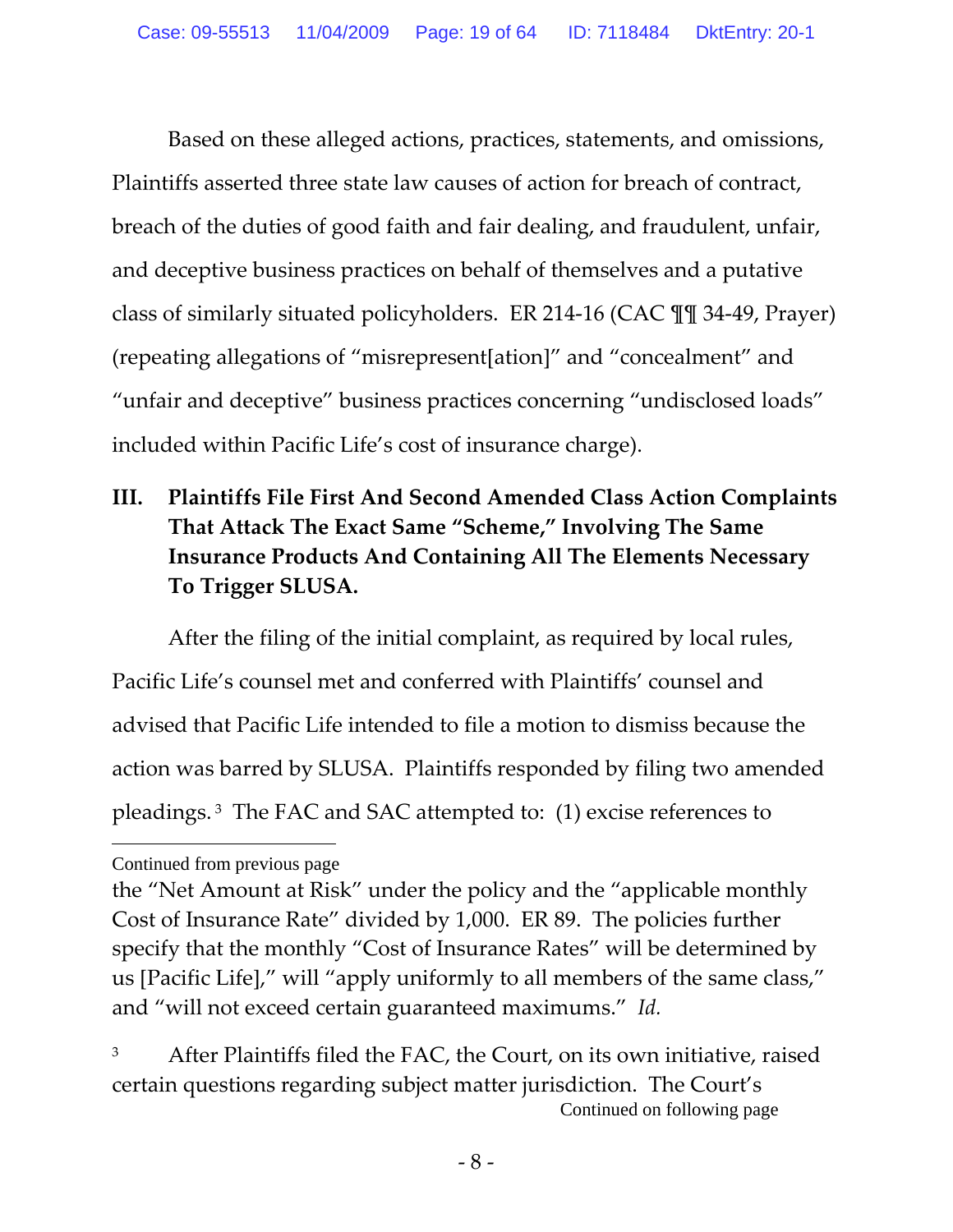misrepresentations or omissions by deleting terms like "misrepresentation," "concealment," "deceitful," and "deceptive;" (2) avoid express references to the extensive disclosures that Pacific Life made to Plaintiff in connection with the investments in their variable life insurance policies; and (3) limit Plaintiffs' claims to cost of insurance charges assessed "at or after the commencement of the policy term." ER 20‐30 (SAC ¶¶ 1‐ 49).

Nevertheless, Plaintiffs continued to attack the same scheme related to their insurance products and the value of the investment accounts associated with them. These complaints included allegations that Pacific Life intentionally and systematically deducted the cost of insurance charges from the accumulated cash value of their policies that were "unrelated" to the actual cost of providing life insurance protection; that these charges were unlawful "hidden loads," "concealed" from Plaintiffs and other policyholders; and that these charges reduced the accumulated value of Plaintiffs' investments. ER 22‐28 (SAC ¶¶ 8‐10, 13, 15, 21‐22, 26, 32, 36, 43, 45).

Continued from previous page

observations prompted the filing of the SAC before any response to the FAC was due.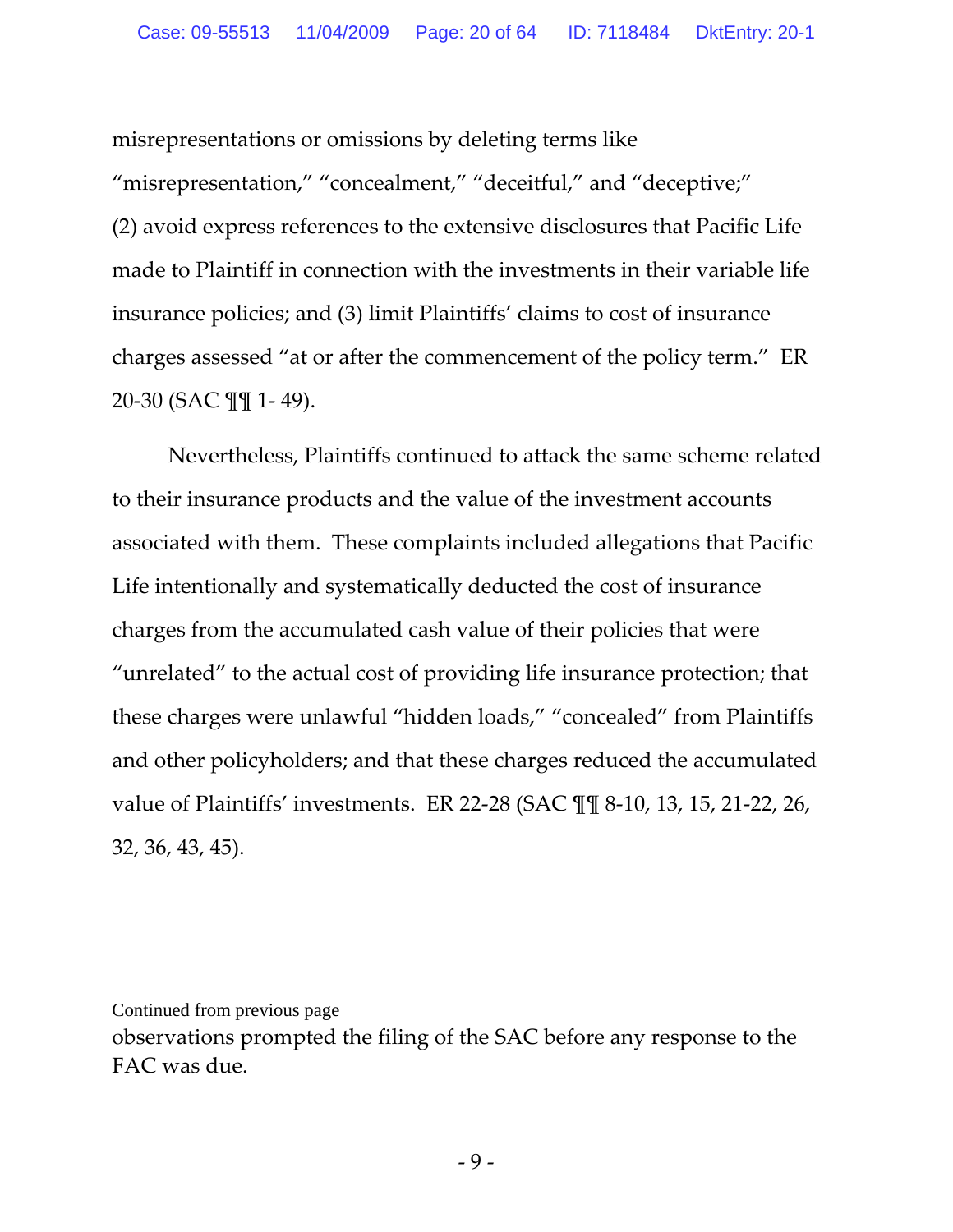### **IV. Relying On SLUSA, The District Court Dismisses Plaintiffs' State‐ Law Class Action Claims.**

On January 12, 2009, Pacific Life moved to dismiss Plaintiffs' SAC, arguing that the Plaintiffs' state‐law class action claims were barred by SLUSA. Dkt. 22 (Notice and Motion). The district court agreed, granted Pacific Life's motion on March 4, 2009, and entered its judgment on April 1, 2009. ER 12‐19. This appeal followed.

#### **SUMMARY OF THE ARGUMENT**

Plaintiffs maintain that SLUSA does not apply here because their state-law class action claims do not involve misrepresentations, omissions, or deceptive or manipulative conduct in connection with the purchase or sale of covered securities. Specifically, Plaintiffs contend that SLUSA does not apply because their SAC: (1) alleges a breach of contract claim that does not "depend" on allegations or proof of misrepresentations or omissions; and (2) does not allege that Plaintiffs made any investment decisions "in reliance" on a misrepresentation or omission. Here, however, SLUSA's application cannot be avoided for either reason.

To begin with, the text of the statute, controlling case law, and the statute's legislative history all establish that SLUSA is much broader than Plaintiffs assert and certainly broad enough to encompass their state law class allegations. Although ignored in Plaintiffs' briefing, these controlling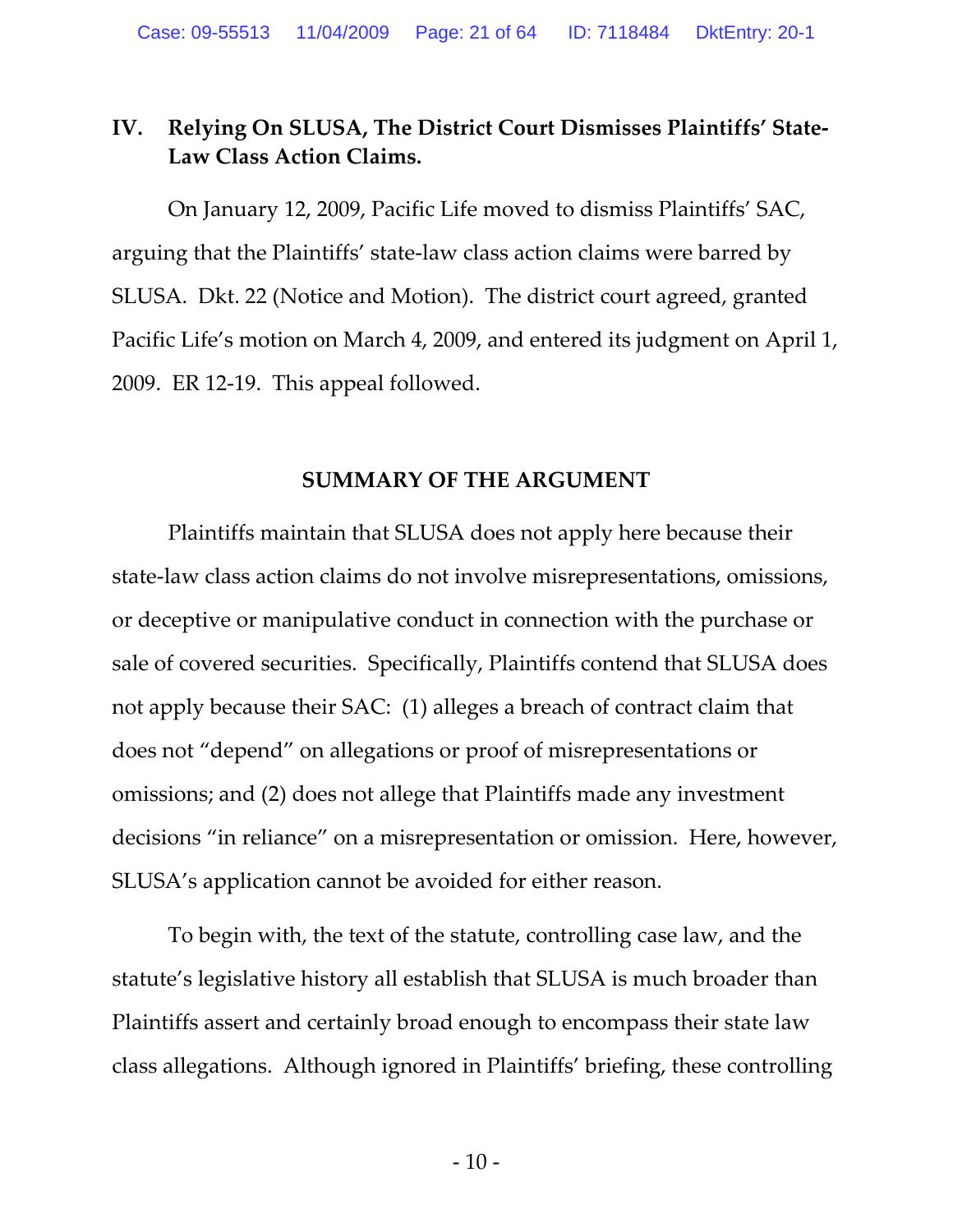decisions unequivocally hold that SLUSA: (1) is not limited to state‐law class action claims that "sound" in fraud or "depend" on allegations of misrepresentations or omissions; (2) does not require that a plaintiff allege that he or she personally made an investment decision to buy, sell, or hold any security in reliance on an alleged misrepresentation or omission; and (3) cannot be avoided by amending pleadings in order to disclaim any intention to rely on alleged misrepresentations or omissions.

In any event, despite their contentions, Plaintiffs do allege numerous misrepresentations and omissions in furtherance of an inherently deceptive scheme to deduct cost of insurance charges from the accumulated cash value of Plaintiffs' variable life insurance investments. Because these allegations "touch" on and "coincide" with investments in "covered securities," SLUSA precludes Plaintiffs' state‐law class action claims. The district court's ruling to that effect accordingly should be affirmed.

Plaintiffs' alternate contention that they should have been given an opportunity to re‐plead and file another complaint asserting only individual claims should be rejected as well. This issue was not preserved for appeal and is meritless in any event.

#### **STANDARD OF REVIEW**

This Court reviews de novo the dismissal of a plaintiff's action under Federal Rule of Civil Procedure 12(b)(6). *U.S. Mortgage, Inc. v. Saxton*, 494

 $-11-$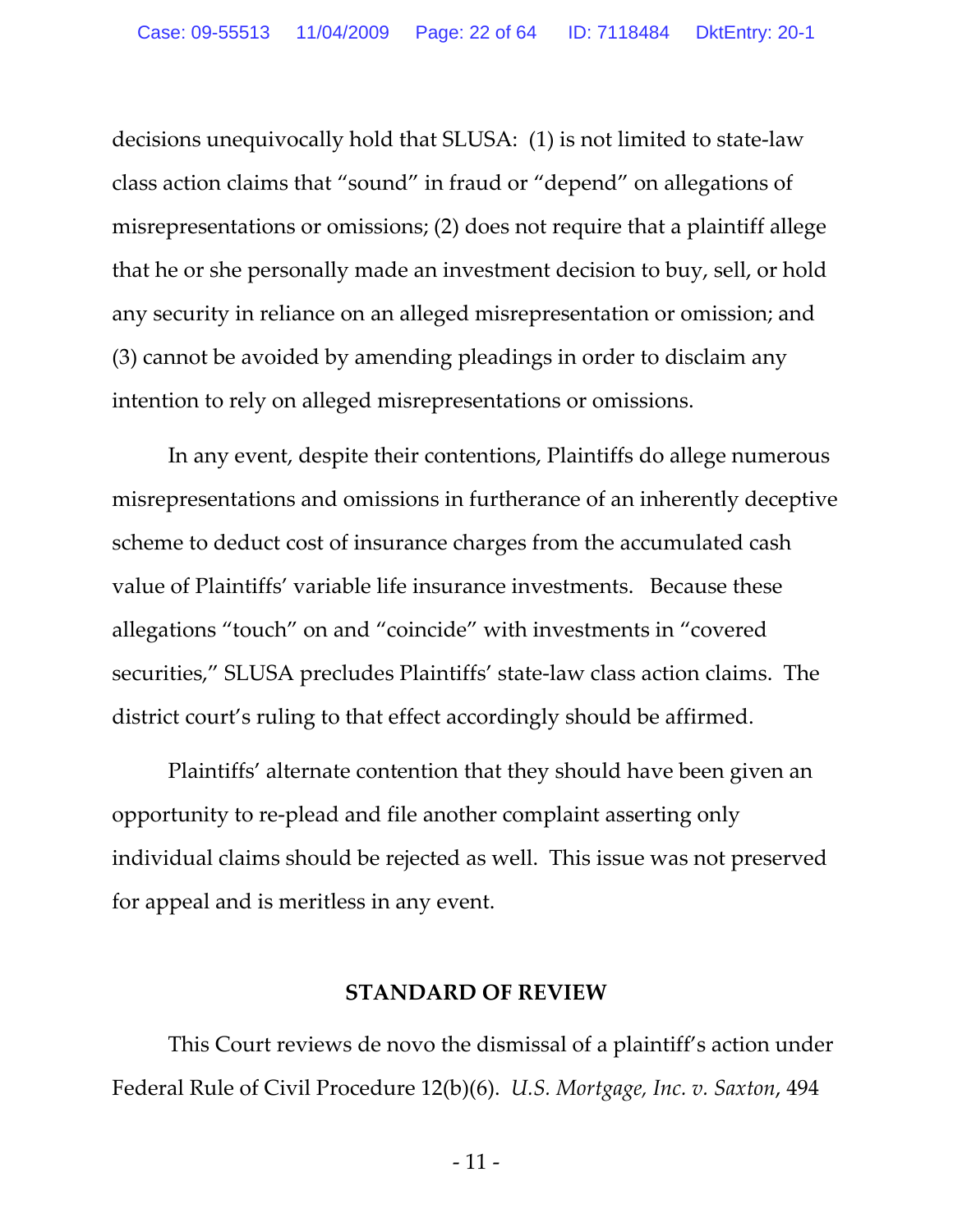F.3d 833, 841 (9th Cir. 2007); *Patenaude v. Equitable Life Assurance Society of the U.S.*, 290 F.3d 1020, 1025 (9th Cir. 2002). Under Rule 12(b)(6), a complaint should be dismissed for failure to "state a claim upon which relief can be granted." A complaint fails to state a claim if the complaint: (1) lacks a cognizable legal theory or (2) fails to allege sufficient facts to support a cognizable legal theory. *Robertson v. Dean Witter Reynolds, Inc.*, 749 F.2d 530, 533‐34 (9th Cir. 1984).

In considering a motion to dismiss, courts generally do not look outside the pleadings. But a court may consider any document that is explicitly or implicitly "incorporated" into the complaint "by reference" (including prospectuses and other disclosure documents publicly filed with the SEC), as well as facts properly subject to judicial notice. *Knievel v. ESPN*, 393 F.3d 1068, 1076 (9th Cir. 2005); *Mack v. South Bay Beer Distributors, Inc.*, 798 F.2d 1279, 1282 (9th Cir. 1986).

More particularly, when considering a motion to dismiss under SLUSA, a court must carefully scrutinize the complaint's allegations to determine if the "gravamen" or "essence" of the complaint triggers SLUSA's preemptive effect. Courts likewise must be wary of attempts to evade SLUSA through "artful pleading." *Proctor v. Vishay Intertechnology, Inc.*, No. 07-16527, --- F.3d ----, 2009 WL 3260535, at \*11-\*12 (9th Cir. Oct. 9, 2009) (plaintiffs may not avoid SLUSA simply by pleading non‐fraud claims); *Segal v. Fifth Third Bank, N.A.*, 581 F.3d. 305, 310‐11 (6th Cir. 2009)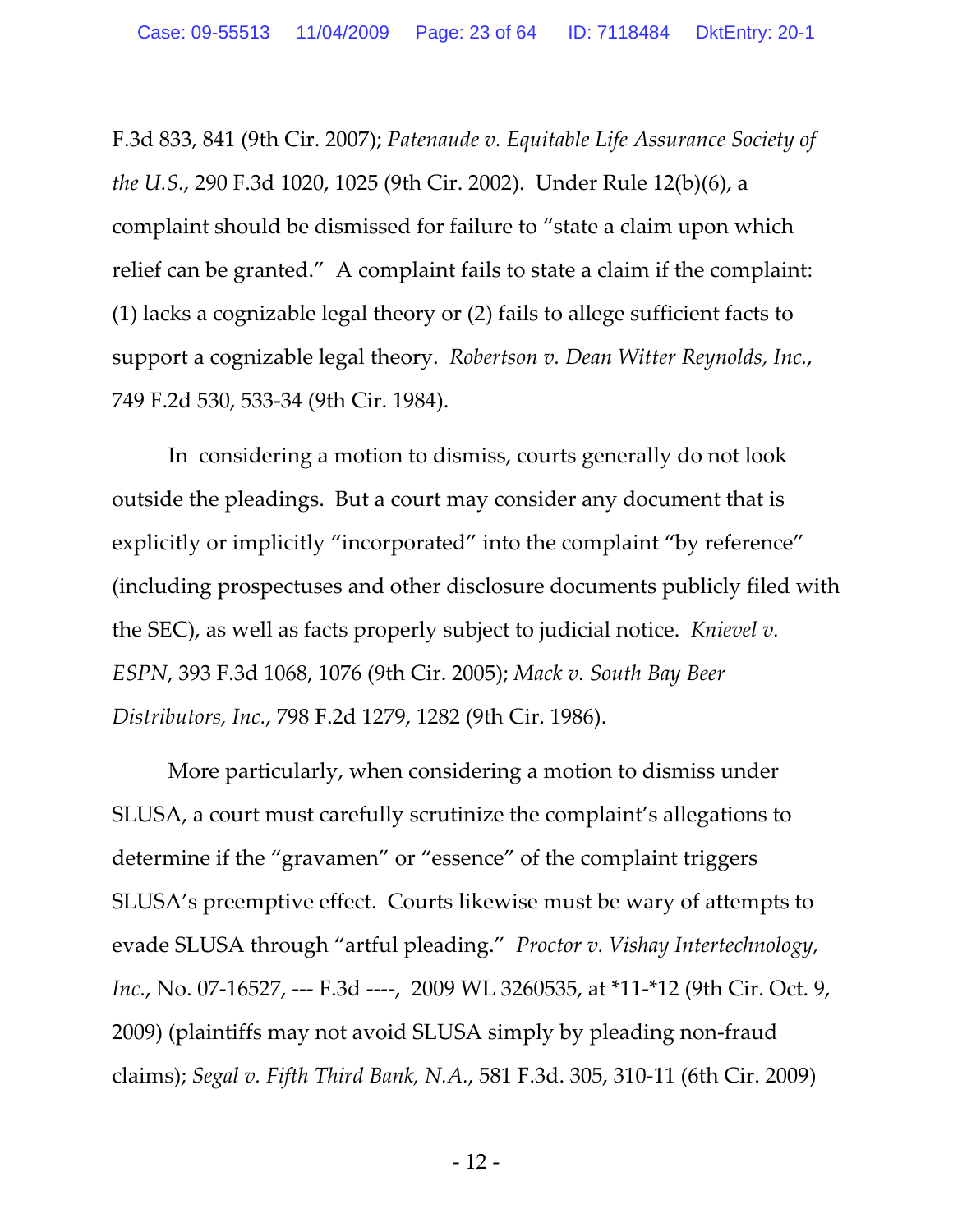(courts must look to the substance of a complaintʹs allegations in applying SLUSA; plaintiffs may not avoid SLUSA simply by pleading non‐fraud claims, omitting buzz words, and disavowing reliance on misrepresentations and omissions); *U.S. Mortgage*, 494 F.3d at 841 (9th Cir. 2007) (SLUSA bars state‐law class action claims, including claims for breach of fiduciary duty and aiding and abetting breach of fiduciary, where the gravamen of the claims involves misstatements, omissions, and alleged deceptive and manipulative conduct in connection with federal securities transactions; efforts to sanitize formal allegations are unavailing).

#### **ARGUMENT**

### **I. Plaintiffs' State‐Law Class Action Claims Are Barred By SLUSA.**

SLUSA is the result of more than a decade of work by Congress to curb the abusive use of the class action device in cases involving federal securities transactions. Congress first sought to limit the abuse of the class action device in such cases by enacting the Private Securities Litigation Reform Act of 1995 (the "1995 Reform Act"), 15 U.S.C. §§ 77z‐1 and 78u‐4. *See Merrill Lynch, Pierce, Fenner & Smith, Inc. v. Dabit*, 547 U.S. 71, 81 (2006) (recounting the history of 1995 Reform Act and SLUSA); *U.S. Mortgage*, 494 F.3d at 841‐42 (same). The 1995 Reform Act, however, produced "unintended consequence[s]" for securities class actions nationwide. *Id.* The act applies only to class actions asserting private rights of action for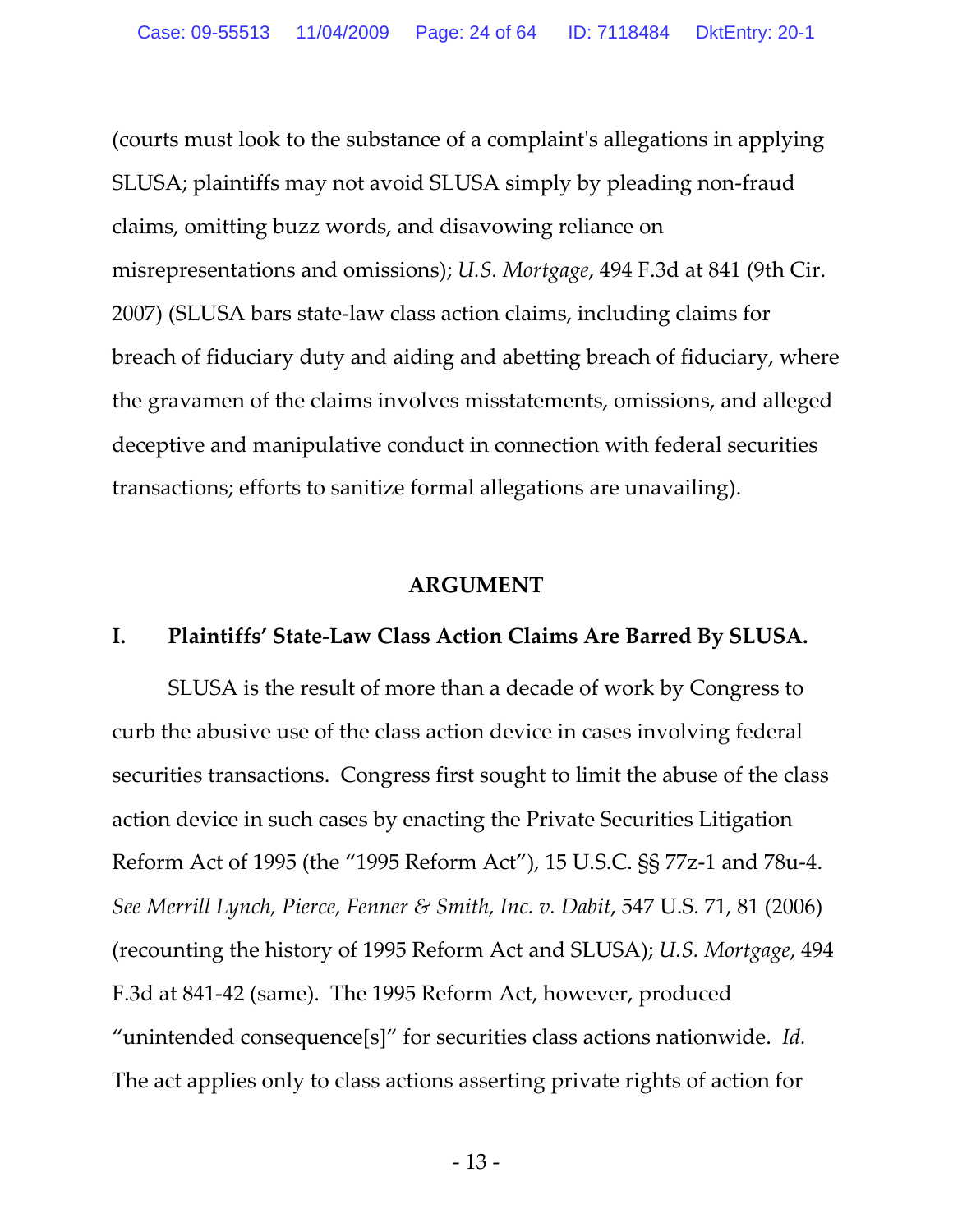federal securities fraud, and "[r]ather than face the obstacles set in their path by the Reform Act, plaintiffs and their representatives began bringing class actions under state law, often in state court." *Id.*

To prevent this end‐run, Congress enacted SLUSA. *Id.* SLUSA compels the dismissal of state law‐based class actions involving misrepresentations, omissions, or deceptive or manipulative conduct in connection with the purchase or sale of covered securities. *Proctor*, ‐‐‐ F.3d. ‐‐‐‐, 2009 WL 3260535, at \*7‐\*8 & n.13, \*11‐\*12; *U.S. Mortgage*, 494 F.3d at 841.

In keeping with this avowed Congressional purpose, SLUSA's application does not turn on the label attached to, or the specific elements of, the causes of action alleged in a particular complaint. That is, with very limited, express exceptions not relevant here, SLUSA applies any time the lawsuit: (1) involves a "covered class action"; (2) asserts a claim based on state law; (3) involves a "covered security"; and (4) alleges that the defendant misrepresented or omitted a material fact or employed any manipulative or deceptive device "in connection with the purchase or sale of a covered security." *Proctor*, ‐‐‐ F.3d ‐‐‐‐, 2009 WL 3260535, \*7‐8 & n. 13, \*11‐\*12 (stating requirements for SLUSA's application); *U.S. Mortgage*, 494 F.3d at 841 (same); *Patenaude*, 290 F.3d at 1025 (same).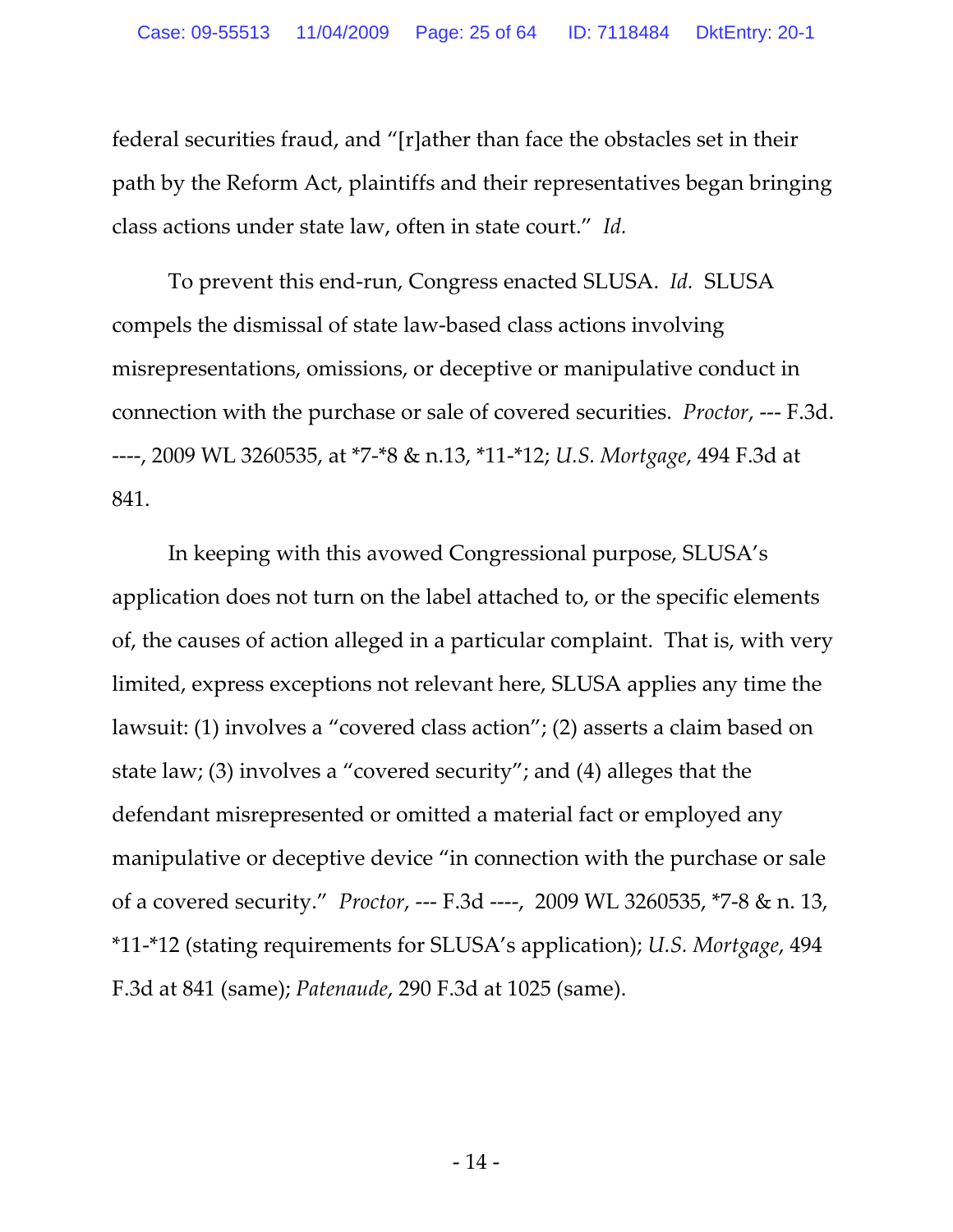# **A. Plaintiffs' State‐Law Class Action Claims Involve The Purchase And Sale Of A Covered Security.**

As Plaintiffs' briefing reveals, Plaintiffs' class action indisputably satisfies SLUSA's first three requirements.

*First*, the SAC encompasses a "covered class action"—*i.e.*, an action that seeks damages "on behalf of more than 50 persons or prospective class members." *See* AOB 3‐19; ER 24‐30 (SAC ¶¶ 23‐49, Prayer) (seeking damages on behalf of a putative class of "thousands"). *See also* 15 U.S.C. § 78bb(f)(5)(B) (definition of a "covered class action").

*Second*, the class action's allegations are "based on" state law. *See* AOB 3‐19; ER. 27‐30. *See also* 15 U.S.C. § 78bb(f)(1).

*Third*, the class action allegations involve a "covered security." *See* AOB 4 n.1; ER 22‐24 (SAC ¶¶8‐22); *see also* 15 U.S.C. §§ 78bb(f)(5)(E) and 77r(b) (defining a "covered security" to include "any security issued by an investment company that is registered, or that has filed a registration statement, under the Investment Company Act of 1940").

As described above (pp. 3‐5), Plaintiffs' variable universal life insurance policies are securities that meet this statutory definition. *See* SEC Rel. No. 33‐5360, 1973 WL 149307 (Jan. 31, 1973) (recognizing that a variable life insurance policy is a "security" under the Securities Act of 1933 which is used to invest in the securities of one or more registered investment companies); *See* Practicing Law Institute, *Variable Annuities &*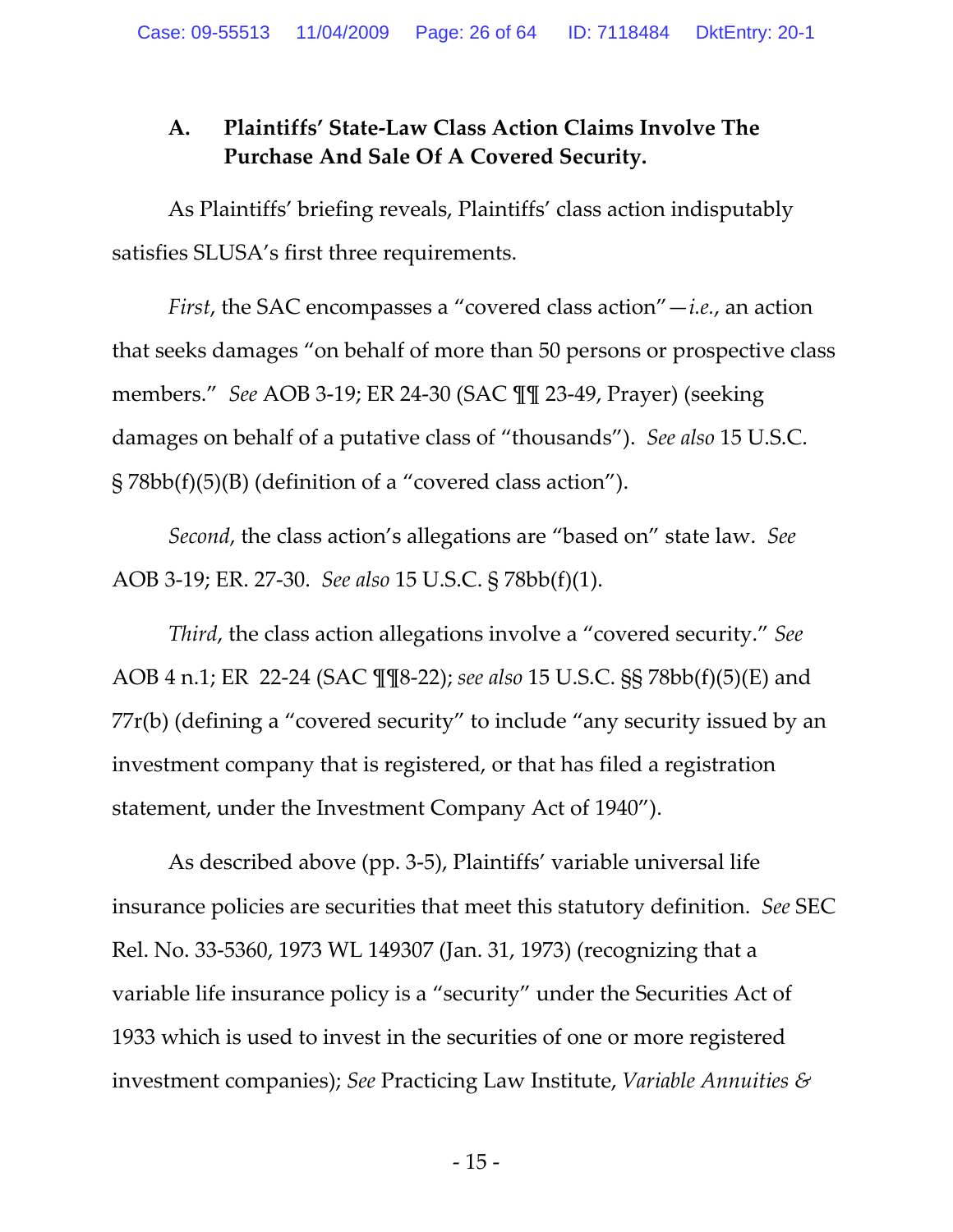*Variable Life Insurance Regulation* § 2:3.5 (same). The separate account and investment options associated with Plaintiffs' policies also are registered as "investment companies" under Section 8(b) of the Investment Company Act of 1940, 15 U.S.C. § 80a‐8(b). And the monthly cost of insurance deductions at issue in this case are paid by the redemption of units in the same registered investment companies. *See* Dkt. 23, Exh. B at 98 (Pacific Life "deduct[s] the monthly charge from the investment options that make up your policy's accumulated value, in proportion to the accumulated value you have in each option.").4

Nothing more is needed to satisfy SLUSA's first three requirements.<sup>5</sup> *Herndon v. Equitable Variable Life Ins. Co.*, 325 F.3d 1252, 1254 (11th Cir. 2003)

 $\overline{a}$ 

<sup>5</sup> In their Opening Brief, Plaintiffs note that their putative class definition includes owners of variable universal life insurance policies (which all parties agree are "covered securities") and owners of non‐ variable universal life insurance policies (which Plaintiffs assert are not securities). AOB 4 n.1. However, the class definition and Plaintiffs' assertions about the characteristics of non‐variable universal life insurance policies are of no moment because none of the Plaintiffs owned a non‐ variable universal life insurance policy. ER 18 (district court order granting motion to dismiss); 22‐23 (SAC ¶¶ 11‐12). And Plaintiffs have not challenged this aspect of the court's judgment on appeal.

<sup>4</sup> *See* ER 66, 112, 154, 195, (signed acknowledgements by each Plaintiff that receipt of a prospectus for each separate account and underlying mutual fund associated with each policy); *see also* Dkt. 23, Exhs. A (registration statement), B (post‐effective amendment including prospectus and statement of additional information), C (same), D (same).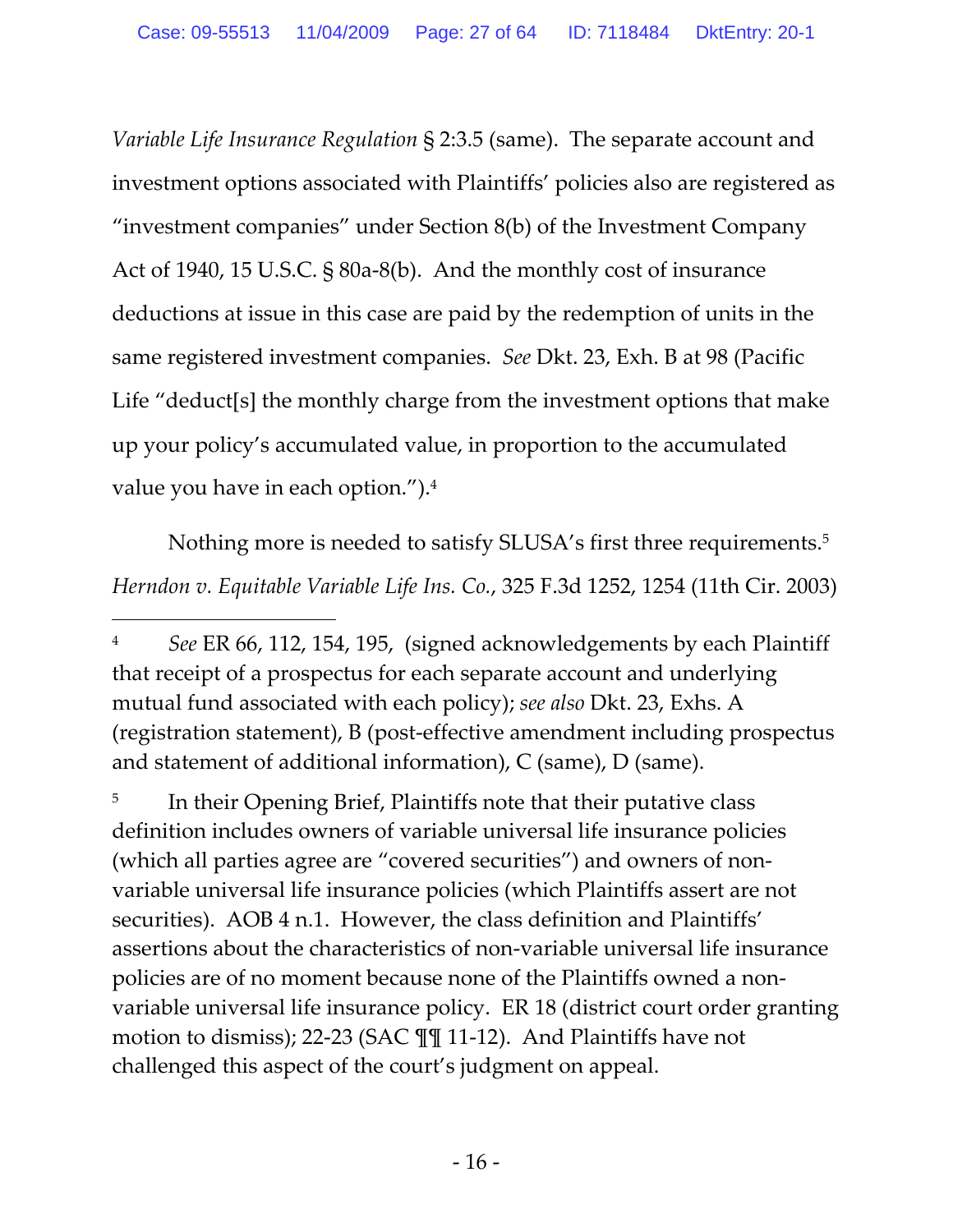(per curiam) (SLUSA applies to state‐law class actions concerning variable life insurance policies with investments in mutual funds); *Dudek v. Prudential Securities, Inc.*, 295 F.3d 875, 878 (8th Cir. 2002) (same for variable annuities); *Patenaude*, 290 F.3d at 1025 (same).

**B. Plaintiffs' State‐law Class Action Claims Also Involve Alleged Misstatements And Omissions Of Material Facts And An Alleged Deceptive And Manipulative Scheme "In Connection With" The Purchase Or Sale Of Covered Securities.**

Although Plaintiffs maintain otherwise, SLUSA's fourth requirement—alleged misrepresentations, omissions, deceptions or manipulation "in connection with" the purchase or sale of a covered security—is satisfied as well.

In their original complaint, Plaintiffs alleged that Pacific Life sold variable universal life insurance polices to Plaintiffs "with specific written promises and representations regarding the pricing components of the policies," including promises and representations that its monthly cost of insurance charge would be a "mortality" charge based on the company's actual cost of providing life insurance protection. ER 209-10 (CAC  $\mathbb{T}$  18, 13). That complaint further alleged that these representations were "inaccurate"; that Pacific Life's cost of insurance charges were not based on the company's actual cost of providing life insurance protection; and that Pacific Life "intentionally" and "systematic[ally]" misrepresented the nature of the charge and "concealed expenses, overhead, and profit loads"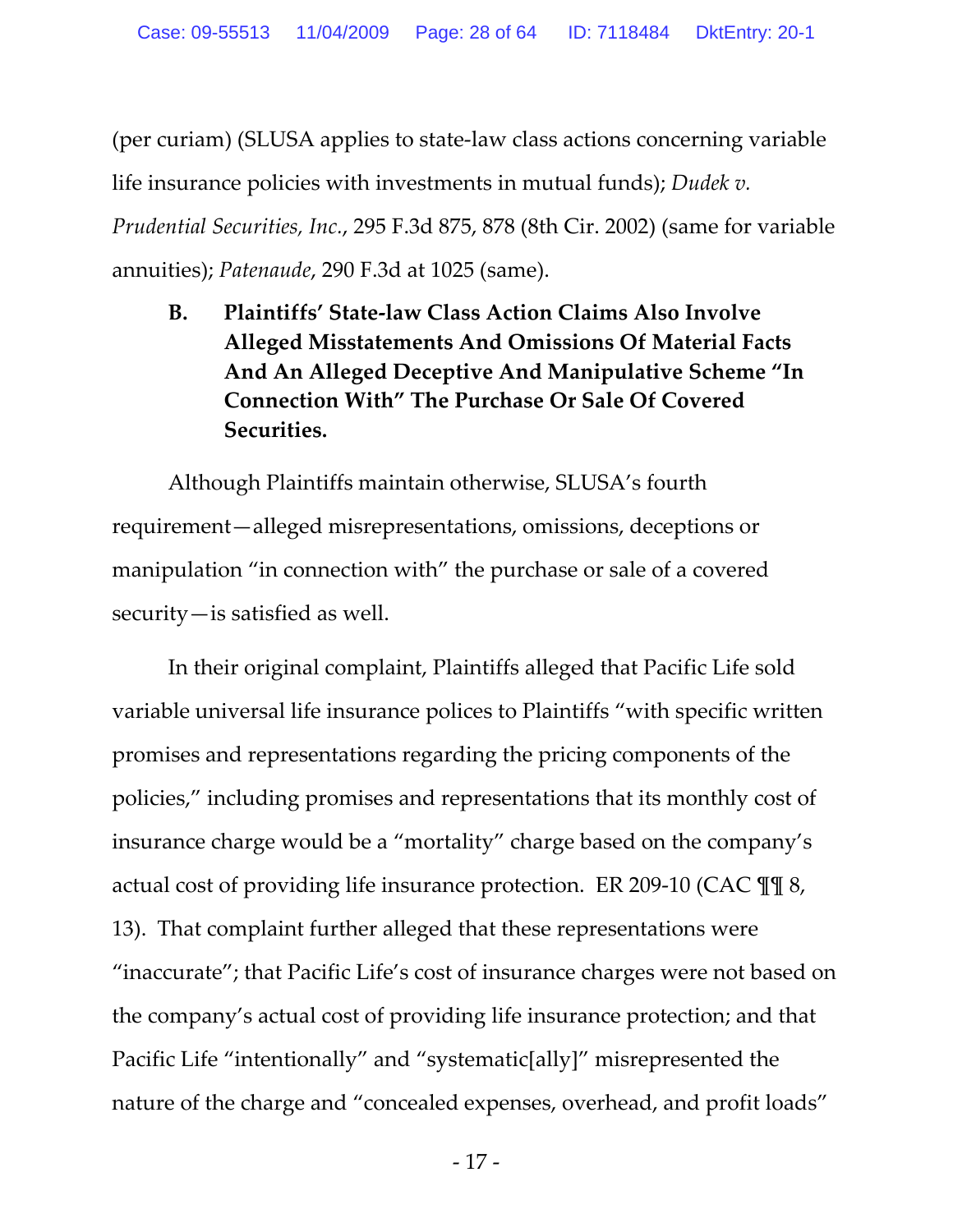unrelated to the cost of insurance "within cost of insurance charges." ER 209, 211, 214 (CAC ¶¶ 9, 19, 33). *See* pp. 5‐7 above (quoting additional allegations in the CAC). Finally, it also expressly alleged that, through this "deceitful" "scheme," Pacific Life was able to "generate undeserved revenues" for itself while levying "thousands" of dollars of excessive and improper cost of insurance charges against Plaintiffs and reducing the accumulated value of Plaintiffs' investments in their variable life insurance polices and separate accounts.

Once alerted to SLUSA's preclusive effect on their class action, Plaintiffs' counsel attempted an end‐run and tried to (1) minimize the use of "buzz" words like "misrepresentation," "concealment," "deceitful," and "deceptive;" (2) avoid express references to the extensive disclosures that Pacific Life made to Plaintiffs in connection with the investments in their variable life insurance policies; and (3) limit their claims to cost of insurance charges assessed "at or after the commencement of the policy term." ER 20‐30 (SAC). Their amended pleadings, however, retain the essence of the controversy and they continue to accuse Pacific Life of the *exact* same scheme, involving the *exact* same products, and the *exact* same charges through state‐law class action claims.

Moreover, even after Plaintiffs' attempt to scrub their pleadings, the SAC still includes numerous express allegations of misrepresentations, omissions, and deceptive and manipulative conduct by Pacific Life in

 $-18-$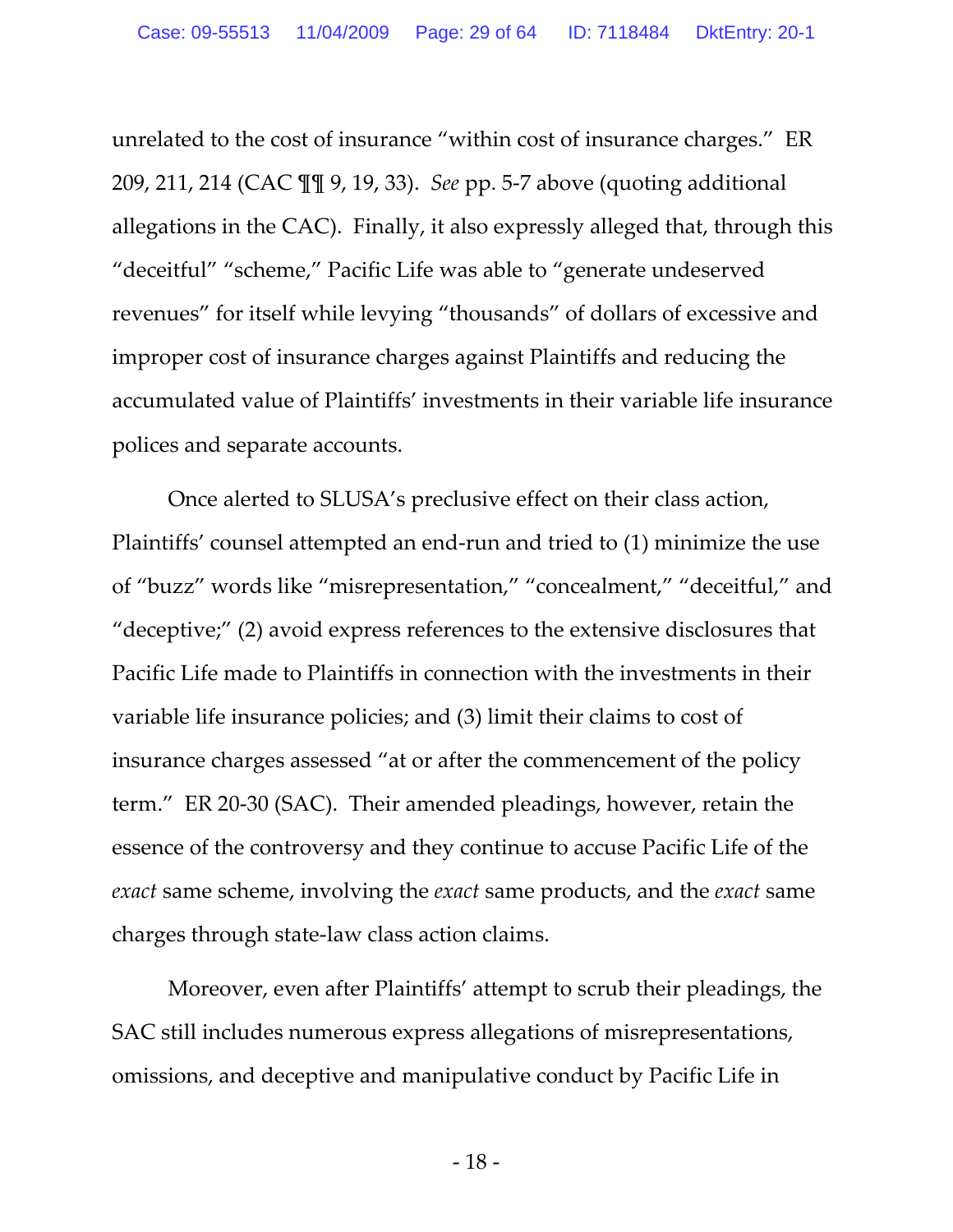furtherance of an alleged scheme to use the company's cost of insurance charge as a means of "divert[ing]" "hidden loads" from the accumulated cash value of Plaintiffs' investments. For example, Plaintiffs' SAC continues to allege that:

- Pacific Life sold Plaintiffs variable universal life insurance policies which "state that the Cost of Insurance charges are mortality charges . . . subject to calculation as defined in the policies" (ER 22 (SAC ¶¶ 8‐9));
- the policies "identify" the cost of insurance charge as one of the "Monthly Deductions" that will be assessed against the accumulated value of Plaintiffs' investments (ER 23 (SAC ¶ 13));
- the cost of insurance charge is the policy's "mortality" charge and represents the amount that the insurer sets aside to pay death benefit claims (ER 23‐24 (SAC ¶ 15));
- Pacific Life deducted "amounts unrelated to mortality" from the accumulated value of their policies each month "under the guise" of cost of insurance charges (ER 22 (SAC ¶ 10));
- Pacific Life "deducted" cost of insurance charges "in excess of the true mortality charges" (ER 24 (SAC ¶¶ 17, 36));
- Pacific Life deducted "hidden loads" in excess of true mortality charges and "wrongfully diverted" funds invested by Plaintiffs through their policies (ER 24 (SAC ¶ 21));
- the "hidden loads" have reduced the accumulated value of Plaintiffs' investments thereby causing damage to Plaintiffs that is "continuing in nature" (ER 24, 28 (SAC  $\P$  $\P$  22, 37));
- Pacific Life "concealed" in its quarterly statements the fact that it deducted excess charges (ER 28 (SAC \[[ 43));
- Pacific Life "knowingly and actively concealed and denied" the facts Plaintiffs allege (ER 27 (SAC ¶ 32));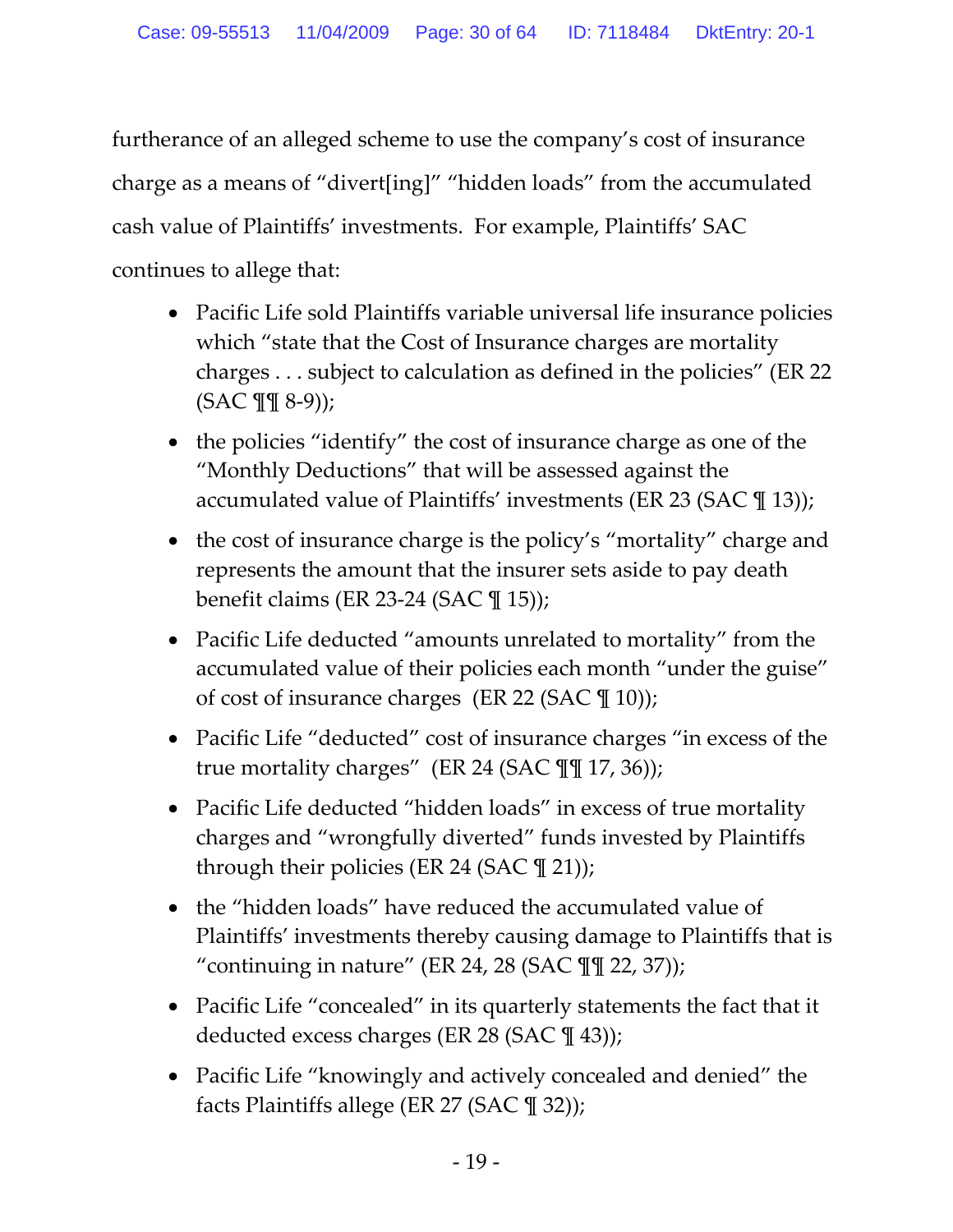- Pacific Life "kept" Plaintiffs, other policyholders, and the general public "ignorant of information essential to the pursuit" of claims related to cost of insurance charges (ER 27 (SAC ¶ 32)); and
- Pacific Life's alleged practice of charging hidden loads in its cost of insurance charge "constitutes an unfair, fraudulent, and/or unlawful business practice" (ER 28 (SAC  $\P$  45)).

These allegations underscore that the changes to the pleadings are cosmetic. Rather, a fair reading shows that Pacific Life still is accused of making misstatements and omissions of material fact and engaging in deceptive and manipulative conduct related to the value of Plaintiffs' variable insurance policies. Indeed, Plaintiffs' Opening Brief tacitly concedes this point. *See* AOB 14 ("Plaintiffs alleged that Pacific Life failed to disclose its hidden loads").

# **C. Controlling Decisions By The U.S. Supreme Court And Federal Courts Make Clear That Plaintiffs' Allegations Satisfy SLUSA's Requirements.**

Controlling authority from the U.S. Supreme Court makes it clear that Plaintiffs' complaints sufficiently allege misrepresentations, omission, and deceptive and manipulative conduct by Pacific Life "in connection with" the purchase and sale of covered securities. *See Merrill Lynch, Pierce, Fenner & Smith, Inc. v. Dabit*, 547 U.S. 71, 81, 85‐96 (2006); *SEC v. Zandford*, 535 U.S. 813, 819‐20 (2002). These decisions squarely reject the narrow reading Plaintiffs advance.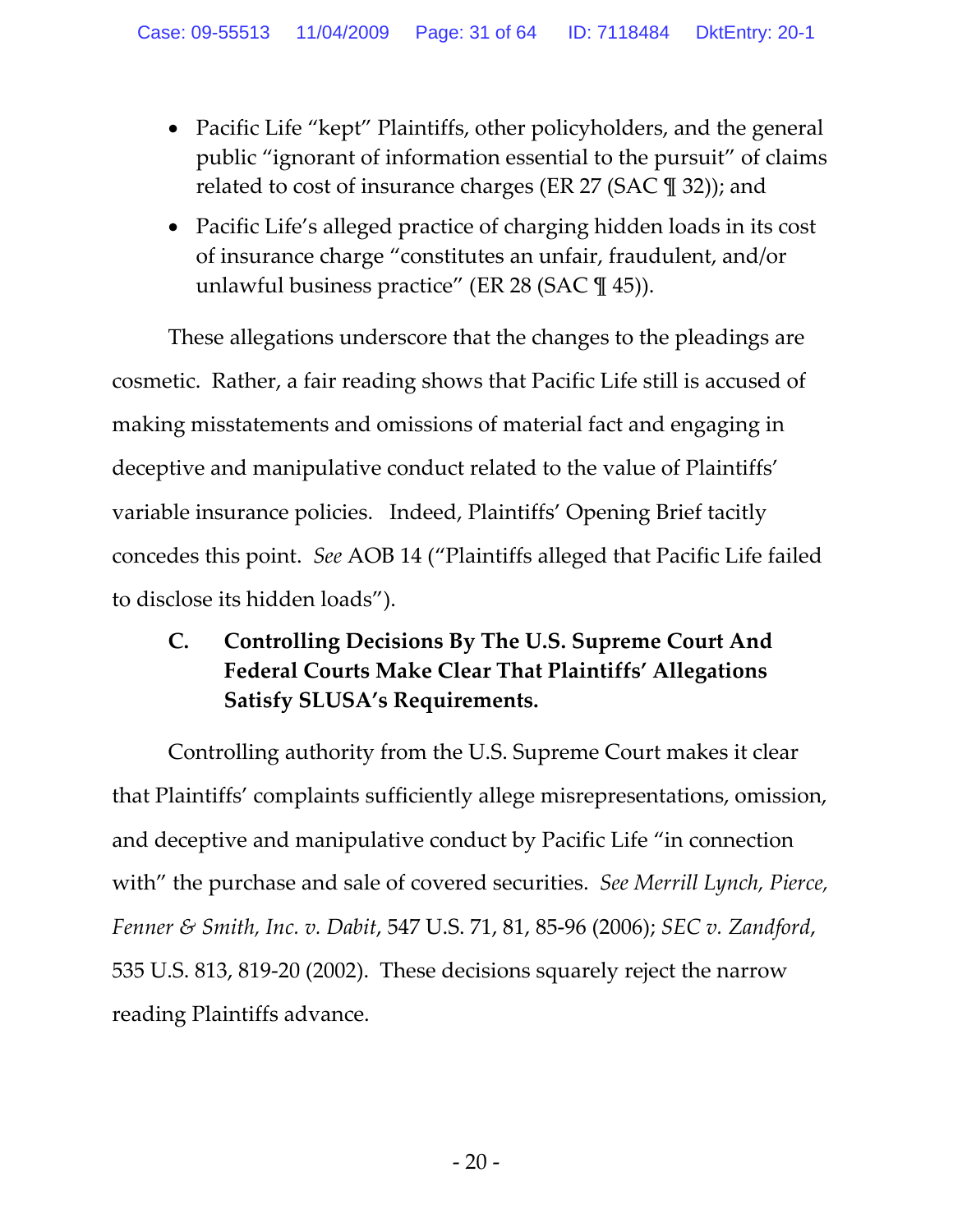In *Dabit*, the Supreme Court addressed the scope of SLUSA's "in connection with" requirement and held that the requirement should receive the same "broad construction" given to the "in connection with" language of Section 10(b) of the Exchange Act, 15 U.S.C. § 78j(b), and Rule 10b‐5, 17 C.F.R. § 240.10b‐5. *See also U.S. Mortgage*, 494 F.3d at 844 (highlighting *Dabit's* broad construction); *Segal*, 581 F.3d at 308‐11 (same). Furthermore, the Court explained that this broad construction extended "flexibly" to prohibit any deceptive practices "'*touching*'" the purchase or sale of a security. *Dabit*, 547 U.S. at 80, 85‐88 (quoting *Superintendent of Insurance of N.Y. v. Bankers Life & Casualty Co.*, 404 U.S. 6, 12‐13 (1971)) (emphasis in the Court's opinion).

Under our precedents, it is enough that the fraud alleged "*coincide*" with a securities transaction—*whether by the plaintiff or by someone else*. … The requisite showing, in other words, is "deception 'in connection with the purchase or sale of any security,' not deception of an identifiable purchaser or seller."

547 U.S. at 85 (citations omitted) (emphasis added) (noting that this "broad" reading also comports with the long standing views of the SEC).

In adhering to this historic, broad construction of "in connection with," the Supreme Court considered and expressly rejected a narrow reading of the statutory language almost identical to the one advanced by Plaintiffs' counsel here—*i.e.*, a reading that assumes that SLUSA's "in connection with" language embraces only those particular cases where a private party would have standing to assert an implied private right of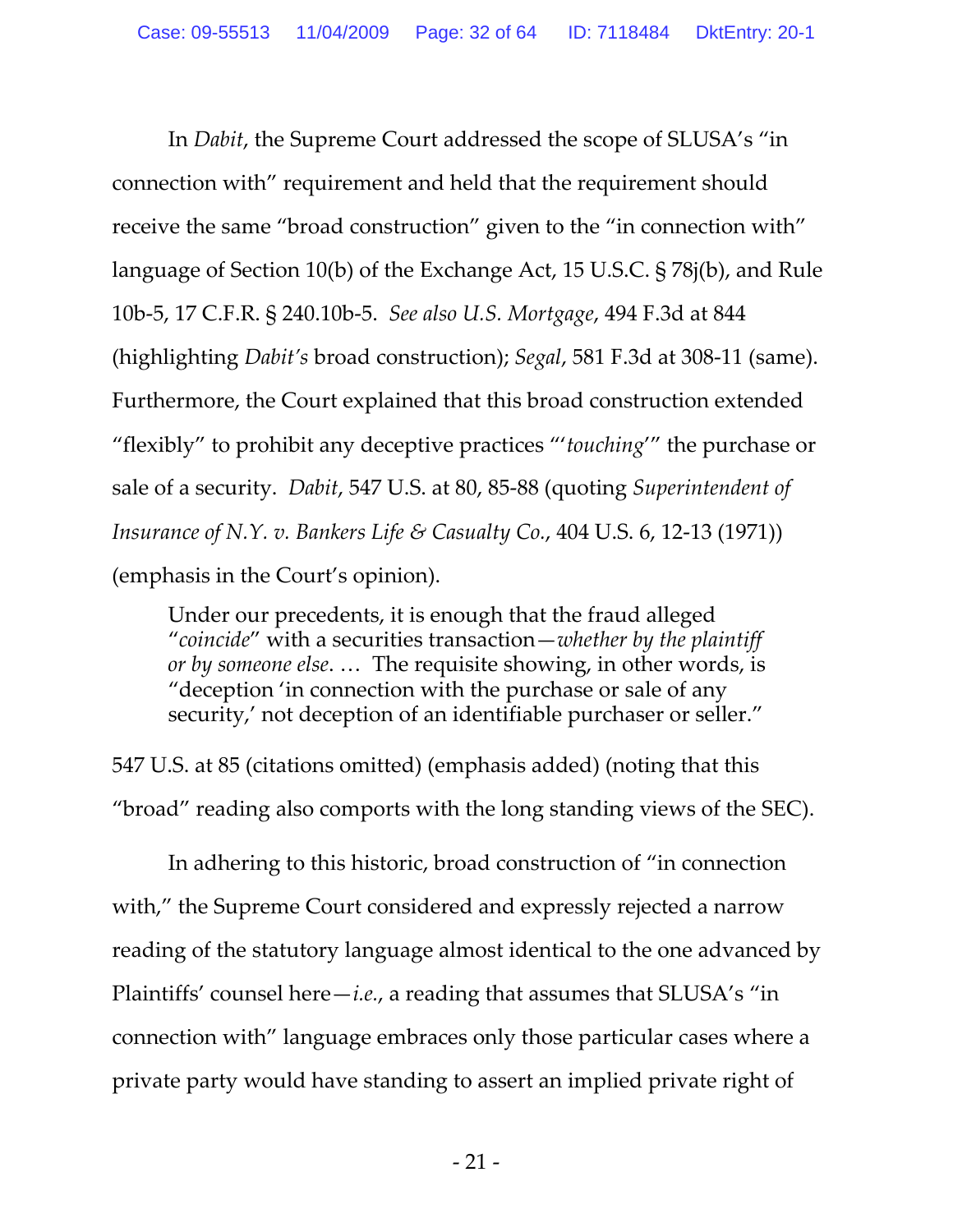action for securities fraud under Section 10(b) and Rule 10b‐5 of the Exchange Act. *See Dabit*, 547 U.S. at 85‐88 (noting that the prudential limitations placed on investors' implied private right of action under Section 10(b) and Rule 10b‐5 do not stem from a construction of the statutory phrase "in connection with") (discussing *Blue Chip Stamps v. Mannor Drug Stores*, 421 U.S. 723 (1975)).

*Zandford*, 535 U.S. 813, one of the cases cited with approval in *Dabit*, confirms that proper application of SLUSA's "in connection with" requirement does not turn on whether an investor made an investment decision to purchase, sell, or hold a covered security in reliance on any misrepresentation, omission or deceptive or manipulative conduct. In *Zandford*, the SEC brought a civil action based on Section 10(b) and Rule 10b‐5 against a broker whose clients had given him discretion to manage their account and a general power of attorney to make stock transactions on their behalf. Over time, the broker sold all the clients' stockholdings but diverted the sales proceeds to his own accounts. The Supreme Court held that the broker's ongoing scheme occurred "in connection with" the sale of the securities, even though his victim did not to make any investment decision to purchase or sell a security "in reliance" on the broker's posttransaction misrepresentation and omissions. *Id.* at 820. The broker's misrepresentations and omissions to his clients "coincided with the sales themselves," and each transaction was "deceptive because it was neither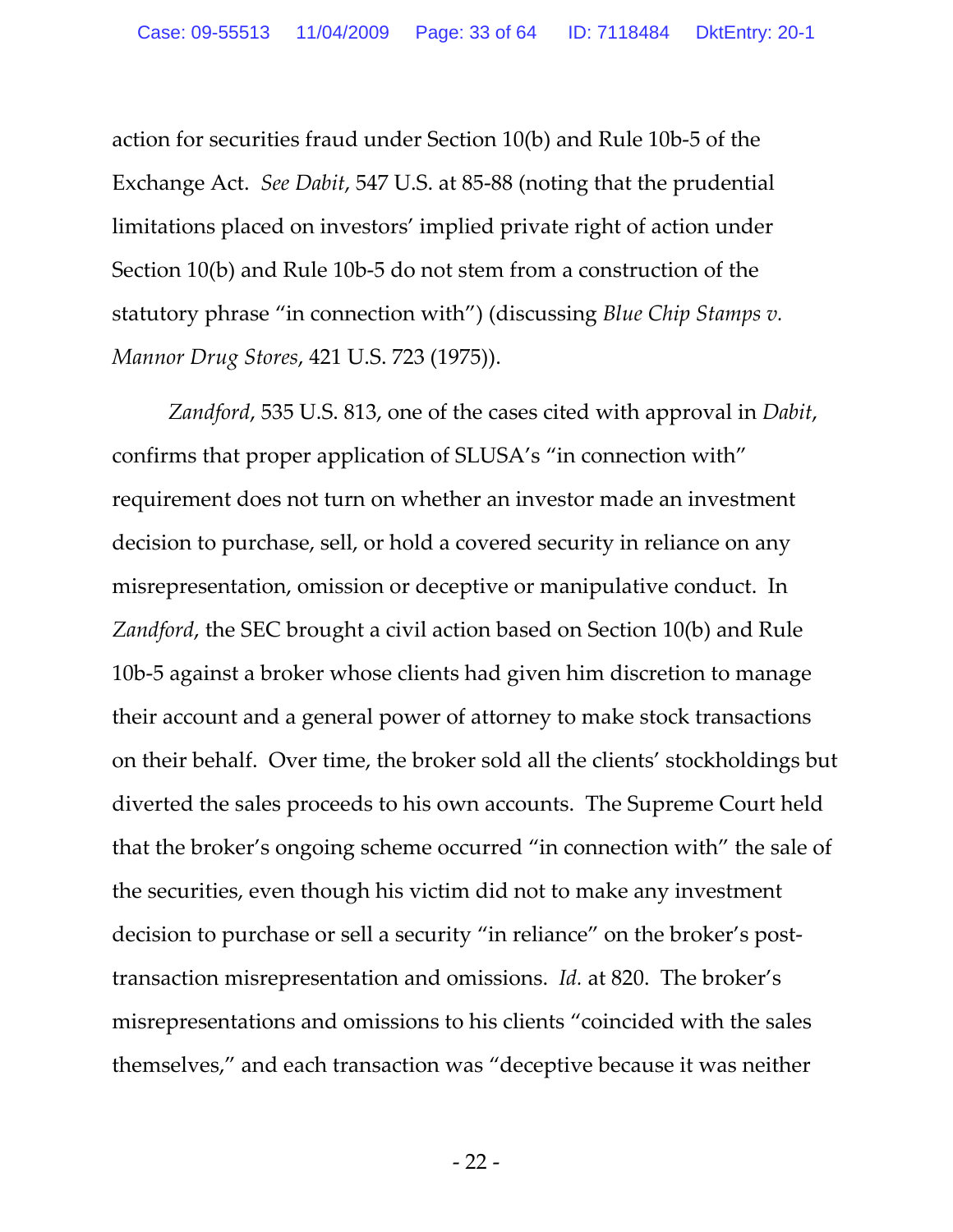authorized by, *nor disclosed to*" the broker's clients. *Id.* at 820‐21 (emphasis added).

Plaintiffs' allegations here easily meet SLUSA's broad and flexible standard. Here, Plaintiffs have alleged that: (1) Pacific Life made misrepresentations and omissions in written policies and other documents concerning the charges that would be assessed against the accumulated cash values of their investments; (2) Pacific Life improperly included "hidden loads"—unrelated to the cost of providing life insurance benefits—within the "cost of insurance" charges deducted from the value of Plaintiffs' investment options; (3) these improper charges were "concealed from Plaintiffs in quarterly statements" and other documents; and (4) this alleged ongoing scheme affected the value of their policies' investment accounts each time the charges were made. As *Dabit* and *Zandford* establish, these allegations are sufficient to trigger SLUSA's class action bar.

In fact, federal courts repeatedly have ruled that SLUSA forecloses state‐law class action claims substantially similar to Plaintiffs'—that is, those alleging a scheme by an insurer to charge inflated premiums and other allegedly excessive or improper charges "in connection with" investments in variable life insurance and variable annuity policies and the registered investment companies associated with such policies.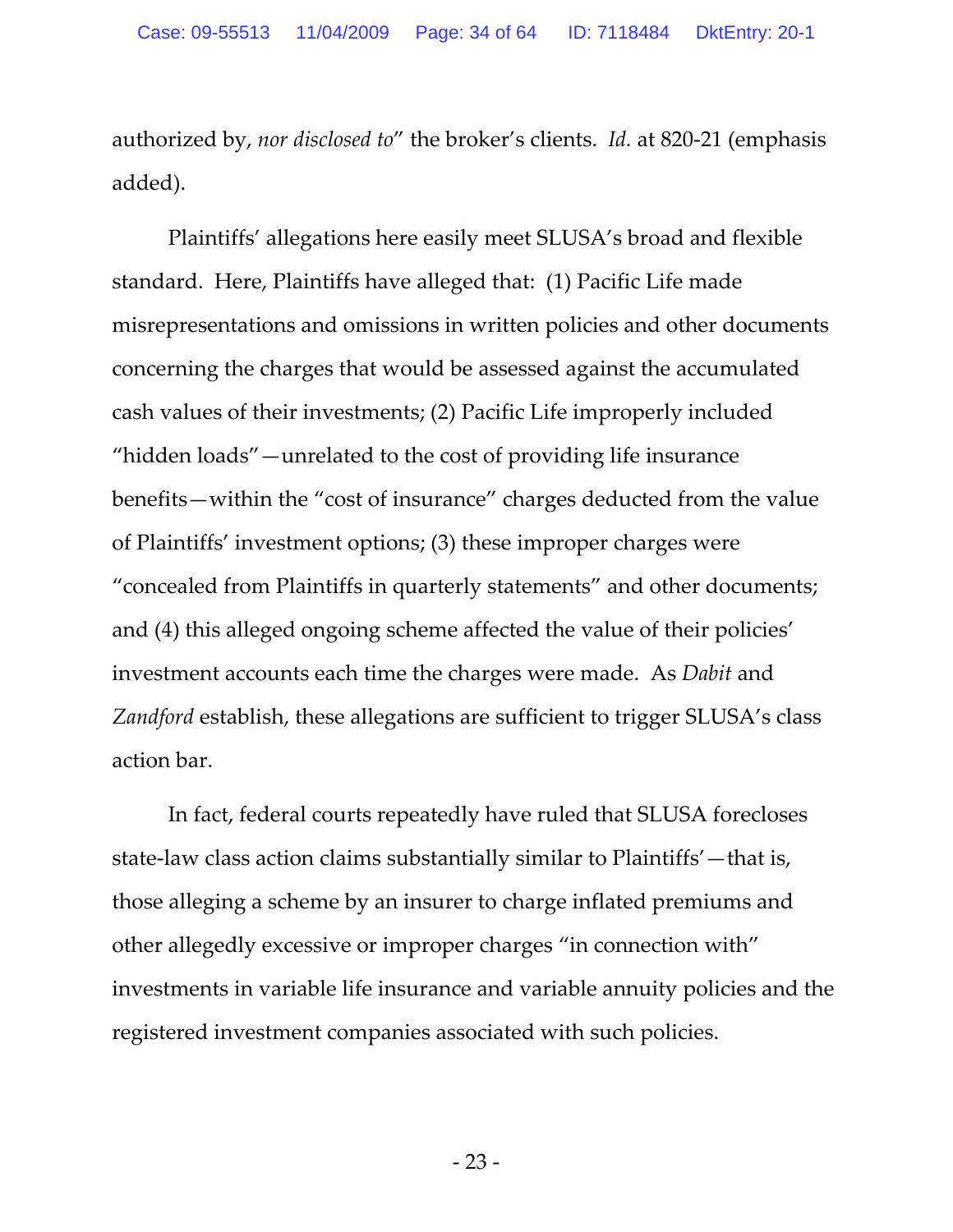The Eleventh Circuit's decision in *Herndon* is illustrative. In *Herndon*, a policyholder brought a state‐law class action against an insurance company for breach of contract, fraud, and other claims related to the pricing of variable life insurance policies. *See Herndon v. Equitable Variable Life Ins. Co.*, 253 F. Supp. 2d 1364, 1369 (S.D. Ga. 2002) (reciting each class action claim and finding them barred), *aff'd*, 325 F.3d at 1254‐55. Specifically, the plaintiff alleged that the insurance company deliberately mis‐designated the insured on a variable life insurance policy (a fifteen year-old non-smoker) as a "tobacco user" and intentionally misrepresented the terms of the policy in order to enrich itself through the charging of premiums that were higher than necessary (or allowed) under the policy. The district court dismissed the plaintiff's action based on SLUSA, and the plaintiff appealed, arguing that the insurance company's alleged misrepresentations, omissions, deception, and manipulation concerning the terms and fees of its policy were not made "in connection with" the purchase or sale of the variable life insurance policy. The Eighth Circuit rejected this argument. *Id.* at 1254‐55. In particular, the Court noted that the plaintiff's argument concerning SLUSA's "in connection with" language had been considered and rejected in *Behlen v. Merrill Lynch*, 311 F.3d 1087, 1094 (11th Cir. 2002), and it held that SLUSA's "in connection with" language was satisfied by allegations that the defendant made misrepresentations and omissions concerning the terms of plaintiff's policy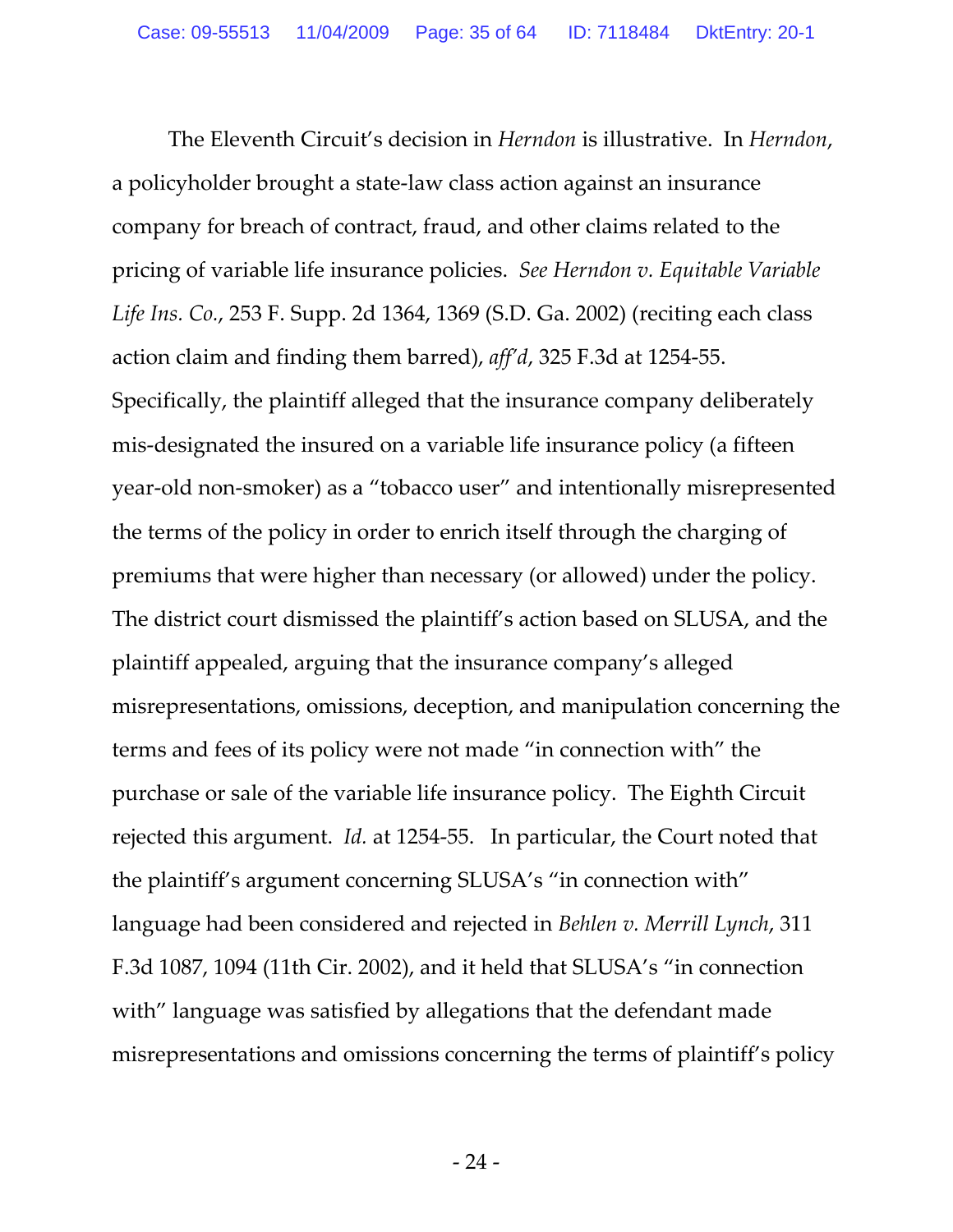in furtherance of a scheme to charge fees that were higher than necessary and that reduced the value of the plaintiff's investment.

In *Dudek*, 295 F.3d at 879‐80, the Eighth Circuit faced a similar issue in a state‐law class action asserting claims for breach of fiduciary duties, unjust enrichment, and conspiracy related to the marketing and pricing of tax‐deferred variable annuities to customers whose investment accounts already enjoyed tax‐deferred status. Plaintiffs alleged that the insurance company that issued their variable annuities made misrepresentations and omissions of material facts concerning the pricing and benefits associated with tax-deferred annuities. Although plaintiff argued that these allegations did not satisfy SLUSA's "in connection with" language, the Eighth Circuit found that "[i]n substance" plaintiffs' complaints "allege that defendants misstated or omitted material facts in connection with the purchase and sale of the tax‐deferred annuities." *Id.*

*Winne v. Equitable Life Assurance Society of U.S.*, 315 F.Supp.2d 404 (S.D.N.Y. 2003), followed a similar course. There, an investor in a variable annuity brought a putative class action against his insurer asserting state law causes of action for breach of contract, unjust enrichment, and violations of New York's statute prohibiting unlawful and unfair business practices. The plaintiff alleged that his insurer made misrepresentations and failed to disclose material information concerning the charges that would result from trading one variable annuity policy for another and then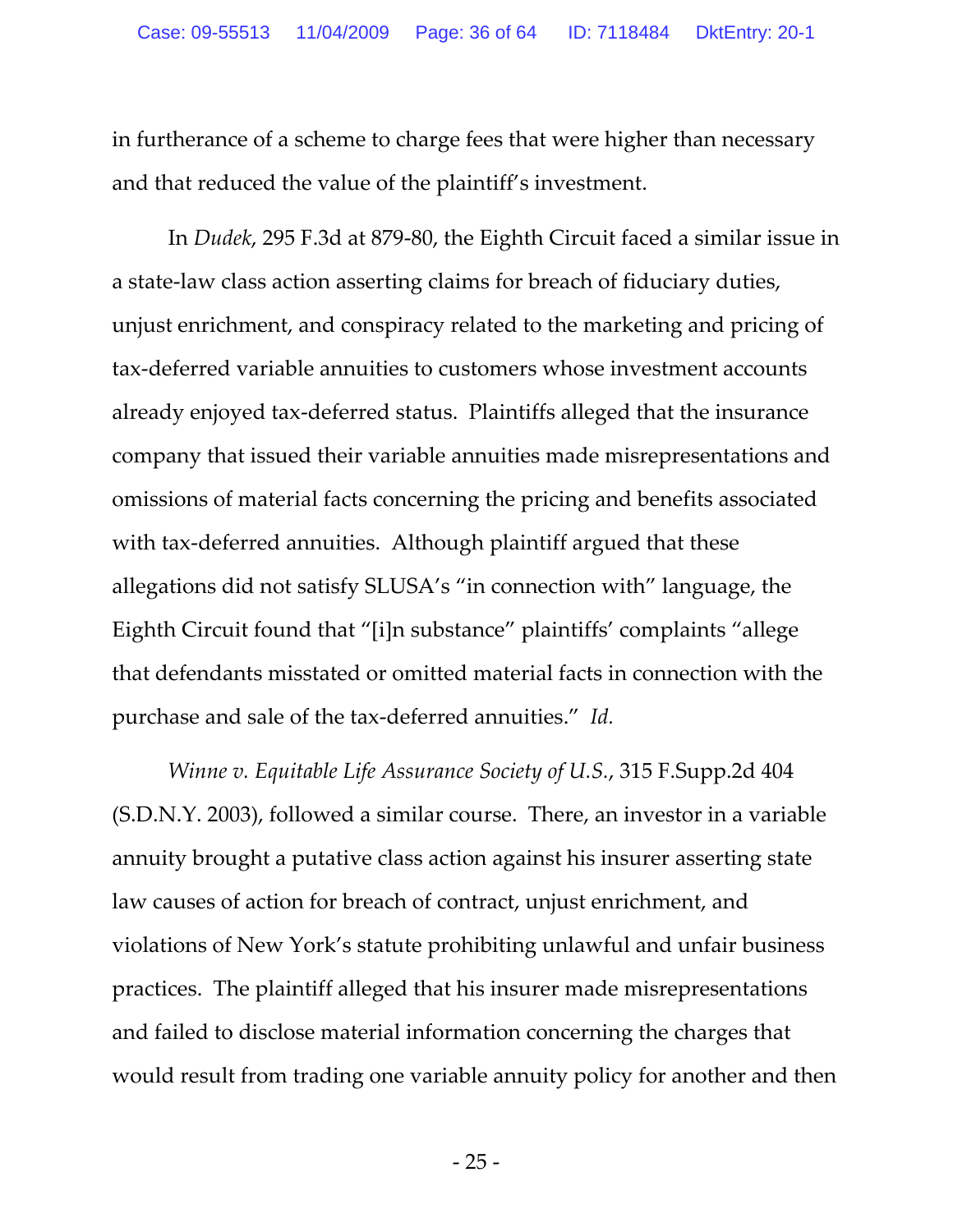charged him "penalty" fees when he elected to make a trade. The district court dismissed the action based on SLUSA, finding in relevant part that the allegations of misrepresentations and omissions satisfied SLUSA's "in connection with" requirement because the alleged misrepresentations, omissions and deceptive conduct concerned charges that were a "component" of the internal structure of the variable annuity that made the variable annuity less valuable.

Finally, in *Araujo v. John Hancock Life Ins. Co.*, 206 F.Supp.2d 377 (E.D.N.Y. 2002), SLUSA barred state‐law class action claims against an insurance company for breach of contract and unjust enrichment related to an alleged scheme by the insurer to charge premiums on variable universal life insurance policies for a period of time during which no coverage was provided. *Id.* The court found that the policy, which allowed holders to invest in a choice of mutual funds, was a "covered security" and that the alleged fraud occurred "in connection with" the purchase and sale of a security. *Id.* at 383 ( holding that "the alleged scheme ... goes to the value of the variable life insurance policy" alleging "in essence, the complaint alleges that the policyholders did not get what they thought they were getting.").

Plaintiffs' Opening Brief ignores *Herndon*, *Dudek*, and *Winne*. It does briefly cite *Araujo,* but contends that *Araujo* is distinguishable because it involved an allegation of a "deceptive practice" of selling and charging for

 $-26-$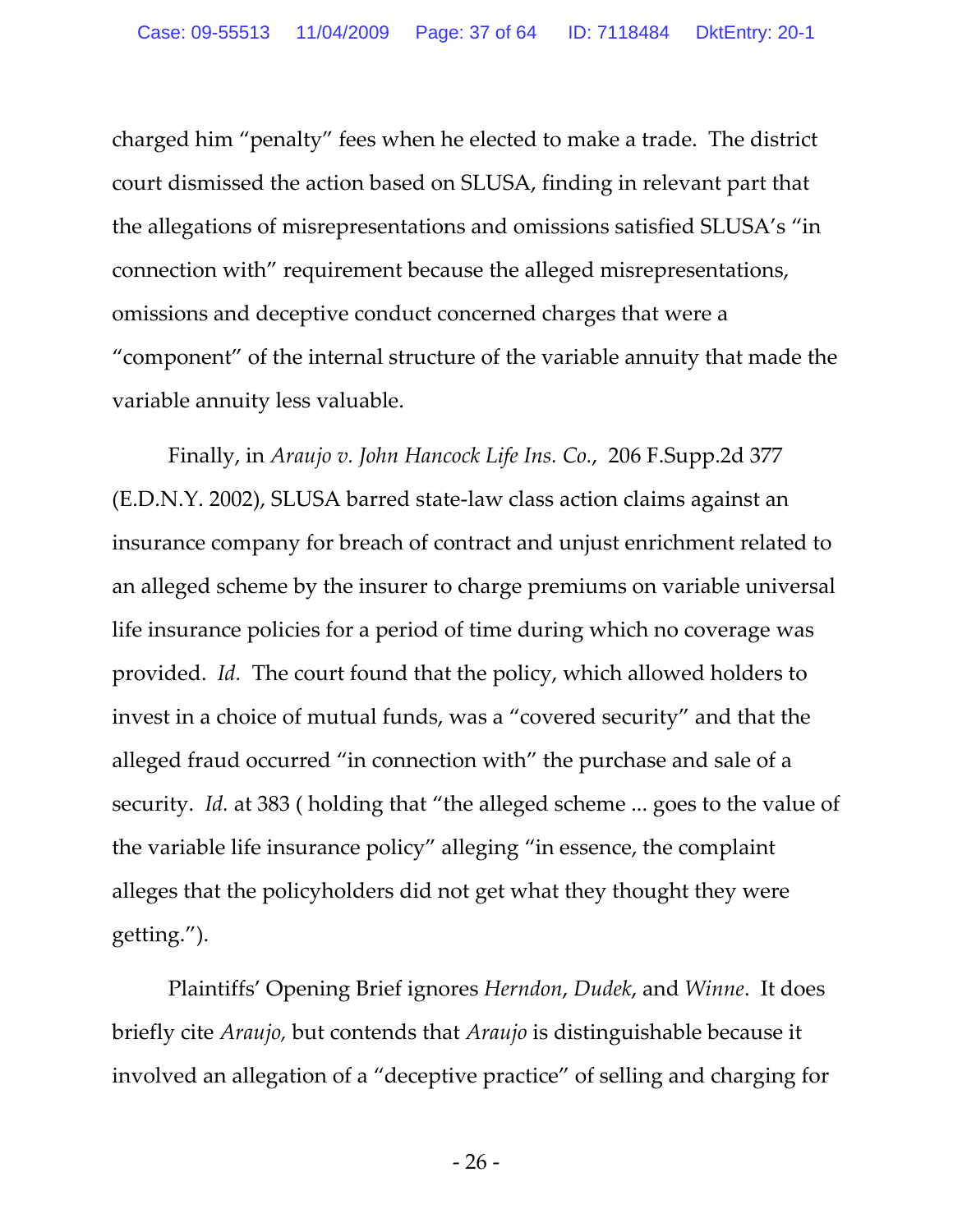insurance for an initial period of time at the beginning of the policy during which the insurer in fact provided no coverage, "making the putative policy date a *factually untrue statement at the time it was made*." AOB 14‐15 (emphasis in original). Yet, contrary to Plaintiffs' reading, *Araujo* did not turn on whether the policy date was a "factually untrue statement at the time it was made." Rather, SLUSA applied because "the alleged scheme to charge policyholders premiums during 'risk‐free' periods goes to the value of the variable life insurance policy" and reduced the value of the securities the plaintiffs purchased. *Araujo*, 206 F.Supp.2d at 384.

Similarly, here, Plaintiffs have alleged that Pacific Life made misrepresentations, omissions, and engaged in deceptive and manipulative conduct before and after Plaintiffs invested in variable life insurance policies—all as part of a scheme to charge "hidden loads" that reduced the value of the securities that the Plaintiffs purchased. *Herndon*, *Dudek*, *Winne*, and *Araujo* thus reinforce the conclusion that Plaintiffs' claims concern misrepresentations, omissions, and deceptive and manipulative conduct "in connection with" the purchase and sale of "covered securities" and therefore are subject to SLUSA's class action bar.

### **II. Plaintiffs Offer No Factual Or Legal Basis On Which To Avoid The Controlling Law Barring Their State‐Law Class Action Claims.**

In their Opening Brief, Plaintiffs argue that: (1) SLUSA bars only those claims that sound in fraud or "depend" on allegations of a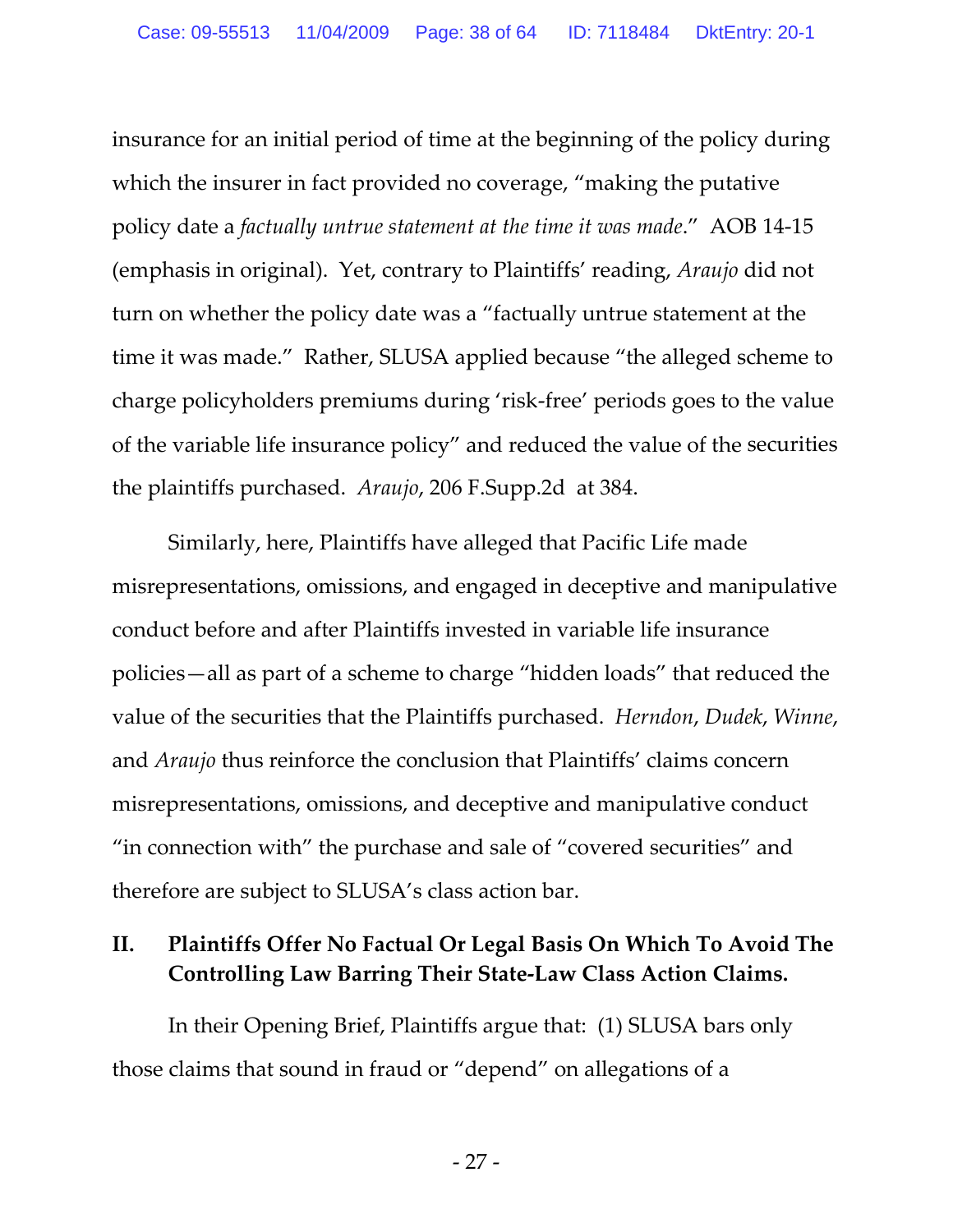misrepresentation or omission; (2) SLUSA prohibits only those claims where a plaintiff is alleged to have made an investment decision "in reliance" on a misrepresentation or omission and where a plaintiff's factual allegations therefore could give rise to an implied private right of action under federal securities laws; and (3) their amended complaints successfully avoid SLUSA's ambit by minimizing references to the buzz words of fraud. Each of these arguments is unsustainable in light of controlling law.

# **A. SLUSA Is Not Limited To State‐Law Causes Of Action That "Depend" On Alleged Misrepresentations Or Omissions.**

To begin with, Plaintiffs are wrong when they contend that SLUSA forecloses only those state‐law class action claims that "depend" on allegations of misrepresentations or omissions. AOB 13‐17.

SLUSA's plain language expressly applies to any class action "based upon" state law alleging a misrepresentation or omission of a material fact or deceptive or manipulative conduct "in connection with" the purchase or sale of a covered security. 15 U.S.C. §§ 77p(b), 78bb(f)(1). Although Congress certainly could have limited SLUSA's scope to only those state‐ law class action claims that are brought for fraud or that "depend" on allegations of misrepresentations or omissions under state law, Congress did not do so. To the contrary, Congress enacted a statute with a much wider preclusive effect, subject only to a discrete number of express and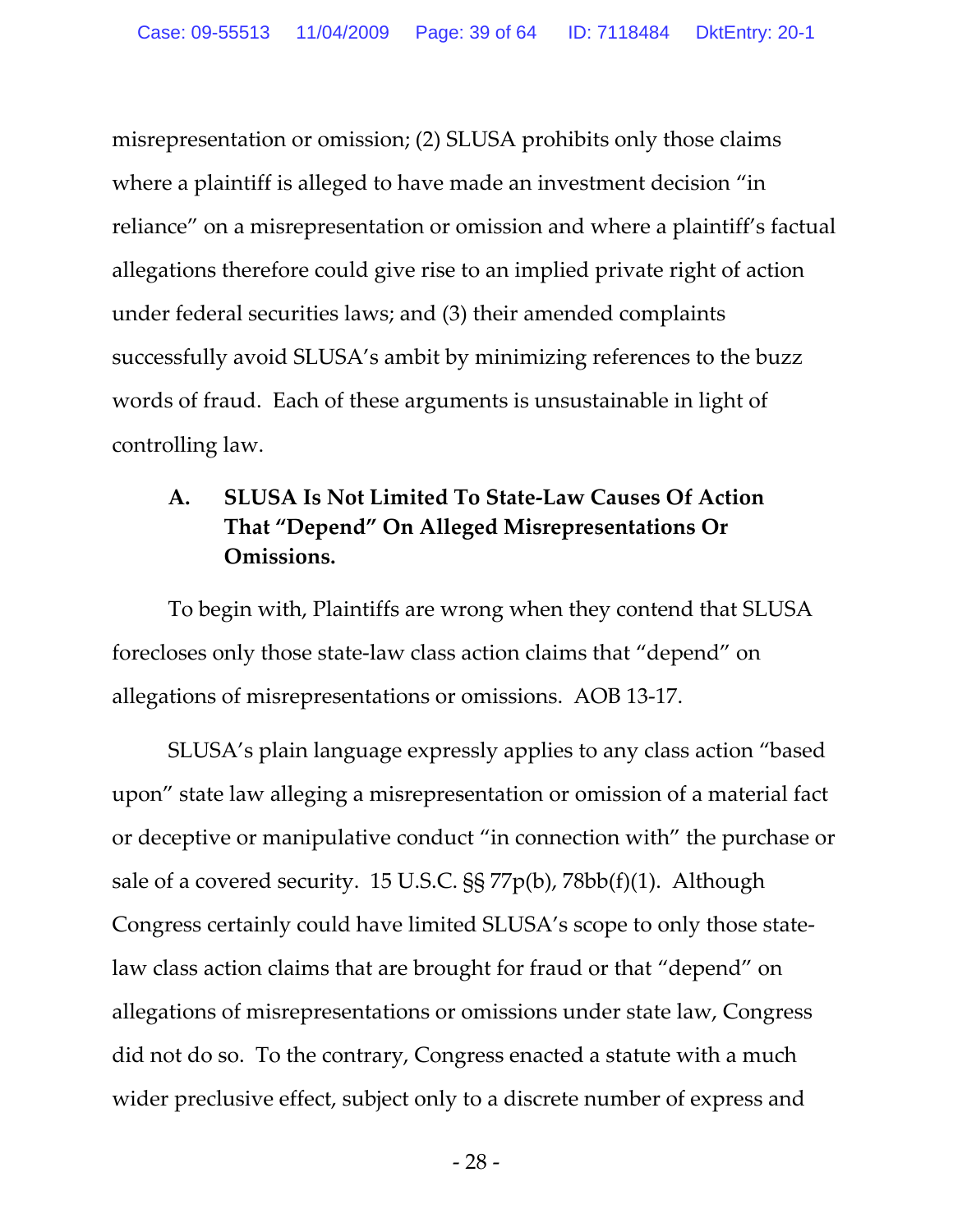narrowly "tailored" statutory exceptions. *See Dabit*, 547 U.S. at 87‐88. None of those exceptions are applicable here, and, under *Dabit*, the Court may not construe SLUSA in a manner that would "create" any "additional, implied exceptions. *Id.* Thus, as this Court recently explained in *Proctor*, a "[m]isrepresentation need not be a specific element of the claim to fall within the Act's preclusion." --- F.3d ----, 2009 WL 3260535, at \*7 n.13 (citing cases) (holding class claims for breach of fiduciary duties barred by SLUSA); *see also U.S. Mortgage*, 494 F.3d at 844‐45 (same).

In addition to *Proctor* and *U.S. Mortgage*, numerous other courts have considered and rejected arguments that are indistinguishable from the one Plaintiffs press here. For example, in *Segal*, the Sixth Circuit examined *Dabit*, *Zandford*, *U.S. Mortgage*, and several other cases construing SLUSA and concluded that SLUSA's "in connection with" requirement was satisfied by allegations that a trustee‐bank had breached a contract, violated state fiduciary duties, and reaped unjust enrichment when it allegedly made misstatements and omissions to its clients before and after charging fees associated with the investment of trust assets in shares of mutual funds managed by an affiliate of the trustee‐bank. *Segal*, 581 F.3d. at 311. The Court specifically rejected the argument that SLUSA forecloses only those state‐law class action claims that "*depend* upon allegations of misrepresentation or manipulation" calling this argument "unavailing." *Id.* (emphasis added). "The Act does not ask whether the complaint makes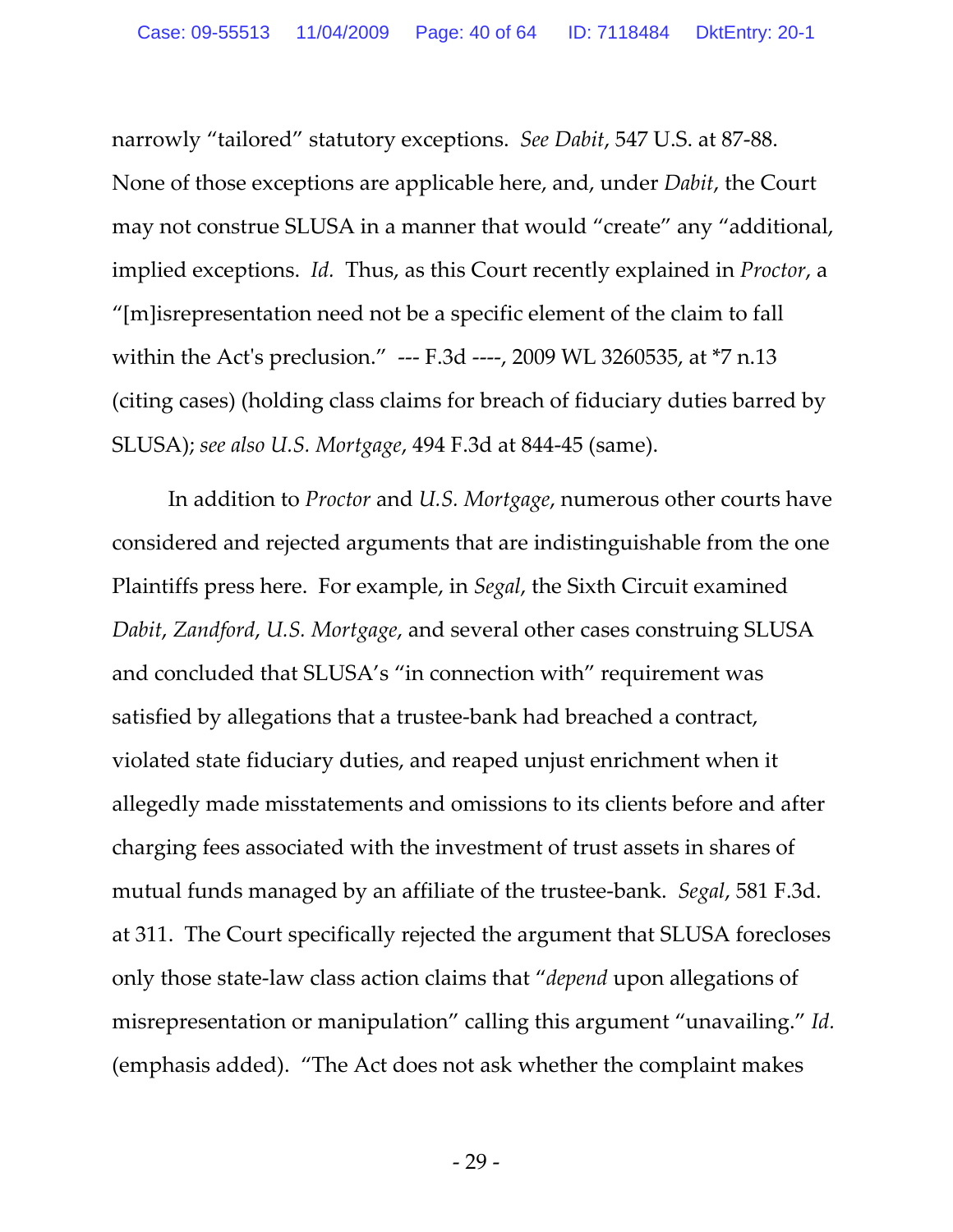'material' or 'dependent' allegations of misrepresentation in connection with buying or selling securities. It asks whether the complaint includes these types of allegations, pure and simple." *Id.*

In *Miller v. Nationwide Life Ins. Co.*, 391 F.3d 698, 701‐02 (5th Cir. 2004), the Fifth Circuit's analysis followed the same course. Like Plaintiffs here, Miller argued that SLUSA did not apply to a breach of contract claim asserted against an insurance company that sold variable annuities because allegations of misrepresentations and omissions and deceptive and manipulative conduct were not necessary to his cause of action under state law. However, the court rejected Miller's construction and his self‐serving characterization of the gravamen of his contract claim: "The interpretation of SLUSA that Miller proposes would circumvent both the plain meaning of the statutory text and Congress' clearly expressed purpose in enacting it." *Id.* SLUSA applied to the Miller's contract claim concerning fees charged against the value of his variable annuity policies because his pleading described conduct related to transactions within SLUSA's purview. *See also Rowinski v. Salomon Smith Barney, Inc.*, 398 F.3d 294, 304 (3d Cir. 2005) (same).

In *Kutten v. Bank of America, N.A.,* 530 F.3d 669 (8th Cir. 2008), *cert*. *denied*, 129 S.Ct. 598 (2008), the Eighth Circuit also rejected Plaintiffs' argument and confirmed that it is the substance of the conduct alleged, not the elements of legal claims, that controls: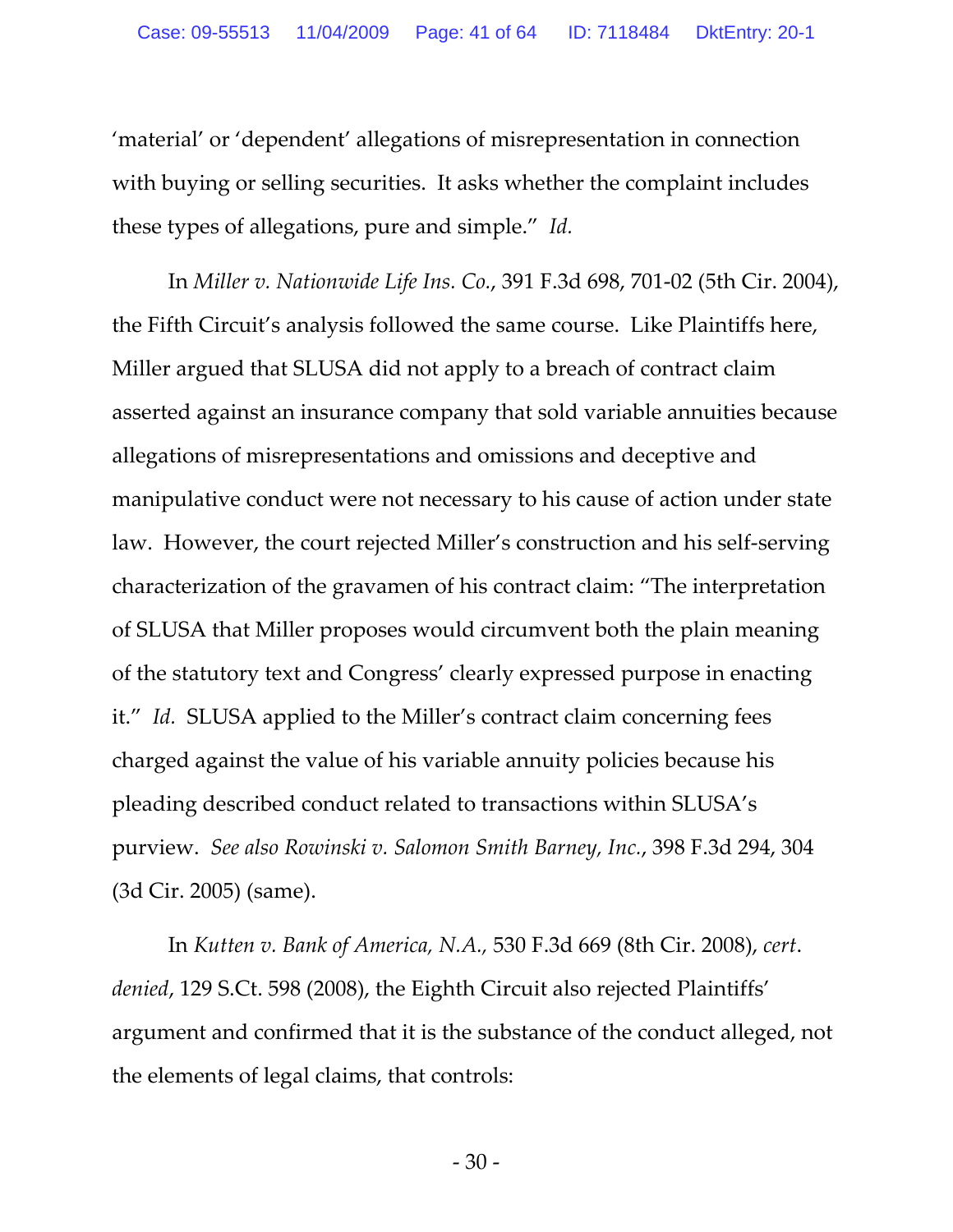In determining whether SLUSA applies, we do not rely on the names of the causes of action that the plaintiff alleges. Instead we look at the substance of the allegations, based on a fair reading. \*\*\* SLUSA preemption is *based on the conduct alleged*, not *the words used to describe the conduct*.

*Id.* at 670‐71 (emphasis added).

Indeed, an overwhelming number of courts have found that SLUSA preempts class action claims for breach of contract, breach of fiduciary duties, duties of good faith and fair dealing, unjust enrichment, and violations of state consumer protection and trade practices statutes whenever the "gravamen" or "essence" of the claims concerns an alleged scheme that involves misstatements, omissions, and deceptive and manipulative conduct in transactions that can be connected to federal securities.

According to these cases, it is immaterial whether alleged misstatements, omissions, and deception are legally required to support claims for breach of contract or other claims or whether Plaintiffs' claims "depend" on allegations of misstatements, omissions, deception, or manipulation. What matters instead is that Plaintiffs have asserted a state‐ law class action that is predicated in some fashion on allegations that Pacific Life made misstatements and omissions and engaged in deceptive and manipulative conduct "in connection with" the "cost of insurance" charges assessed against Plaintiffs' investments. *E.g.*, *Anderson v. Merrill Lynch, Pierce, Fenner & Smith, Inc.*, 521 F.3d 1278, 1286 (10th Cir. 2008) (class

 $-31-$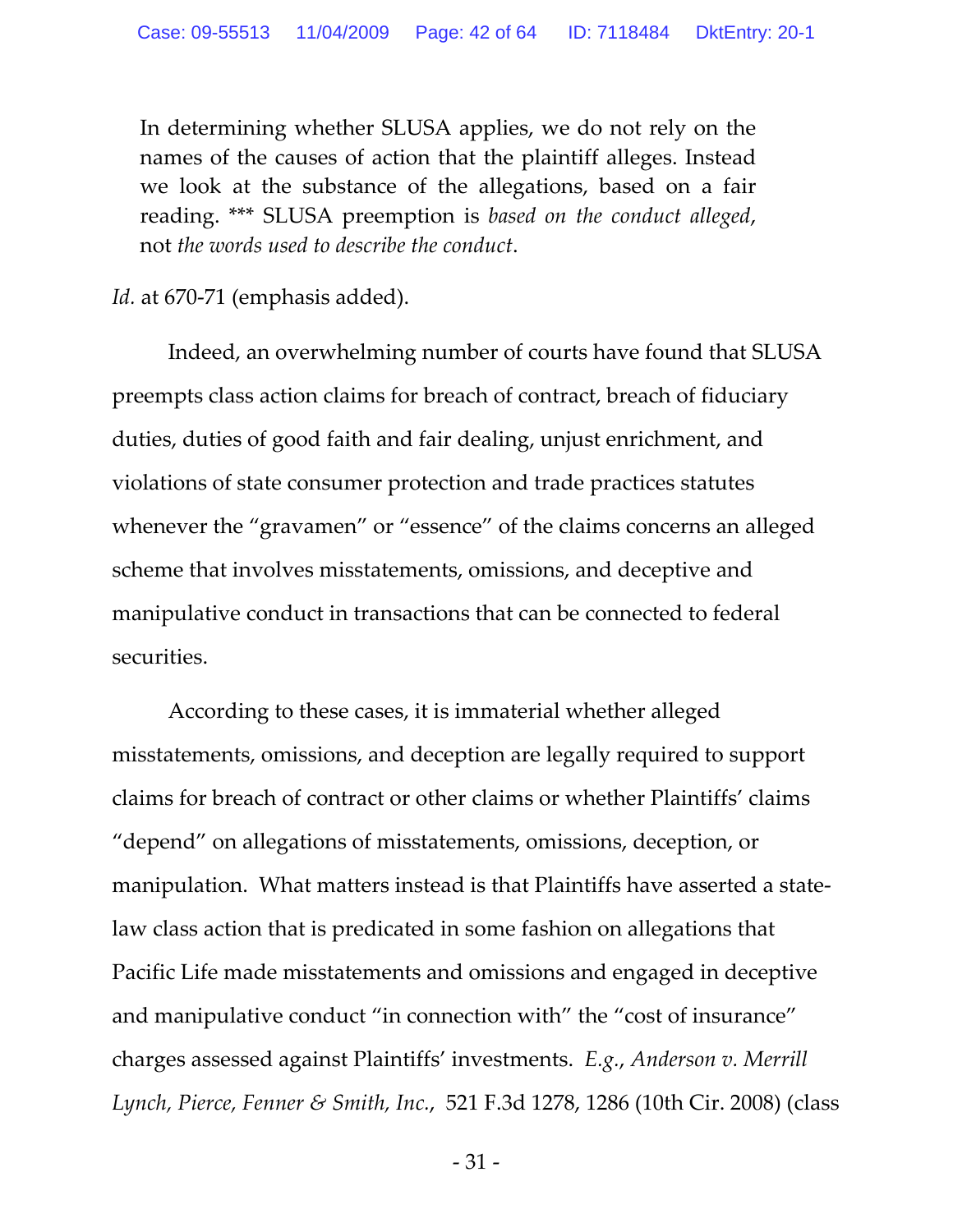claims for breach of fiduciary duty, negligence, violations of state securities laws, and aiding and abetting tortious action); *Dudek*, 295 F.3d at 879‐80 (class claims for breach of fiduciary duty and unjust enrichment); *In re Edward Jones Holders Litigation*, 453 F.Supp.2d 1210, 1214‐17 & n.7 (C.D. Cal. 2006) (class claims under Section 17200 and for breach of fiduciary duties of loyalty, care, and prudent investing); *Beckett v. Mellon Investor Services, LLC*, No. C06‐5245FDB, 2006 WL 3249189, at \*\*3‐4 (W.D. Wash. Nov. 8, 2006) (class claims for breach of contract, agency, and fiduciary duties, as well as unjust enrichment, and state statutory violations).

For the same reason, Plaintiffs fare no better when they contend that the "gravamen" of their claims attacks only what Pacific Life allegedly did with respect to the cost of insurance charge "following" the issuance of their policies and not what Pacific Life allegedly said before. AOB 14.

*First*, the statutory text does not draw a distinction between statements and conduct. On the contrary, SLUSA applies to allegations of *either* misstatements or omissions of material facts *or* the use a deceptive or manipulative device or contrivance "in connection with" the purchase or sale of a covered security. Likewise, SLUSA does not require that allegations that misstatements or omissions or deception or manipulation occur before the purchase or sale of covered security. To the contrary, and as noted above, it is well settled that SLUSA's "in connection with" requirement may be satisfied by any allegation that touches on or coincides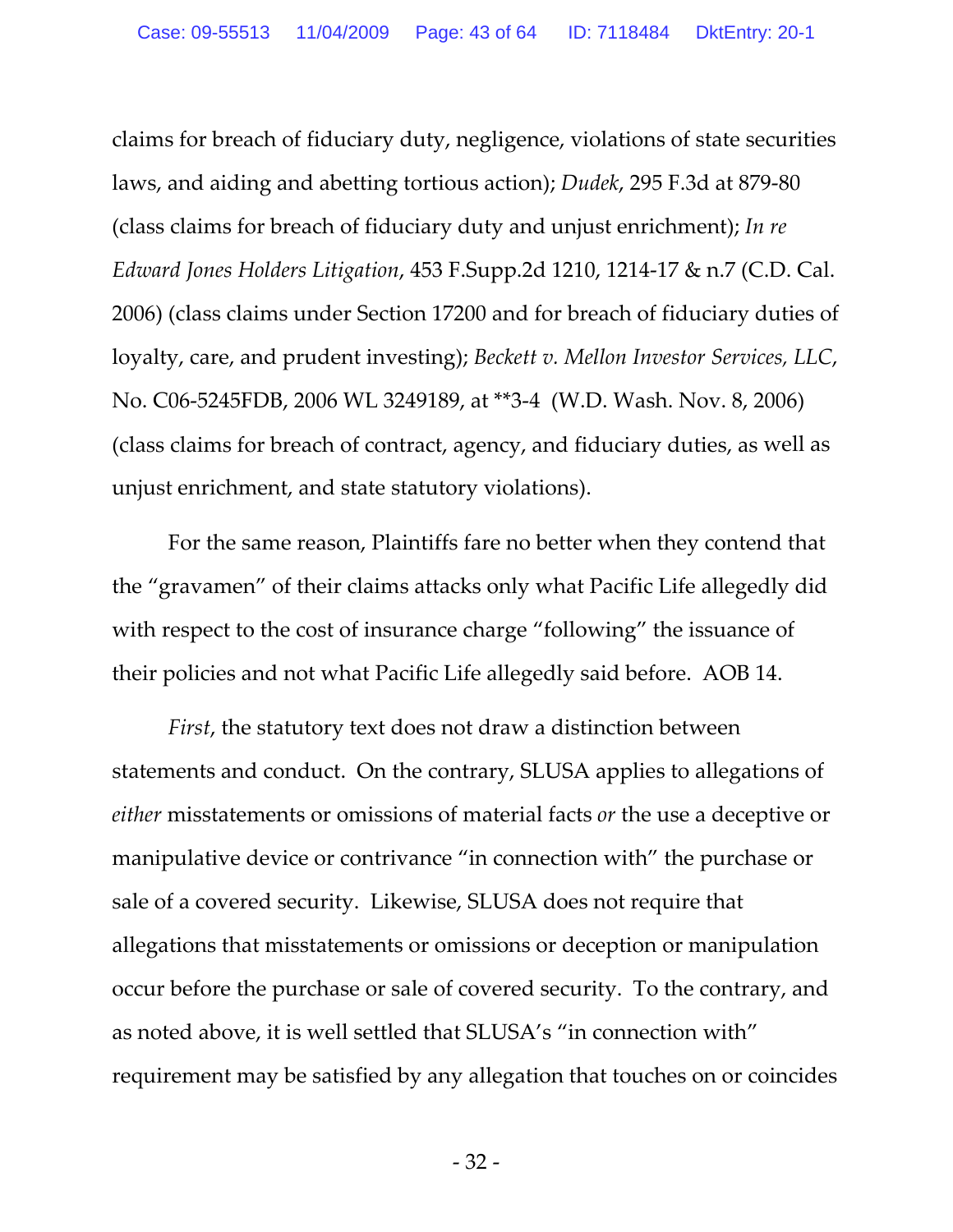with a securities transaction regardless of whether it occurred before or after the securities transaction. *See* pp. 21‐23 above (discussing *Dabit* and *Zandford*), pp. 24‐27 above (discussing cases involving similar claims related to variable insurance products), and pp. 29‐38 below (discussing controlling case law construing SLUSA's "in connection with" language broadly and flexibly to similar claims alleging misrepresentations, omissions, or deception touching on securities transactions).

*Second*, Plaintiffs' allegations show that they are attacking alleged misstatements, omissions, and acts of deception and manipulation occurring *before*, *during,* and *after* the issuance of their policies and Pacific Life's monthly deductions from the accumulated value of their investment options. ER 22‐24, 27‐28 (SAC ¶¶ 8‐10, 13, 15, 17, 21, 22, 32, 37, 45) (accusing Pacific Life of misrepresentations, omissions, deception, and manipulation in Plaintiffs' written policies themselves and in "quarterly statements" sent after Pacific Life deducted cost of insurance charges, among other things)). Indeed, the documents included with or referenced by the Complaint establish that the cost of insurance charges are paid for each month through the sale and redemption of units in the Separate Account that funds Plaintiffs' policies, making each cost of insurance charge at issue one that involves the purchase or sale of a covered security within the ambit of SLUSA. See pp. 4, 6 & n.1, 15-16 above.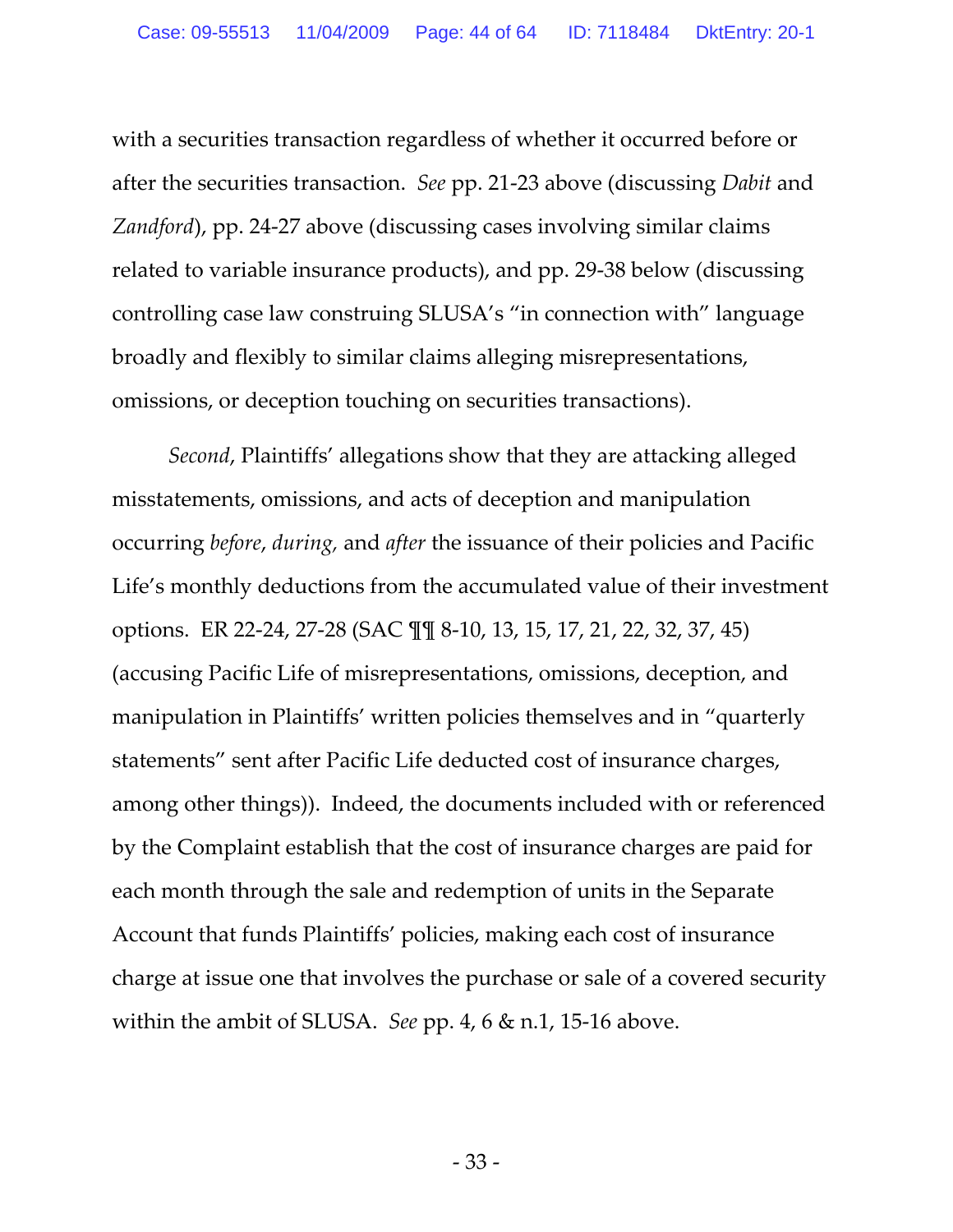*Third*, Plaintiffs' express allegations of misstatements, omissions, and deceptive and manipulative conduct cannot be fairly or accurately characterized as "extraneous" to the scheme that they have alleged. AOB 14. As the Eighth Circuit explained in *Kutten*, alleged misrepresentations, omissions, deception, and manipulation are part of the "gravamen" of their claims because this conduct relates directly to the transactions that Plaintiffs attack—and it is the nature of the alleged transaction that controls, not the elements of any particular cause of action. The gravamen of the SAC is that Pacific Life did not deal honestly with Plaintiffs when policies were issued, concealed "hidden loads" in cost of insurance charges, deducted those charges from the value of investments in covered securities, and covered up their conduct in quarterly statements and other documents. ER 21‐29 (SAC ¶¶1‐49). That is what brings their claims within SLUSA's ambit.

Tellingly, Plaintiffs argue their contrary view by relying almost entirely on cases decided before *Dabit.* AOB 10‐13 (citing *Falkowski v. Imation Corp.*, 309 F.3d 1123, 1131 (9th 2002); *Green v. Ameritrade, Inc.*, 279 F.3d 590, 598 (8th Cir. 2002); *Webster v. New York Life Ins. and Annuity Corp.*, 386 F.Supp.2d 438, 441 (S.D.N.Y. 2005); *Norman v. Salomon Smith Barney Inc.*, 350 F.Supp.2d 382 (S.D.N.Y. 2004); *Xpedior Creditor Trust v. Credit Suisse First Boston (USA) Inc.*, 341 F.Supp.2d 258, 269 (S.D.N.Y. 2004); *Magyery v. Transamerica Financial Advisors, Inc.*, 315 F.Supp.2d 954, 957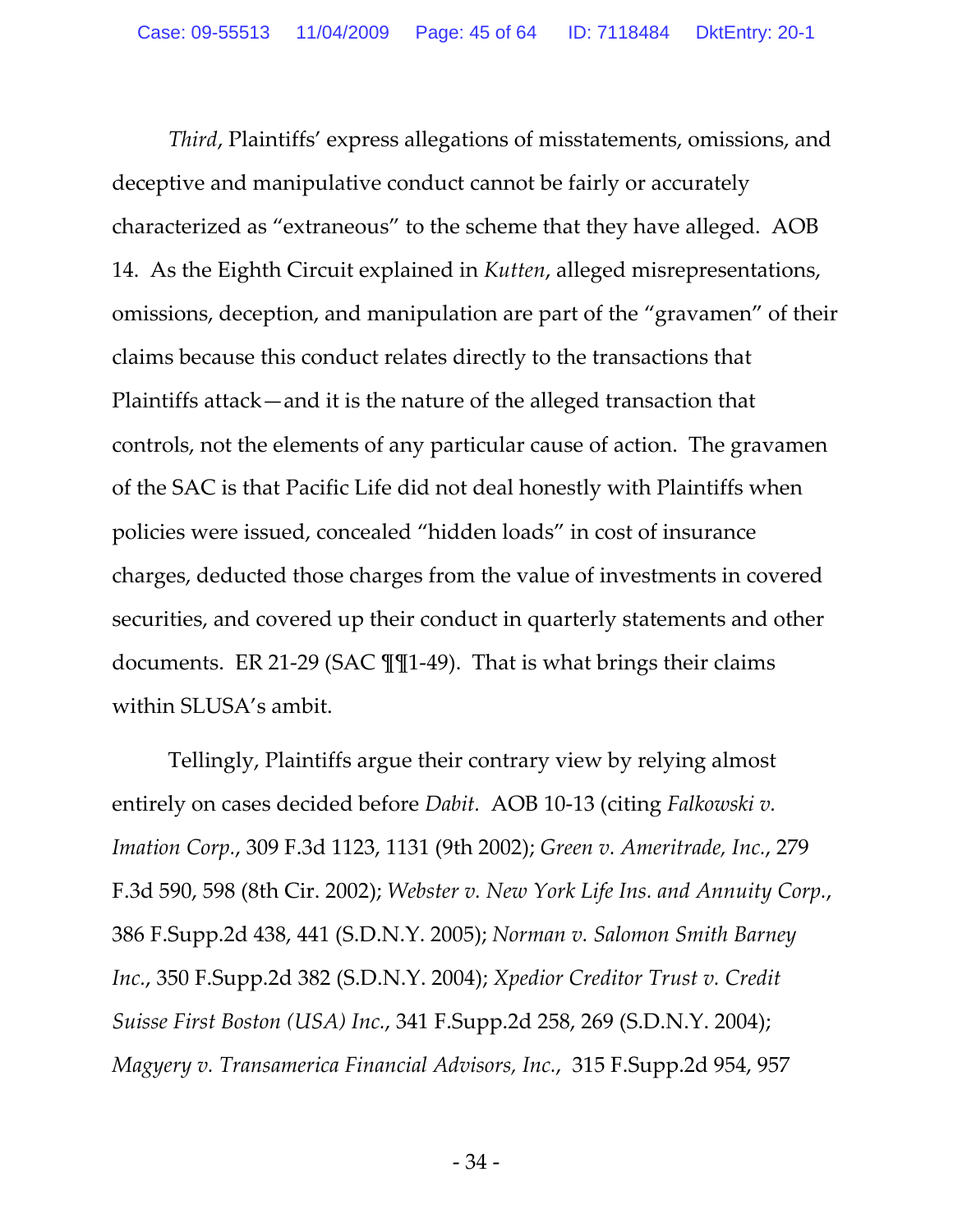(N.D. Ind. 2004)). However, *Dabit*'s reasoning and holding on the construction of SLUSA's relevant statutory language—misrepresentations, omissions, deception, and manipulation "in connection with" the purchase and sale of a covered security—dispensed with the notion that allegations of misrepresentation and omission or deception and manipulation had to be an element of the state law cause of action.

None of Plaintiff's pre‐*Dabit* citations therefore is apposite, much less controlling, on this issue post‐*Dabit*. That is why, following *Dabit*, courts have recognized that the reasoning in these cases no longer are good law. *Compare Falkowski v. Imation Corp.*, 309 F.3d at 1131 (following *Green v. Ameritrade, Inc.*) *with Siepel v. Bank of America, N.A.*, 526 F.3d 1122, 1127 (8th Cir. 2008) (recognizing that *Green*'s construction of "in connection with" was overruled in *Dabit*). And that is why in its post‐*Dabit* decisions in *Proctor* and *U.S. Mortgage*, this Court has held that SLUSA precludes state‐ law class action claims, irrespective of whether the asserted state‐law claims "depend" on allegations of misrepresentations and omissions of material facts or acts of deception or manipulation. *See Proctor*, ‐‐‐ F.3d. ‐‐‐‐, 2009 WL 3260535, at \*11‐12; *U.S. Mortgage*, 494 F.3d at 840, 843‐45.6

<sup>&</sup>lt;sup>6</sup> Plaintiffs' other cited authorities are inapposite because they do not even involve the construction of SLUSA nor do the address the construction on the "in connection with" requirement post *Dabit* and *Zandford*. AOB 13 (citing *Mills v. Polar Molecular Corp.*, 12 F.3d 1170, 1174 (2d Cir. 1993); *In re: Weeks*, SEC Rel. No. 199 (2002) (administrative law Continued on following page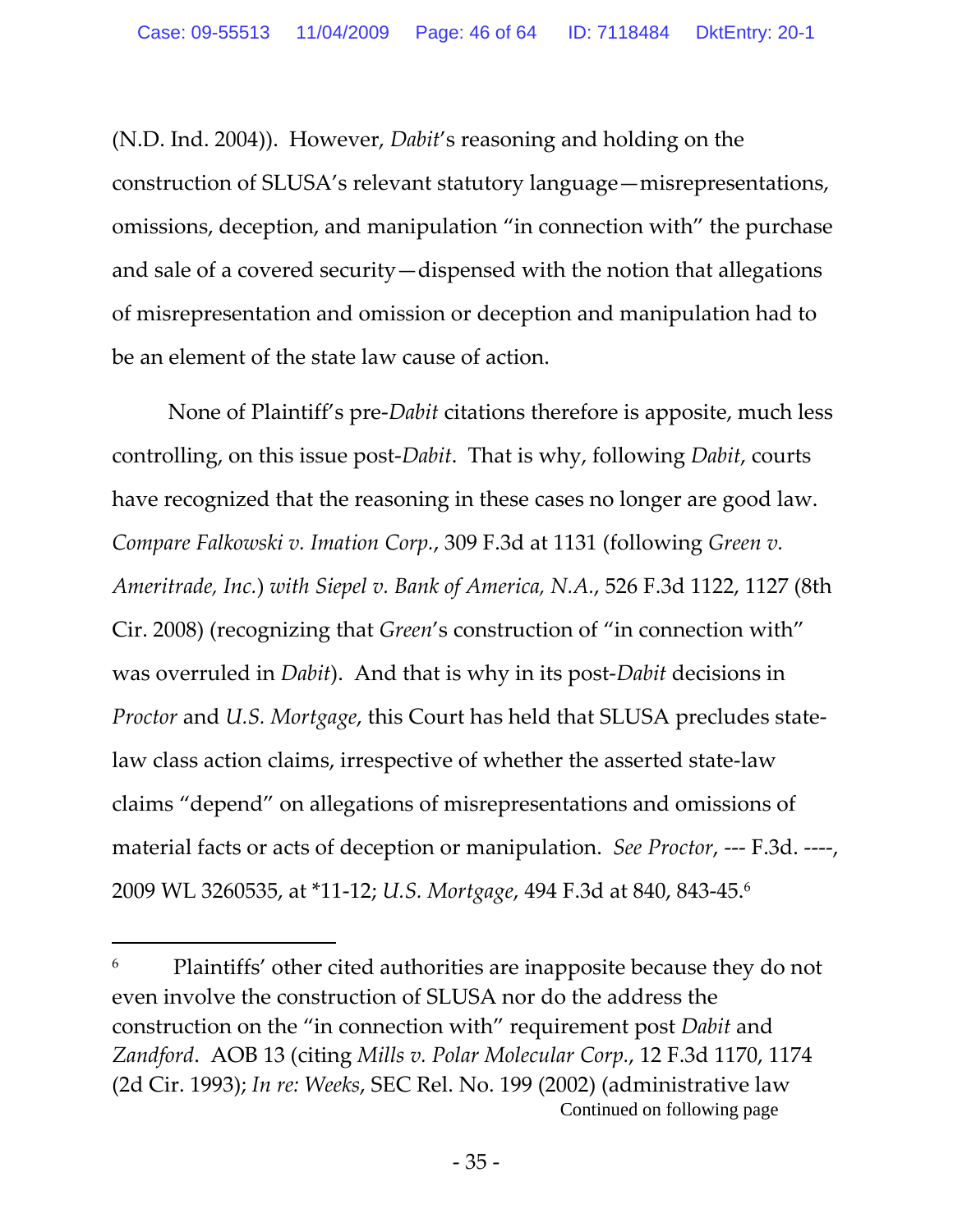# **B. SLUSA's Scope Cannot Be Narrowed By Reference To Prudential Limitations On Implied Private Rights Of Action For Securities Fraud Under SEC Rule 10b‐5.**

Plaintiffs also miss the mark when they argue that SLUSA prohibits only those claims where a plaintiff is alleged to have made an investment decision "in reliance" on a misrepresentation or omission and where a plaintiff's factual allegations could give rise to an implied private right of action under federal securities laws. AOB 10 (contending that "[t]he question here is whether Plaintiffs' Complaint alleges claims that ought to be brought as securities fraud claims."); 17‐19 (contending that allegations of an investment decision in "reliance" on misstatements or omissions is necessary under SLUSA).

The Sixth Circuit recently rejected this very argument in *Segal,* as both contrary to the text of SLUSA and the Supreme Court's decision in *Dabit*.

That is not what the Act says. And *Dabit*, at any rate, held that SLUSA precludes even state law claims that would not meet the 'policy'‐based standing limitations the Court has attached to Rule 10b‐5.

 $\overline{a}$ Continued from previous page

judge initial decision finding securities violations related to nondisclosures); *Klorer v. Bennett*, No. 89‐3430, 1990 WL 94241 (6th Cir. Jul 9, 1990) (unpublished); *Consolidation Services, Inc. v. KeyBank Nat. Ass'n*, 185 F.3d 817 (7th Cir. 1999)).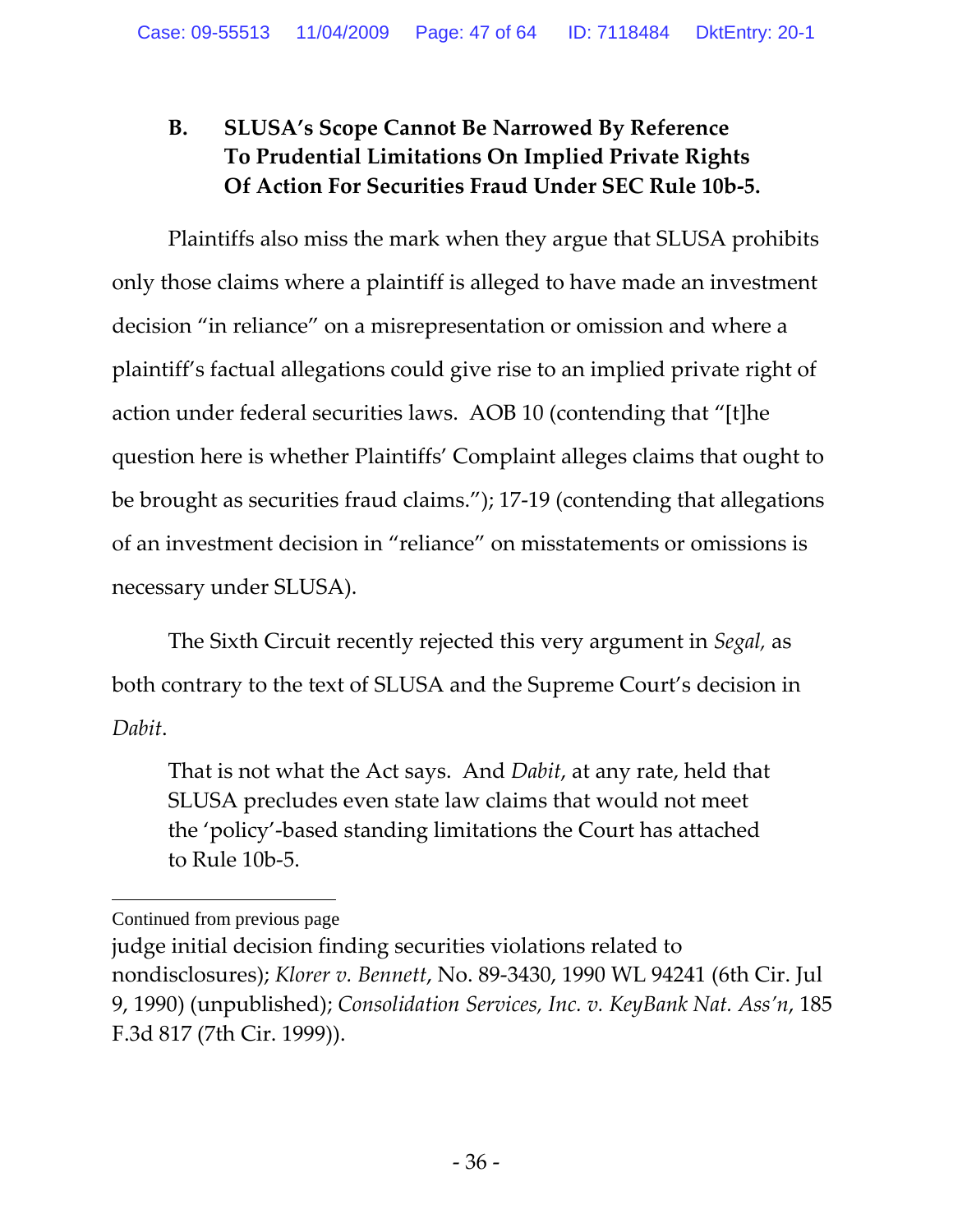*Segal*, 581 F.3d at 312 (noting that numerous circuits have now rejected Plaintiffs' narrow reading of SLUSA).

In *Siepel,* 526 F.3d at 1127, the Eighth Circuit also considered and rejected the arguments pressed by Plaintiffs' here. As the Court explained, "[w]hen [*Dabit*] rejected the *Blue Chip Stamps* limitation [on implied private rights of action under Section 10(b) and Rule 10b‐5], [it] rejected wholesale the proposition that limitations on private Rule 10b‐5 actions may be applied to limit the scope of SLUSA." *Id. "*Separated from the policy considerations that can limit the private right of action, the "in connection with" standard of Section 10(b) is construed flexibly, not technically or restrictively."

The Plaintiffs argue that the Bankʹs non‐disclosure was not "in connection with" the purchase of the securities, such that the non‐disclosure did not relate to a decision whether to purchase a security. … Under *Dabit*, however, "it is enough that the fraud alleged 'coincide' with a securities transaction‐whether by the plaintiff or by someone else." *Dabit*, 547 U.S. at 85, 126 S.Ct. 1503. The Plaintiffsʹ complaint alleges nondisclosures that clearly coincided with the Bank's purchase of shares in the Nations Funds mutual fund. Given the identical coverage of Section 10(b) and SLUSA, it follows that the Plaintiffsʹ state‐law claims are preempted.

*Id. See also Kutten*, 530 F.3d at 670‐71 (same); *Rabin v. JPMorgan Chase Bank, N.A.*, No. 06‐C‐5452, 2007 WL 2295795 (N.D. Ill. Aug. 3, 2007) (same); *Wells*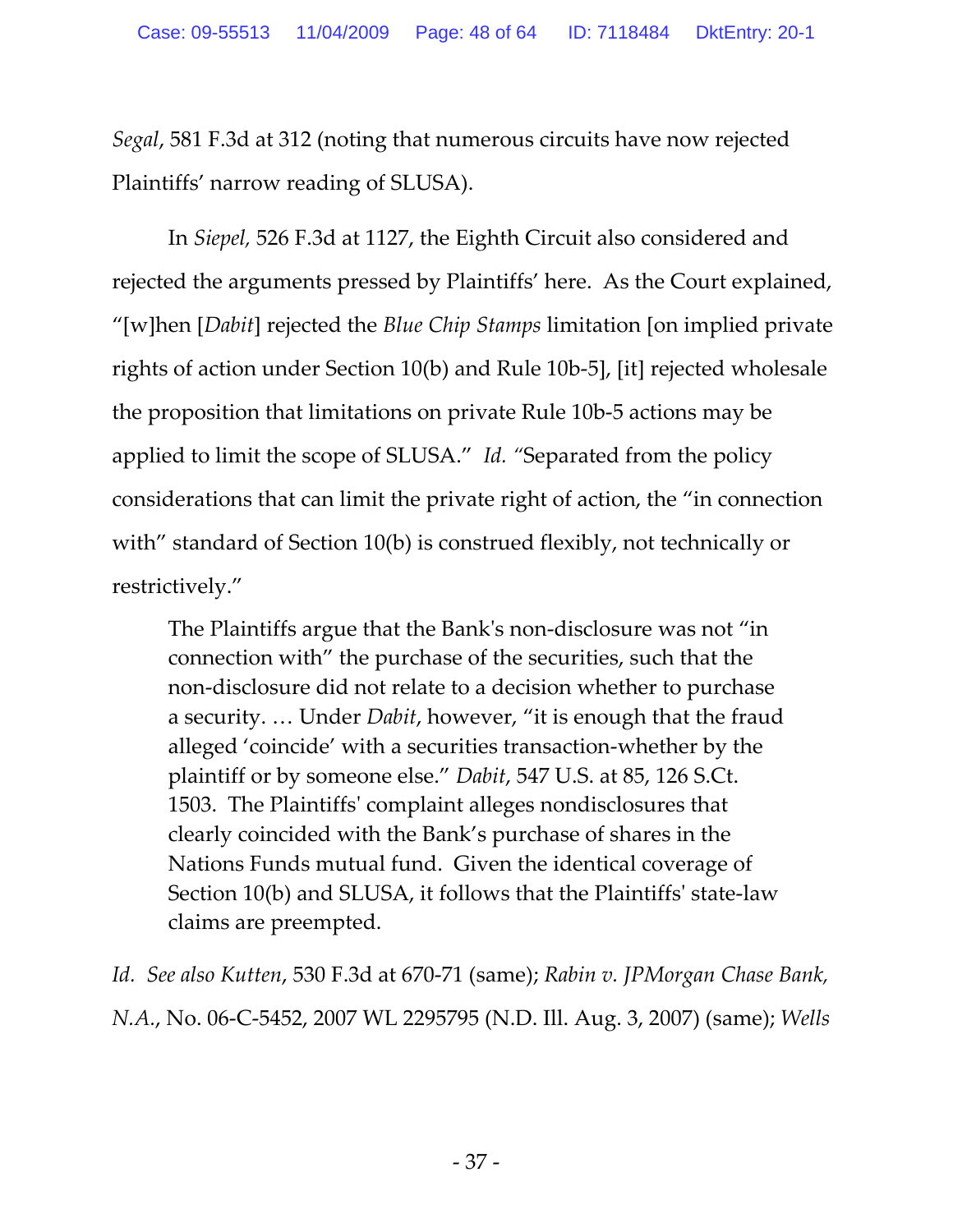*Fargo Bank, N.A. v. Superior Court of San Francisco County*, 159 Cal.App.4th 381 (Cal. App. 1st Dist. 2008) (same).

This Court's own decision in *U.S. Mortgage* is to the same effect. There, this Court held that it was immaterial that (a) the plaintiffs did not personally make an investment decision to purchase, sell, or hold any stock in reliance on deceptive statements or conduct and (b) the plaintiffs could not bring a private action based on federal securities laws. As the Court observed, *Dabit* requires only that alleged misrepresentations and omissions and deceptive conduct "coincide" with transactions involving covered securities, broadly speaking. *Id.*<sup>7</sup>

<sup>7</sup> In *Cheatham v. Kentucky Lottery Corp.*, No. 3:07‐CV‐391‐S, 2008 WL 90034 (W.D. Ky. Jan. 8, 2008), the only post‐*Dabit* case cited by Plaintiffs, a district court in the Sixth Circuit found SLUSA inapplicable to a class action in which the named plaintiff's allegations concerned specific terms of employment that had nothing to do with the value of the plaintiffʹs retirement plan investments. *Cheatham*, accordingly, has no relevance because the SAC does allege misrepresentations, omissions, and deceptive and manipulative conduct in furtherance of the scheme that did allegedly affect the value of Plaintiffʹs investments in covered securities. In any event, *Cheatham* does not contain any reasoned analysis of *Dabit* or the other cases applying *Dabit*. To the contrary, it assumes that SLUSA applies only to state law claims that "replicate" the elements of a private action for federal securities fraud—an assumption expressly rejected in *Dabit*. And its reasoning has been superseded by the Sixth Circuit's controlling decision in *Segal*.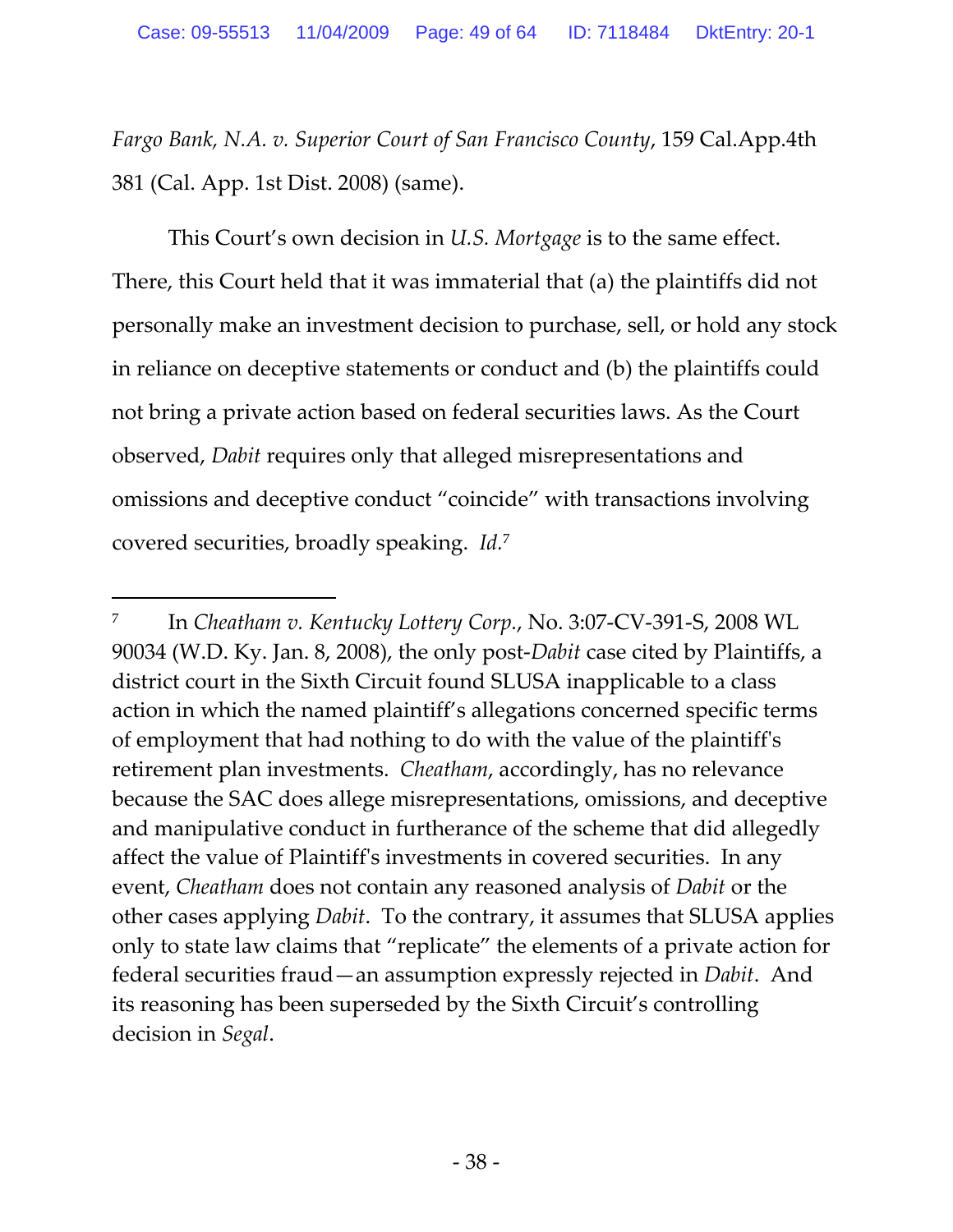### **C. SLUSA May Not Be Avoided By "Artful Pleading."**

Plaintiffs also are wrong when they contend that: (1) the district court erred by considering express allegations of misrepresentations, omissions, and deceitful conduct included in Plaintiffs' original complaint when ruling on Pacific Life's motion to dismiss Plaintiffs' SAC; and (2) Plaintiffs' SAC should not have been dismissed because Plaintiffs do not intend to rely on any allegation of misrepresentations or omissions or deceptive or manipulative conduct in bringing their breach of contract claim. AOB 15‐ 17. These arguments fail for multiple reasons.

# **1. Plaintiffs Mischaracterize** *U.S. Mortgage* **And Disregard Controlling Authority Condemning Artful Attempts To Plead Around SLUSA.**

First, Plaintiffs mischaracterize *U.S. Mortgage*, 494 F.3d at 842‐44, when they assert that the district court erred by looking at the allegations in their original complaint. In *U.S. Mortgage*, this Court held that SLUSA does not prohibit the amendment of a complaint after it has been *removed* from state court where the amendment seeks to clarify a state law claim that may have been "*inadvertently pled*." *Id.* (emphasis added). That particular holding—which was confined to SLUSA's statutory limitations on the Court's removal jurisdiction—has no bearing on a case like this one which was brought in federal court in the first instance.

More importantly, and contrary to Plaintiffs' briefing, *U.S. Mortgage* does not give any plaintiff an unlimited right to plead, re‐plead, and re‐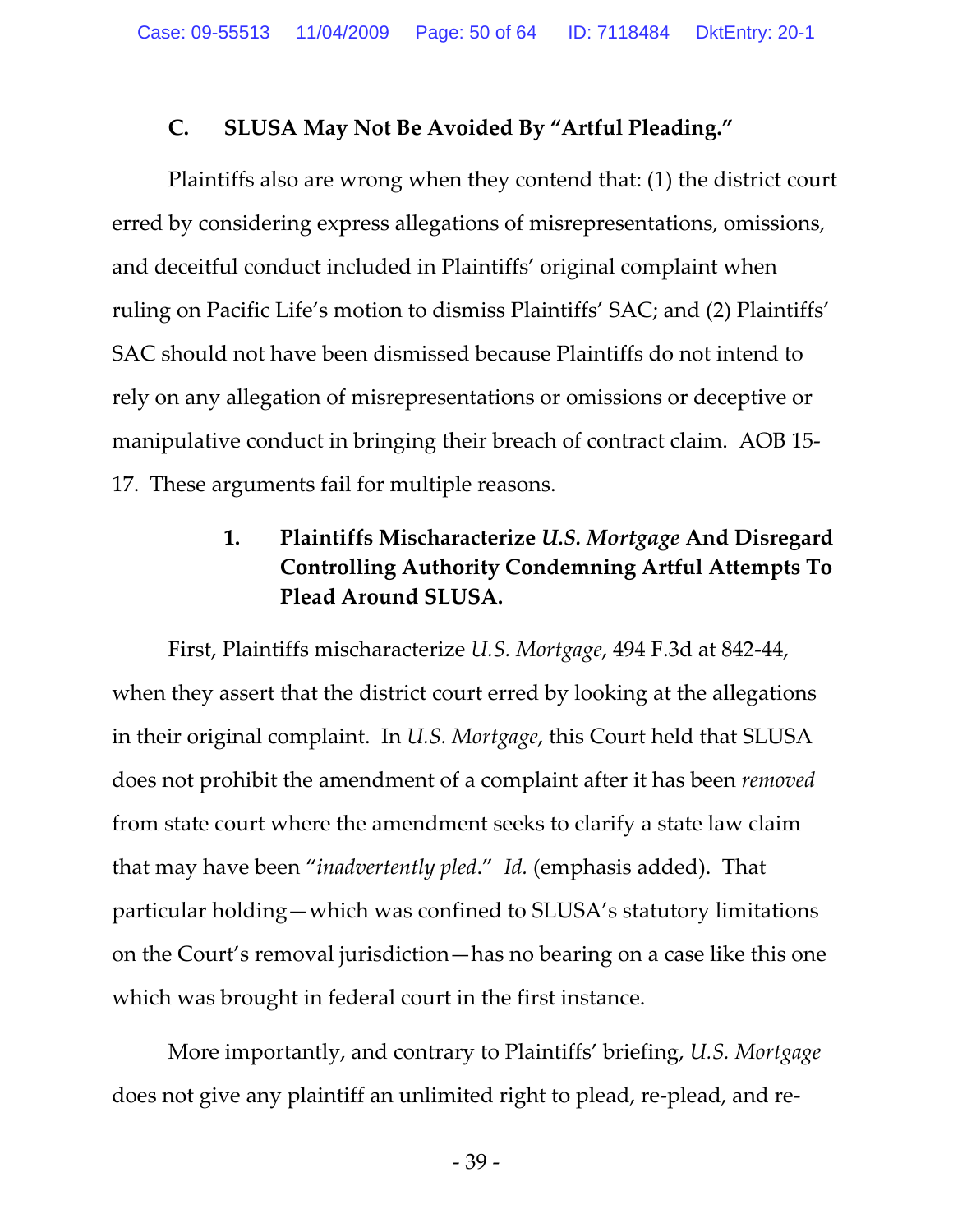plead yet again in an effort to evade SLUSA; nor does *U.S. Mortgage* require that a district court disregard either the form or substance of what has been alleged in prior pleadings when evaluating whether a new pleading states a claim to which SLUSA applies. To the contrary, *U.S. Mortgage* expressly warns *against* the dangers of amendments that attempt to "artfully plead" around SLUSA, describing such evasion as "precisely" what SLUSA was enacted to stop. *Id.* And it indicates that, in light of SLUSA's "statutory silence" on amendments and the "existence of competing policy rationales," district courts should exercise "discretion" when considering whether an amended pleading is a legitimate clarification of an "inadvertently pled" state law claim or an improper attempt to "artfully plead" around SLUSA. *Id.*

In *U.S. Mortgage* itself, the Court examined the complete procedural history of the litigation, including *all* of the plaintiffs' pleadings, in the course of evaluating whether the plaintiff's operative complaint was barred by SLUSA. And the Court concluded that the plaintiffs' attempts to amend their pleading to avoid SLUSA failed. *Id.* (concluding that the plaintiffs' second amended complaint was properly dismissed with prejudice, notwithstanding their attempts to sanitize the pleadings, because it continued to complain of a deceptive scheme that coincided with transactions in covered securities).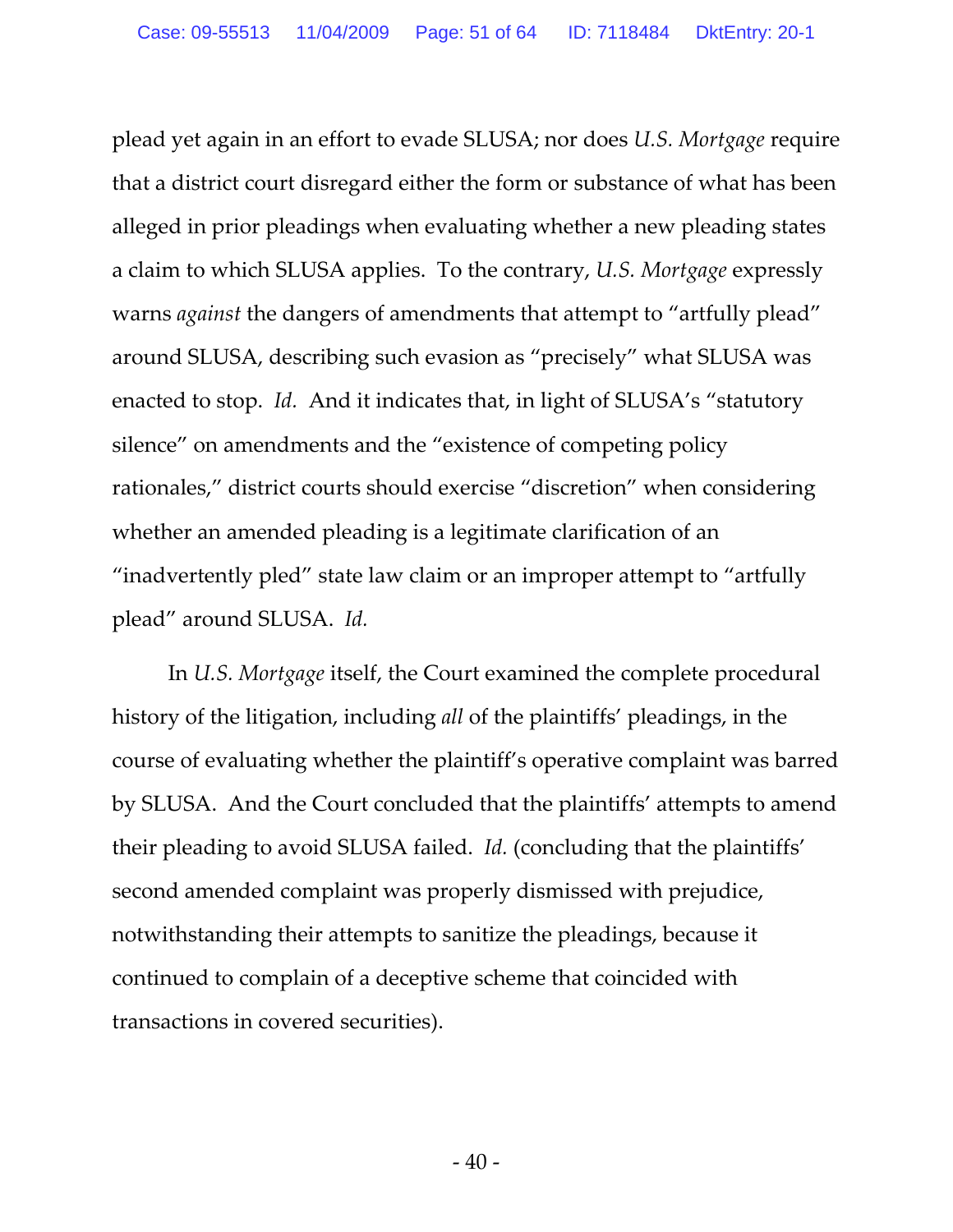*U.S. Mortgage* is consistent with the decisions of numerous courts that hold that a plaintiff may not "plead around" SLUSA by avoiding direct references to misrepresentations and omissions or the deceptive or manipulative aspects of an alleged scheme or by asserting only non‐fraud state law claims or by disavowing any intention to rely on allegations of deception or manipulation. *See Segal*, 581 F.3d at 310‐11 (rejecting arguments identical to Plaintiffs' here); *Siepel*, 526 F.3d at 1127 (same), *aff'g*, 239 F.R.D. 558, 570‐72 (E.D. Mo. 2006) (denying leave to amend where amended complaint simply aimed to "mask" allegations of misrepresentations and omissions and thus was improper and futile); *Kutten*, 530 F.3d. at 669‐70 (same), *aff'g*, No. 06‐937, 2007 WL 2485001, at \*\*4‐ 8 (E.D. Mo. Aug. 29, 2007) (rejecting the argument that SLUSA did not apply because allegations of fraud, misrepresentations, omissions, and deception were "ancillary" to breach of fiduciary duty claims); *Behlen*, 311 F.3d at 1092 (SLUSA applied notwithstanding plaintiff's attempt to sanitize the complaint of references to misstatements, omissions, and deceptive and manipulative conduct); *Dudek*, 295 F.3d at 879‐80 (SLUSA applied notwithstanding plaintiff's attempt to delete allegations of fraud, misrepresentation, and omission); *Felton v. Morgan Stanley Dean Witter & Co.*, 429 F.Supp.2d 684, 692‐93 (S.D.N.Y. 2006) ("To regard the Amended Complaint as alleging nothing more than common law breaches of contract would reward artful pleading in a manner that the law does not permit."); *Beckett*, 2006 WL 3249189, at \*\*2‐4 (same); *Kurz v. Fidelity Management &*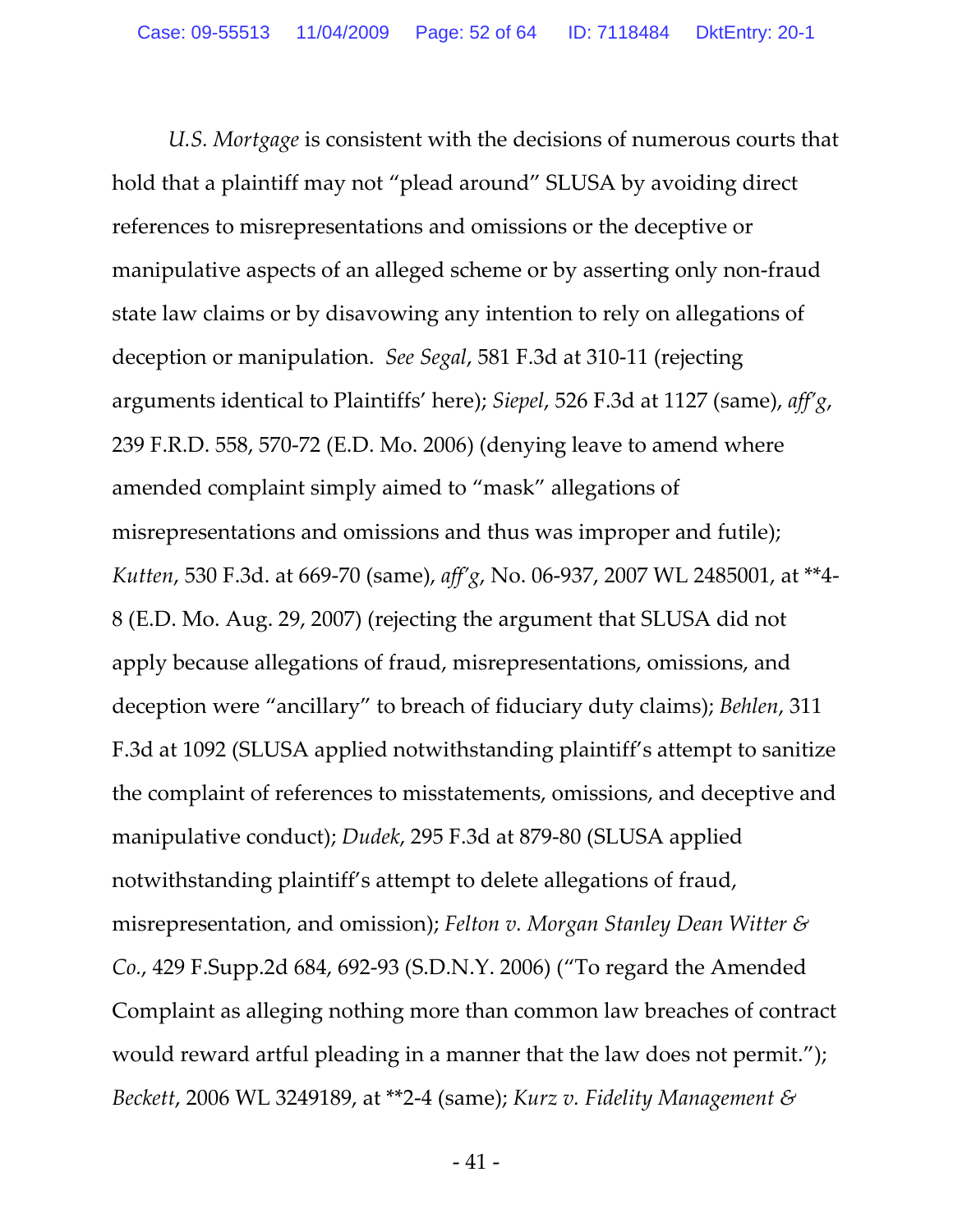*Research Co.*, No. 07‐cv‐709, 2008 WL 2397582, at \*3 (S.D. Ill. June 10, 2008) (SLUSA applied even though the complaint "scrupulously" avoided the buzz words of "fraud, misrepresentation, or omission," and included "a paragraph specifically disclaiming any such allegations"); *Araujo*, 206 F.Supp.2d at 384 (plaintiff may not "avoid SLUSA by omitting the allegations of fraud in the amended complaint.").8

# **2. Plaintiffs' Attempt At Evading SLUSA Is Transparent And Unavailing.**

In this case, as the district court observed, Plaintiffs' attempt at evasion is transparent. ER 18. Their SAC attacks the *exact* same scheme and asserts the *exact* same state‐law class action claims as their original complaint, which contained numerous allegations of express misrepresentations and omissions and deceptive and manipulative conduct. Counsel simply deleted obvious "buzz" words—such as "misstatements," "omissions," and "deceitful" conduct—as well as references to the content of disclosures actually provided to Plaintiffs.

<sup>&</sup>lt;sup>8</sup> Even under Plaintiffs' flawed approach to reviewing amended pleadings, the district court was correct to dismiss Plaintiffs' SAC because that pleading continued to include numerous *express* allegations of misrepresentations, omissions, and deceptive and manipulative conduct by Pacific Life as part of an alleged scheme to deduct hidden loads from the value of Plaintiffs' investments. *See* ER 22‐28 (SAC ¶¶ 8‐10, 13, 15, 21‐22, 26, 32, 34‐37, 39‐41, 43‐45)*.*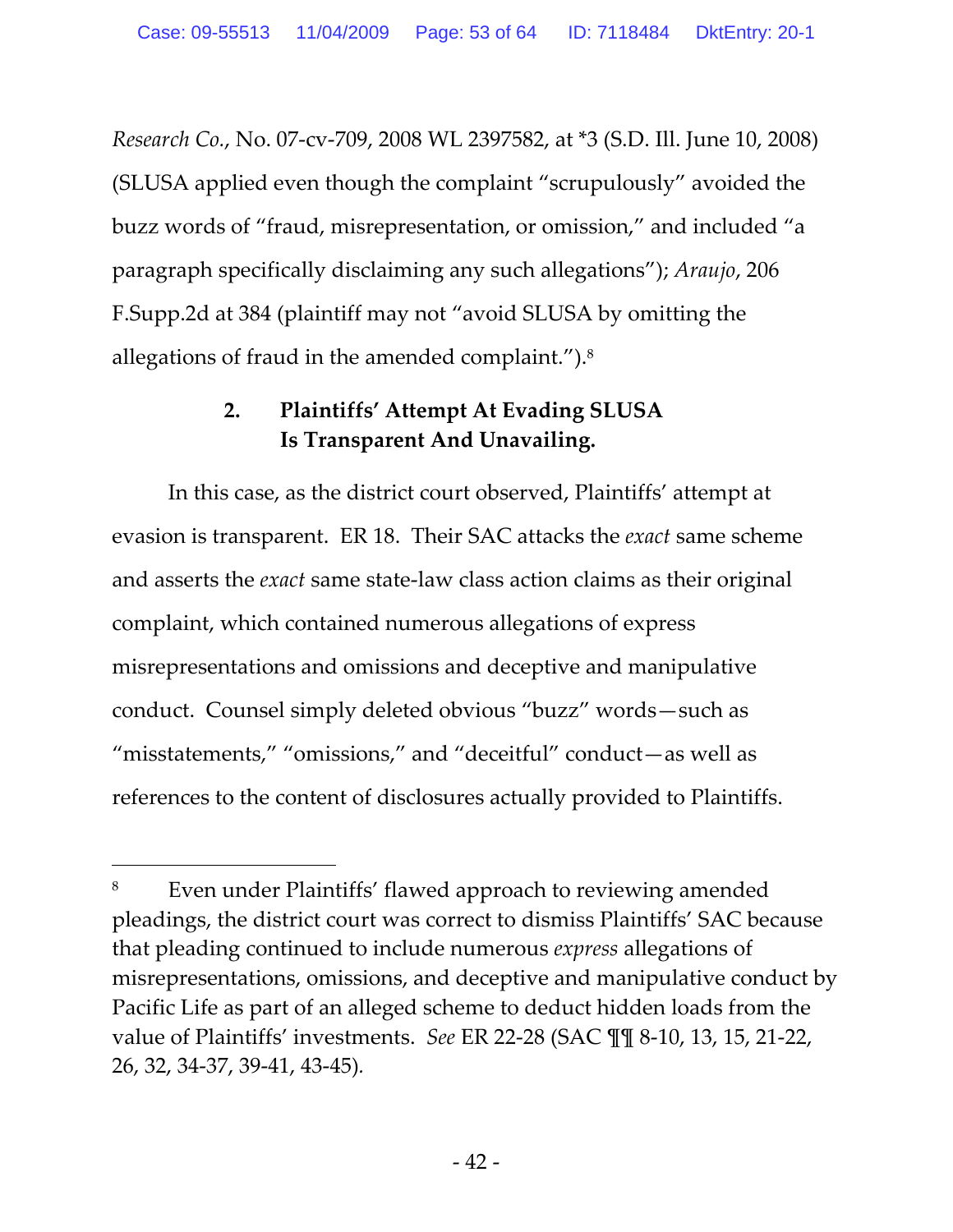Further, the SAC continues to include numerous *express* allegations of misrepresentations, omissions, and deceptive and manipulative conduct by Pacific Life as part of an alleged scheme to deduct hidden loads from the value of Plaintiffs' investments. *Compare* ER 22‐28 (SAC ¶¶ 8‐10, 13, 15, 21‐ 22, 26, 32, 34‐37, 39‐41, 43‐45) *with Segal*, 581 F.3d. at 311 ("Although Segal disclaims any allegation of 'misrepresentation or failure to disclose material facts,' … the remainder of the amended complaint shows otherwise.").

Moreover, the editing of buzz words does not change the "crux" or "gravamen" of a plaintiff's allegations or claims or avoid SLUSA's bar. *See Segal*, 581 F.3d. at 310‐11. As the Sixth Circuit observed, a plaintiff cannot "elude SLUSAʹs prohibitions by editing out covered words from the complaint" or "disclaiming their presence." *Id.* <sup>9</sup>

<sup>9</sup> Plaintiffs' citation (AOB 16) to *Beary v. ING Life Ins. & Annuity Co.*, 520 F.Supp.2d 356 (D. Conn. 2007), does not cast doubt on the application of SLUSA to Plaintiffs' SAC. *Beary* involved factual allegations and claims different than those alleged here and in the other cases cited above which do expressly attack Pacific Life for alleged statements, omissions, failures to disclose, and other deceptive and manipulative conduct. *Beary* likewise never addressed the wealth of authority which prohibits artful pleading to try to avoid SLUSA preemptions. *See* pp. 39‐42 above. Indeed, in *Beary*, the court had no occasion to carefully scrutinize the complaint to determine whether its gravamen concerned a deceptive scheme triggering SLUSA; plaintiff's own complaint and concessions at oral argument meant that the Continued on following page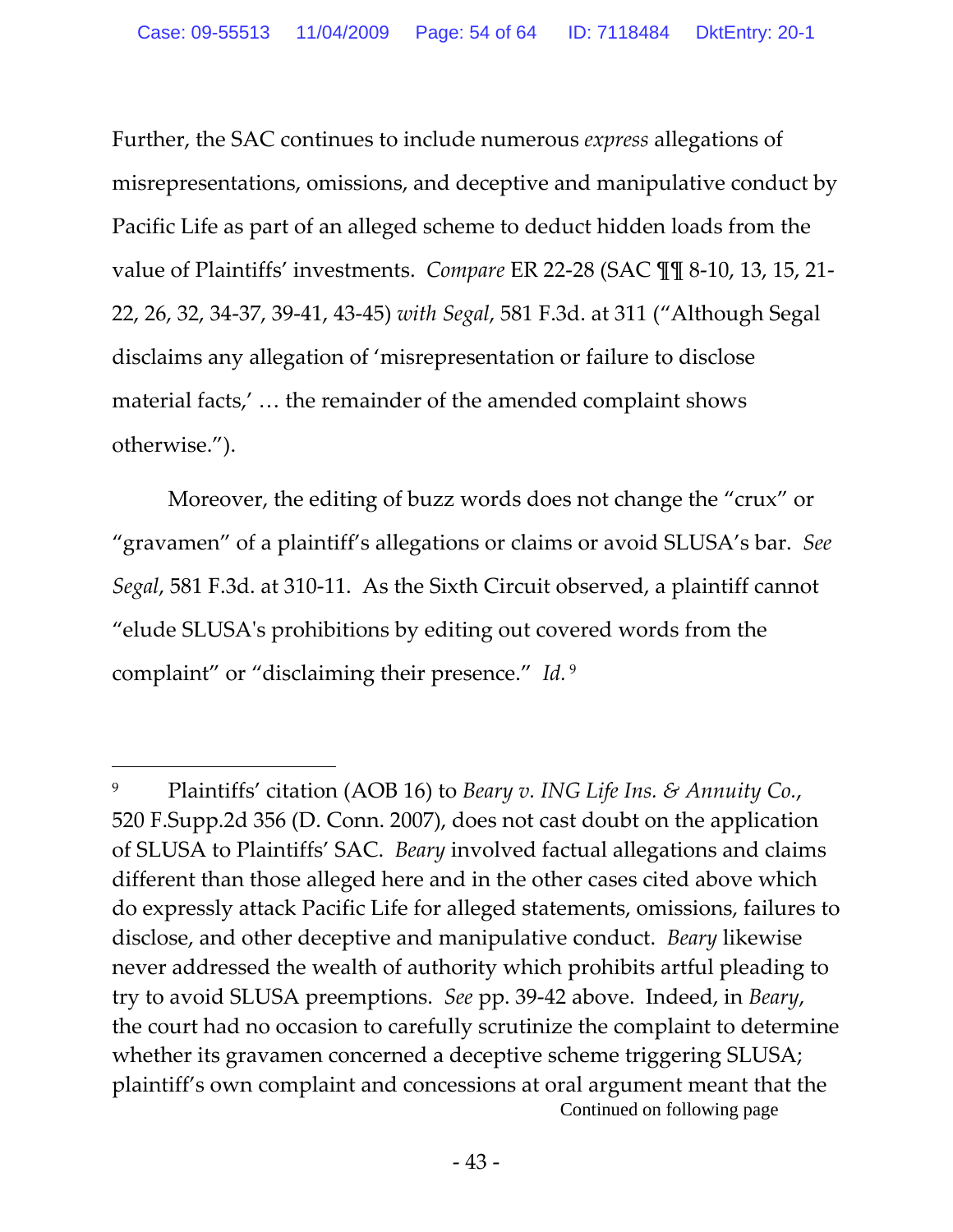# **III. Dismissal Of Plaintiffs' Complaint Does Not Interfere With State Contract Law In Any Respect.**

Plaintiffs also run misperceive controlling law when they contend that, under *Dabit*, their class action claim for breach of contract is a "'historically entrenched" state‐law remedy beyond the scope of what Congress intended to preclude when it enacted SLUSA. AOB 11 (quoting *Dabit*, 547 U.S. at 88).

To begin with, Plaintiffs' argument again runs counter to the plain language of the statute, which (as previously noted) bars any state‐law class action that satisfies SLUSA's four requirements and is subject only to a discrete number of express and narrowly "tailored" statutory exceptions that have no bearing on this case. *See Dabit*, 547 U.S. at 87‐88.

Moreover, Plaintiffs' argument mischaracterizes what the Supreme Court held in *Dabit*. Indeed, *Dabit* considered and rejected an argument

Continued from previous page

complaint failed to state a claim under state trust law and therefore had to be dismissed regardless of whether SLUSA applied. *Id.*

The application of SLUSA to Plaintiffs' SAC also is not disturbed by any of the other cases cited by Plaintiffs (AOB 17), purportedly involving claims related to cost of insurance charges on non‐variable universal life insurance policies. None of these cases addressed SLUSA or its preclusive effect on state‐law class actions involving misrepresentations, omissions, deception or manipulation in connection with the purchase or sale of a covered security.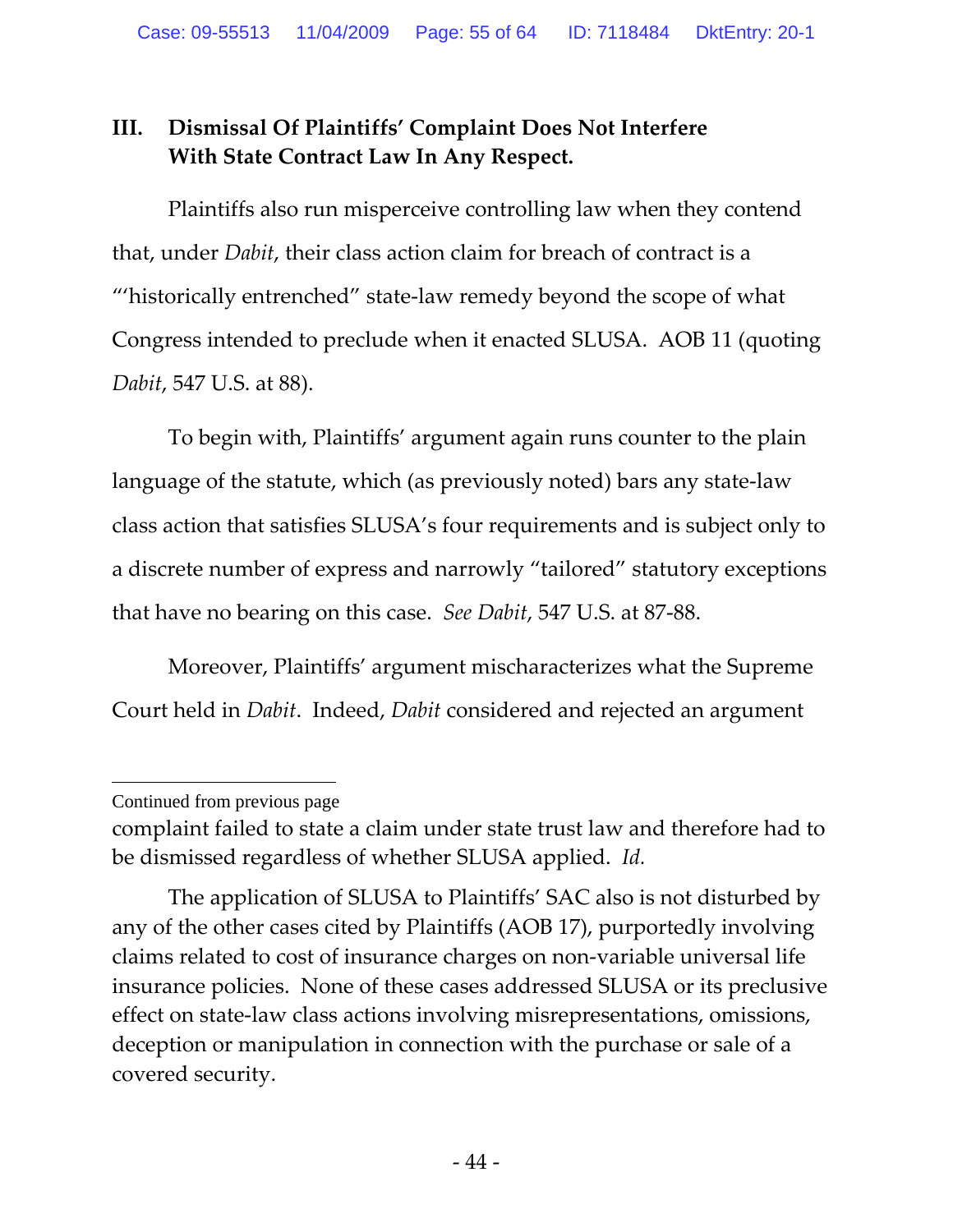substantially similar to Plaintiffs' argument here. In *Dabit*, the plaintiffs argued that a broad and flexible construction of SLUSA's "in connection with" language would eliminate historically entrenched state law remedies for breach of fiduciary duties and the duty of good faith and fair dealing. Congress, the plaintiffs argued, could not have intended SLUSA to interfere with these state‐law causes of action. The Court, however, disagreed. First, the Court observed that "SLUSA does not actually pre‐ empt any state cause of action. It simply denies plaintiffs the right to use the class‐action device to vindicate certain claims [on behalf of a group of 50 plaintiffs or more]." 547 U.S. at 87‐88. Second, the Court recognized that federalism concerns about the displacement of state law are weak in cases like this one because federal law, not state law, has long been the "principal vehicle" for asserting any kind of class action claim related to a securities transaction. *Id.* (citing legislative history). Third, the Court noted that SLUSA's broad preclusive language and narrowly tailored statutory exceptions demonstrated that Congress carefully considered SLUSA's effect on state law remedies, making "additional, implied exceptions" "inappropriate." *Id.* Fourth, the Court reasoned that while state law claims for breach of fiduciary duties and the duty of good faith and fair dealing and similar theories theoretically were available before SLUSA in cases involving securities transactions, nothing suggested that such state‐law class action claims were commonplace. "This is hardly a situation, then, in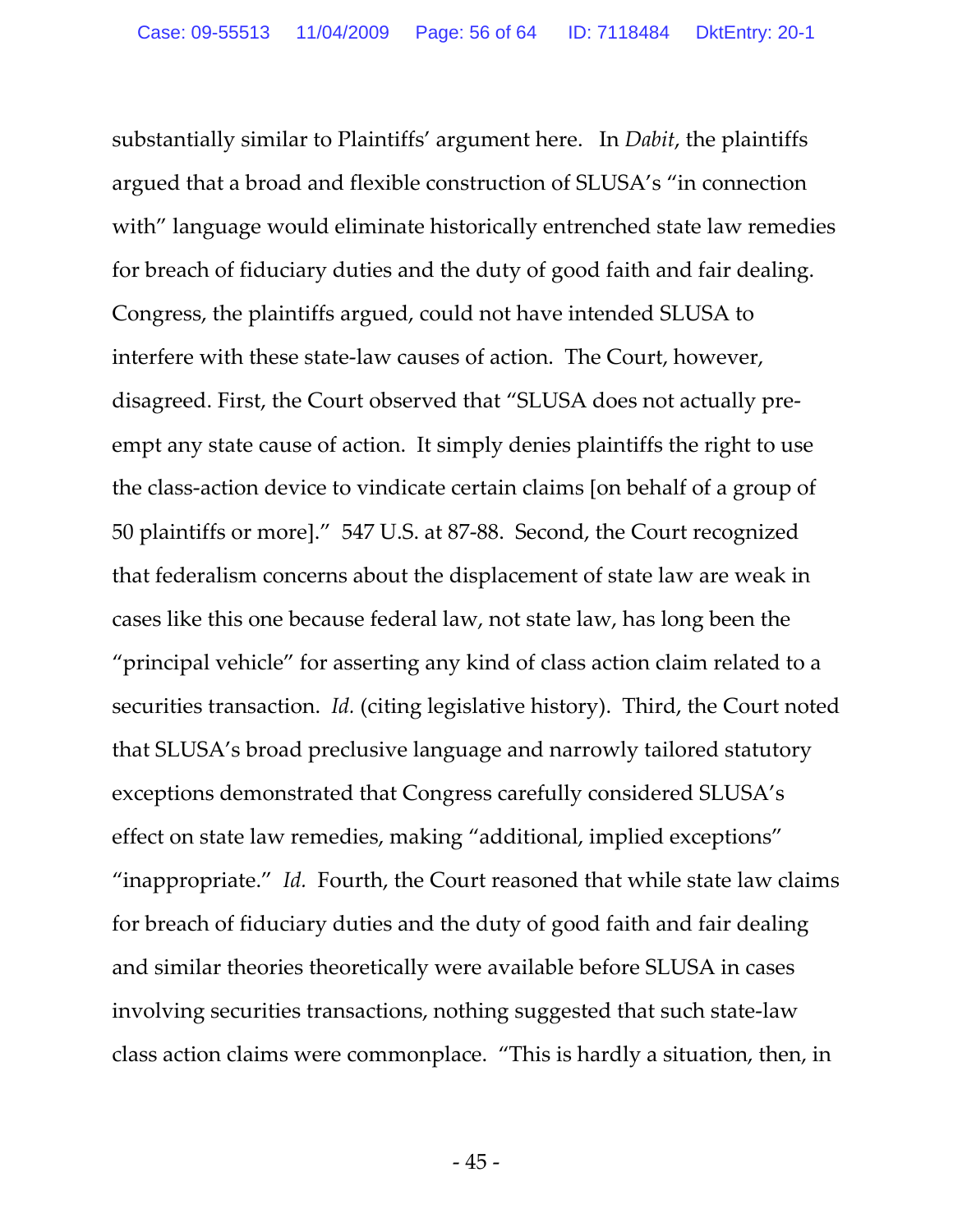which a federal statute has eliminated a historically entrenched state‐law remedy." *Id.*

Given *Dabit*'s analysis, this Court also must reject Plaintiffs' contention SLUSA cannot be applied to their class action claim for breach of contract. SLUSA's application does not, as Plaintiffs suggest, "eliminate" any remedy for a would‐be plaintiff who is willing to avoid pleading any class action prohibited by federal law. SLUSA applies only to state law claims that are brought as covered class actions seeking damages by a named plaintiff on behalf of a class or a group of more than fifty named people. *U.S. Mortgage*, 494 F.3d at 843‐45 (noting that SLUSA does not preempt any substantive state law or deprive any individual of a remedy; rather, SLUSA simply restricts the use of the class action "procedural device"). SLUSA's application here, accordingly, furthers federal policies and objectives without unduly interfering with any traditional state law prerogatives.

# **IV. Plaintiffs Have Waived Any Right To Argue That They Should Have Been Given Leave To File Another Amended Complaint; Moreover, The District Court Did Not Err When It Dismissed Their Action With Prejudice.**

Plaintiffs maintain that the district court committed reversible error when it dismissed their SAC with prejudice because they should have been given leave to amend to assert individual claims that would fall outside of SLUSA. This argument should be rejected on several grounds.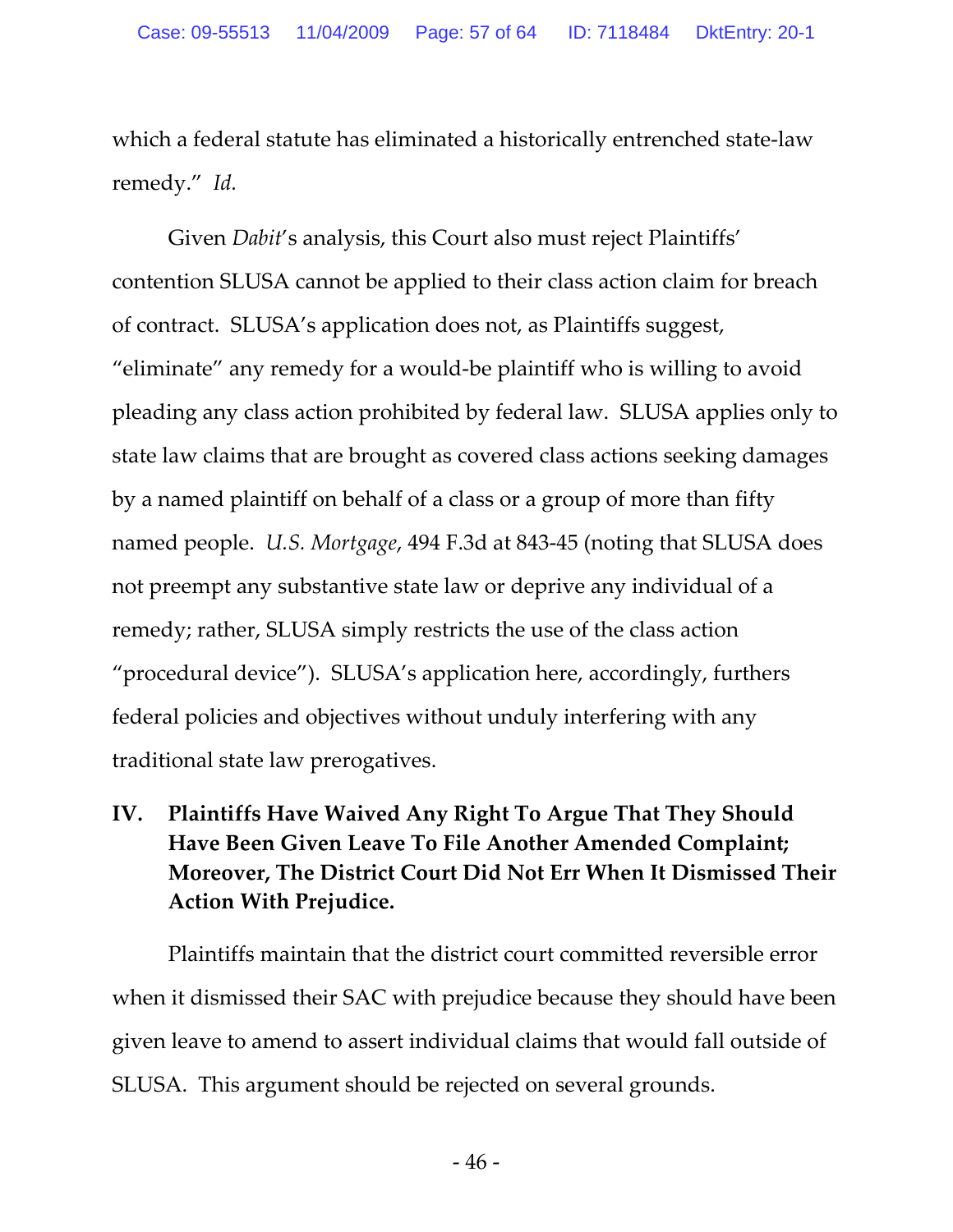First, Plaintiffs have waived any right to raise this issue on appeal. In the district court, Plaintiffs filed three separate pleadings, each asserting a class action. They steadfastly opposed dismissal of their class action by arguing that SLUSA did not apply to their class action claims. At no point did Plaintiffs ever argue that dismissal with prejudice was inappropriate based on the possibility that they would reverse course and assert individual claims only. Nor did Plaintiffs ever propose filing an amended complaint asserting only individual claims.

Because Plaintiffs failed to raise any issue in the district court about proceeding with individual claims only, they have waived the right to raise the issue for the first time on appeal. "'[I]t is well‐established that an appellate court will not consider issues that were not properly raised before the district court.... It follows that if a party fails to raise an objection to an issue before judgment, he or she waives the right to challenge the issue on appeal.'" *Silvas v. E\*Trade Mortg. Corp.*, 514 F.3d 1001, 1007 (9th Cir. 2008); *Doi v. Halekulani Corp*., 276 F.3d 1131 (9th Cir. 2002) (same); *Crawford v. Lungren*, 96 F.3d 380, 389 n. 6 (9th Cir. 1996) (same). *See also Herndon*, 325 F.3d at 1255 (court was not required to consider whether the district court should have dismissed only the class action components of the plaintiffs' variable life insurance claims because the plaintiffs never told the district court that they were willing to assert individual claims).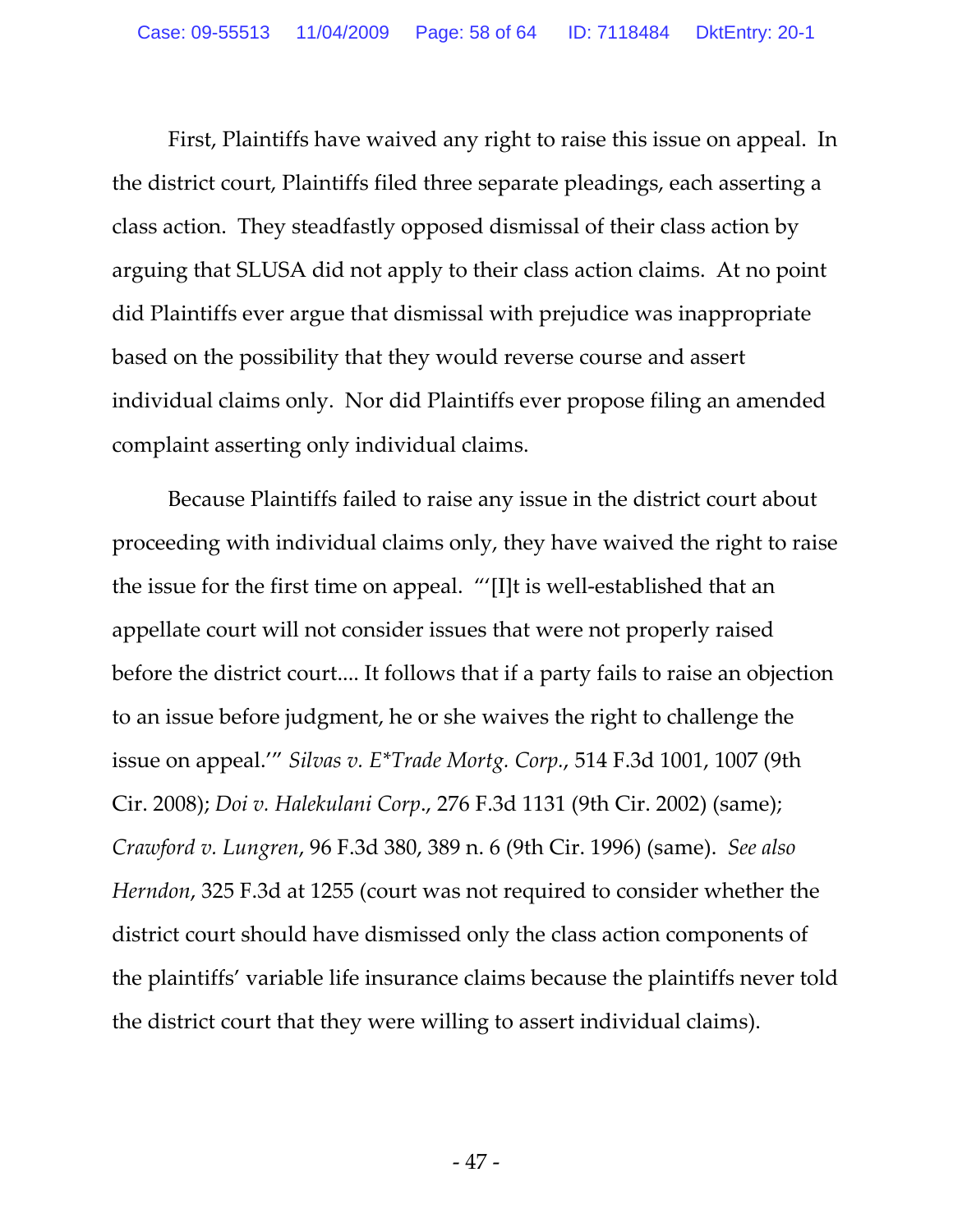Second, dismissal with prejudice is warranted and routinely granted under circumstances such as these. The text of SLUSA makes clear that no covered class action that falls within its ambit may be "maintained" in any state or federal court by any private party. Accordingly, courts have recognized that dismissal is mandatory if a complaint satisfies SLUSA's requirements. *See U.S. Mortgage*, 494 F.3d at 844. While a court may have discretion to allow amendments under certain circumstances, courts have recognized that SLUSA requires dismissal with prejudice where (as here) a plaintiff has filed numerous class action complaints subject to SLUSA. *Id.* (affirming the dismissal of plaintiffs' second amended complaint with prejudice). "Pleading is not an interactive game in which plaintiffs file a complaint and then volley it over a rhetorical net with the court until a viable complaint emerges. Plaintiffs have the responsibility to plead their case adequately, without defendants' or the court's assistance. A court may deny a plaintiff leave to replead when the party 'has been given ample opportunity to allege a claim.'" *Siepel v. Bank of America, N.A.*, 239 F.R.D. 558, 571 (E.D.Mo. 2006), *aff'd*, 562 F.3d at 1127.

Third, Plaintiffs' argument should be rejected because, on this record, Plaintiffs have not and cannot show that a district court would have subject matter jurisdiction over an action concerning their individual cost of insurance charges. Any individual action that Plaintiffs could bring would have to be premised upon 28 U.S.C. § 1332(a) (diversity) and therefore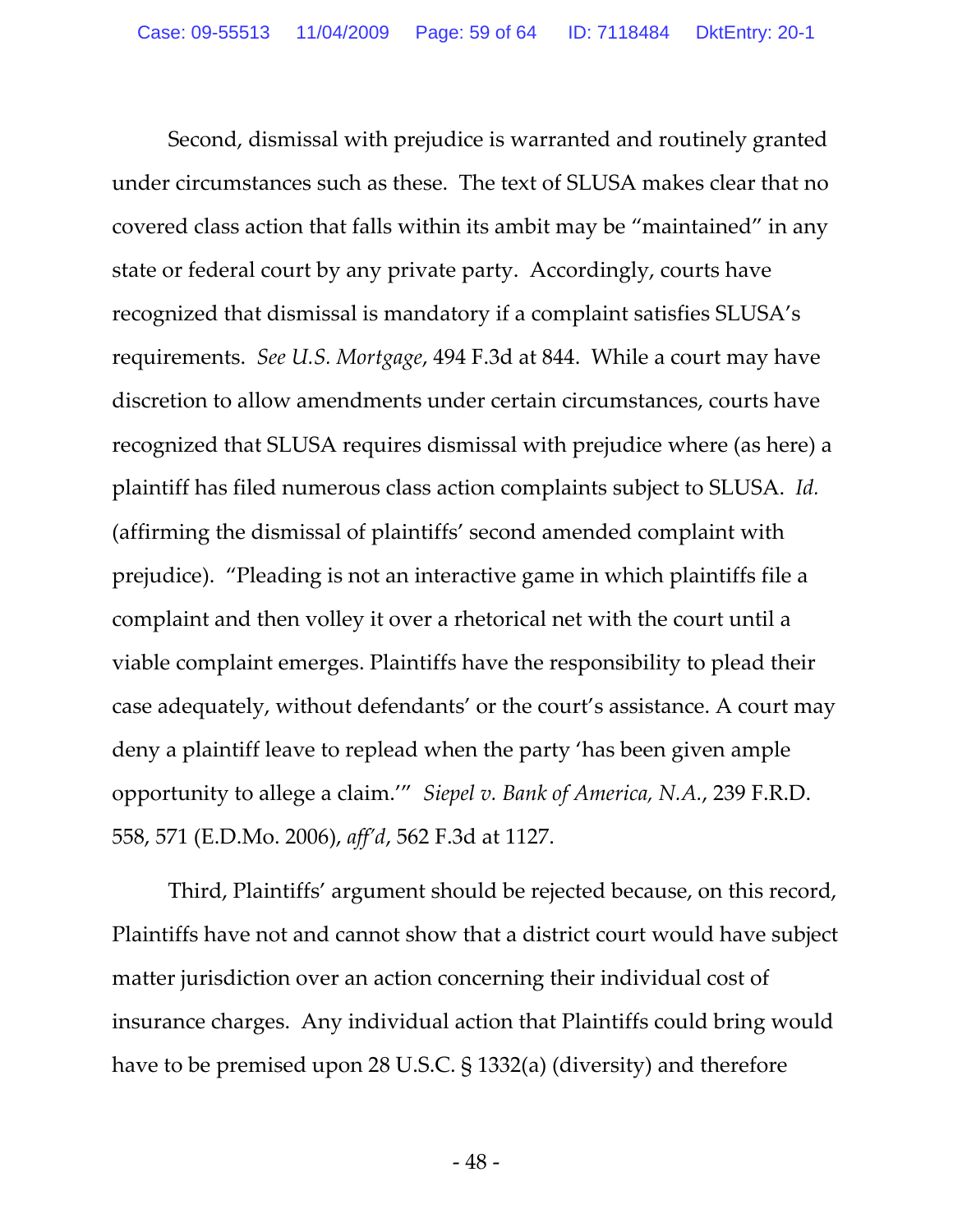would have to meet the statute's \$ 75,000 amount in controversy requirement as to each Plaintiff's claims. However, the Plaintiffs have not alleged any facts sufficient to show that their respective claims for excessive or improper cost of insurance charges satisfies the statute's \$75,000 amount in controversy requirement. *See Citizens Committee to Save Land Grant Railroads v. Burlington Northern, Inc*., 708 F.2d 1430 (9th Cir. 1983) (court could not exercise diversity jurisdiction over a bond‐related claim where the operative pleading made no sufficient allegations regarding the dollar amount in controversy). Nor can they supplement the record or make extra‐record assertions to support a threshold question of subject matter jurisdiction. Because the record on appeal does not support their argument, the Court cannot grant their request or fault the district court for dismissing their action. For this reason as well, the Court should hold that the district court did not err.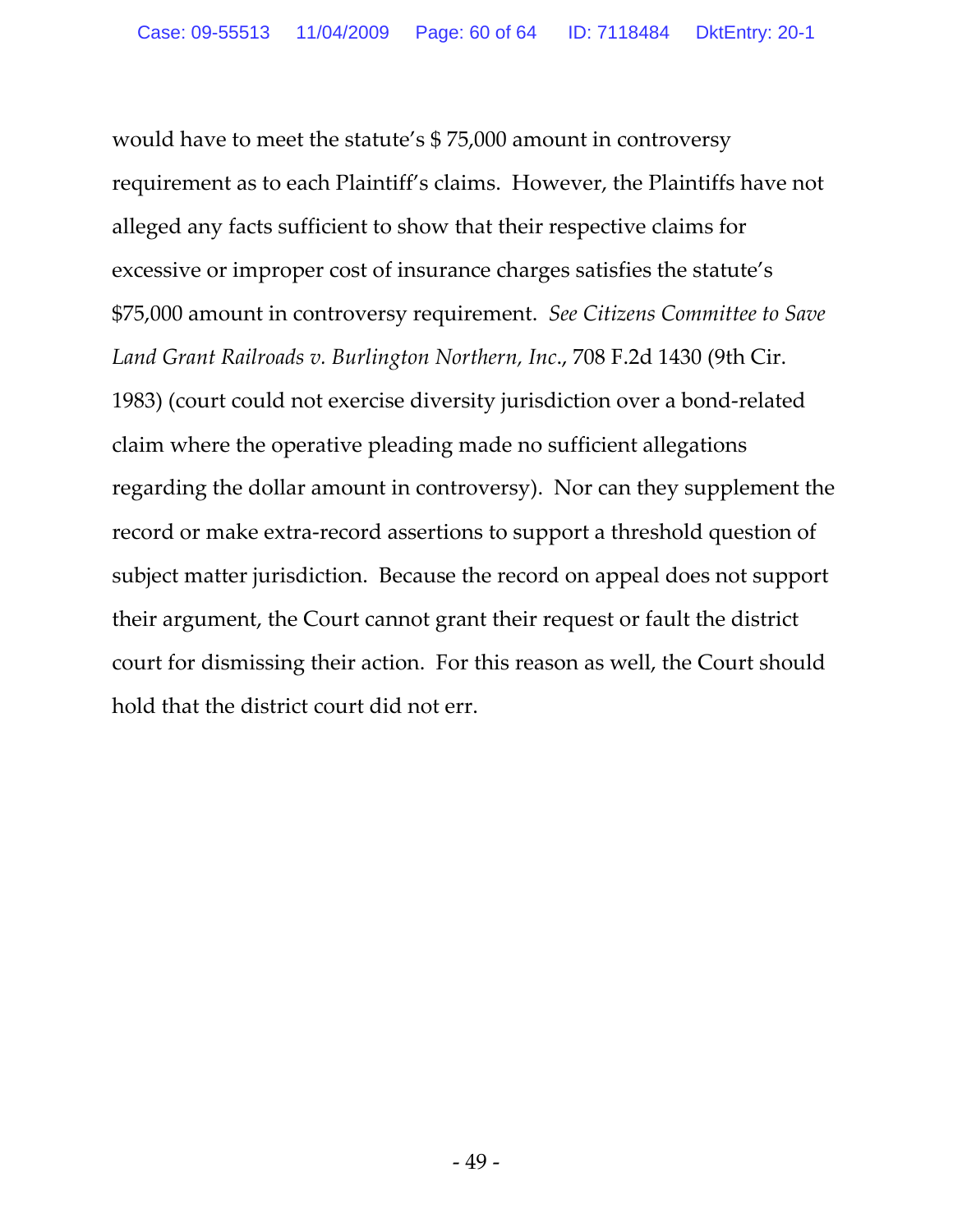### **CONCLUSION**

The controlling case law speaks with one voice in cases like this: The district court's judgment of dismissal comports fully with SLUSA text, the precedents of the Supreme Court, and numerous decisions of this Court and its sister courts. The judgment should be affirmed.

November 4, 2009 Respectfully submitted,

/s/ David J. Bird

James C. Martin Robert D. Phillips, Jr. Thomas A. Evans David J. Bird REED SMITH LLP Suite 1800 101 Second Street San Francisco, CA 94105 Tel: 415‐543‐8700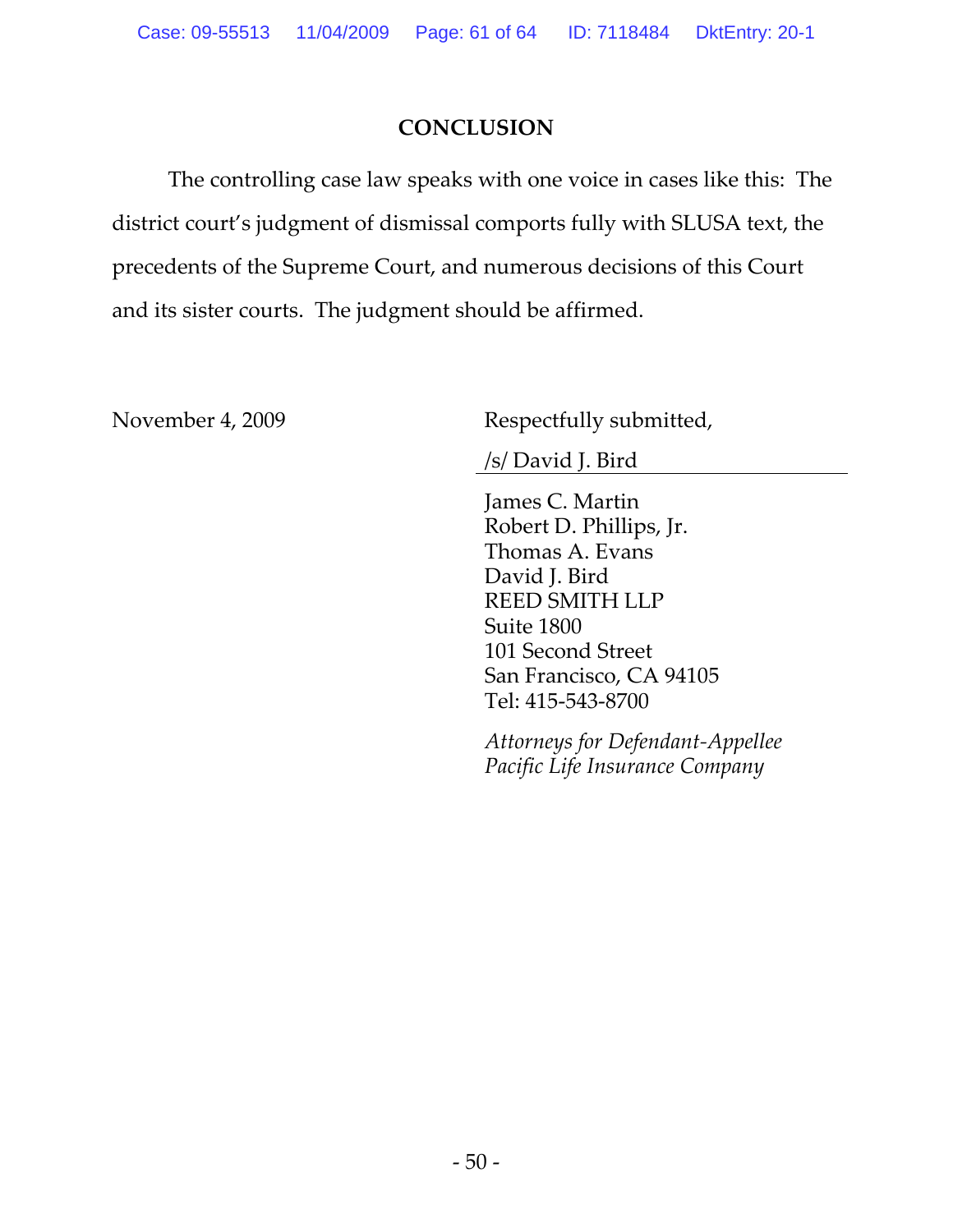### **STATEMENT OF RELATED CASES**

Pursuant to Ninth Circuit Rule 28‐2.6, Pacific Life is not aware of any related case pending in this Court.

November 4, 2009 Respectfully submitted,

/s/ David J. Bird

James C. Martin Robert D. Phillips, Jr. Thomas A. Evans David J. Bird REED SMITH LLP Suite 1800 101 Second Street San Francisco, CA 94105 Tel: 415‐543‐8700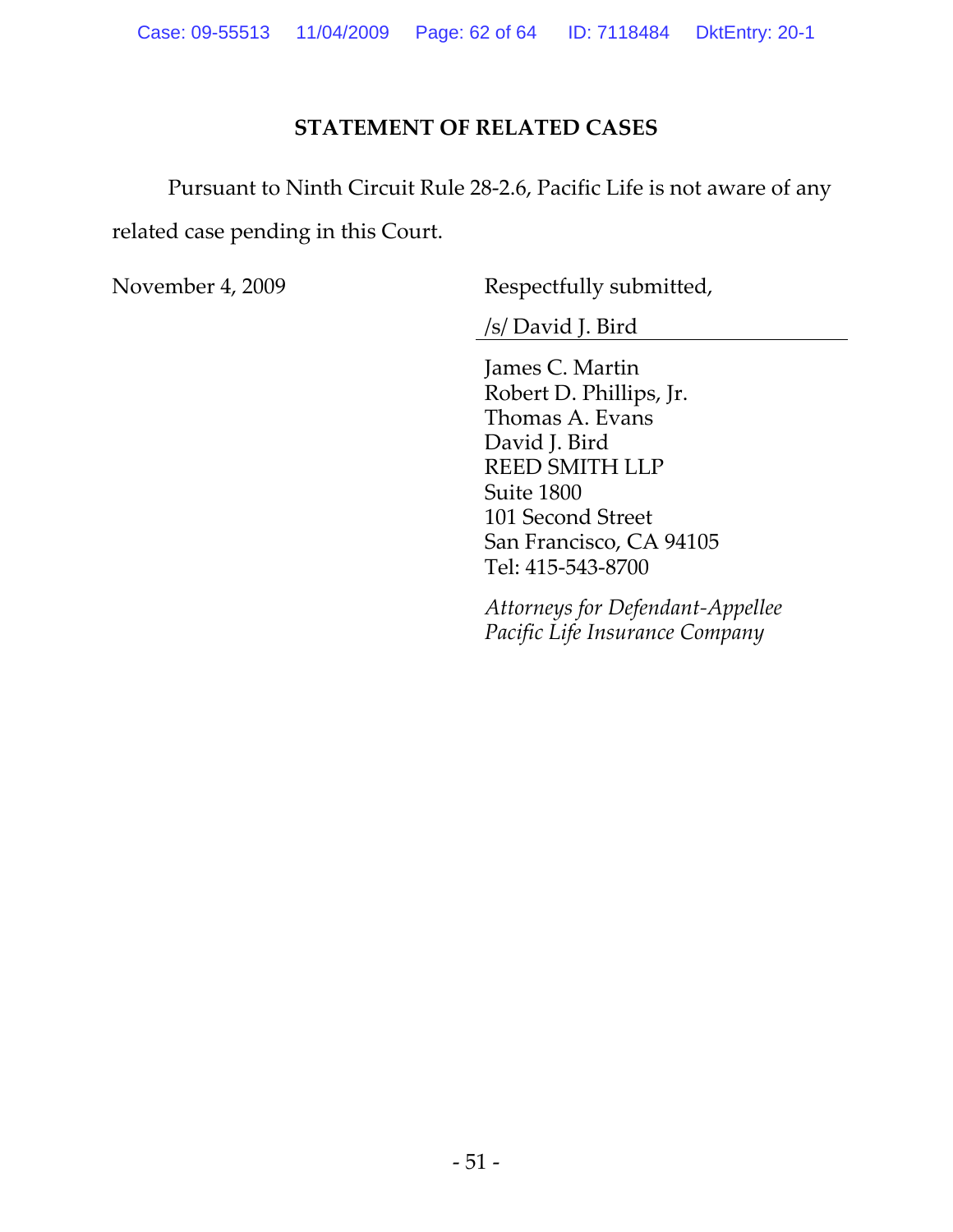### **CERTIFICATE OF COMPLIANCE**

Pursuant to Fed. R. App. P. 32 (a)(7)(C) and Ninth Circuit Rule 32‐1, the attached opening brief is proportionately spaced, has a plain Roman typeface of 14 points or more and contains 11,326 words, excluding the parts of the brief exempted by Rule 32(a)(7)(b)(iii), as counted by Microsoft Word 2003, the word processing software used to prepare this brief.

November 4, 2009 Respectfully submitted,

/s/ David J. Bird

James C. Martin Robert D. Phillips, Jr. Thomas A. Evans David J. Bird REED SMITH LLP Suite 1800 101 Second Street San Francisco, CA 94105 Tel: 415‐543‐8700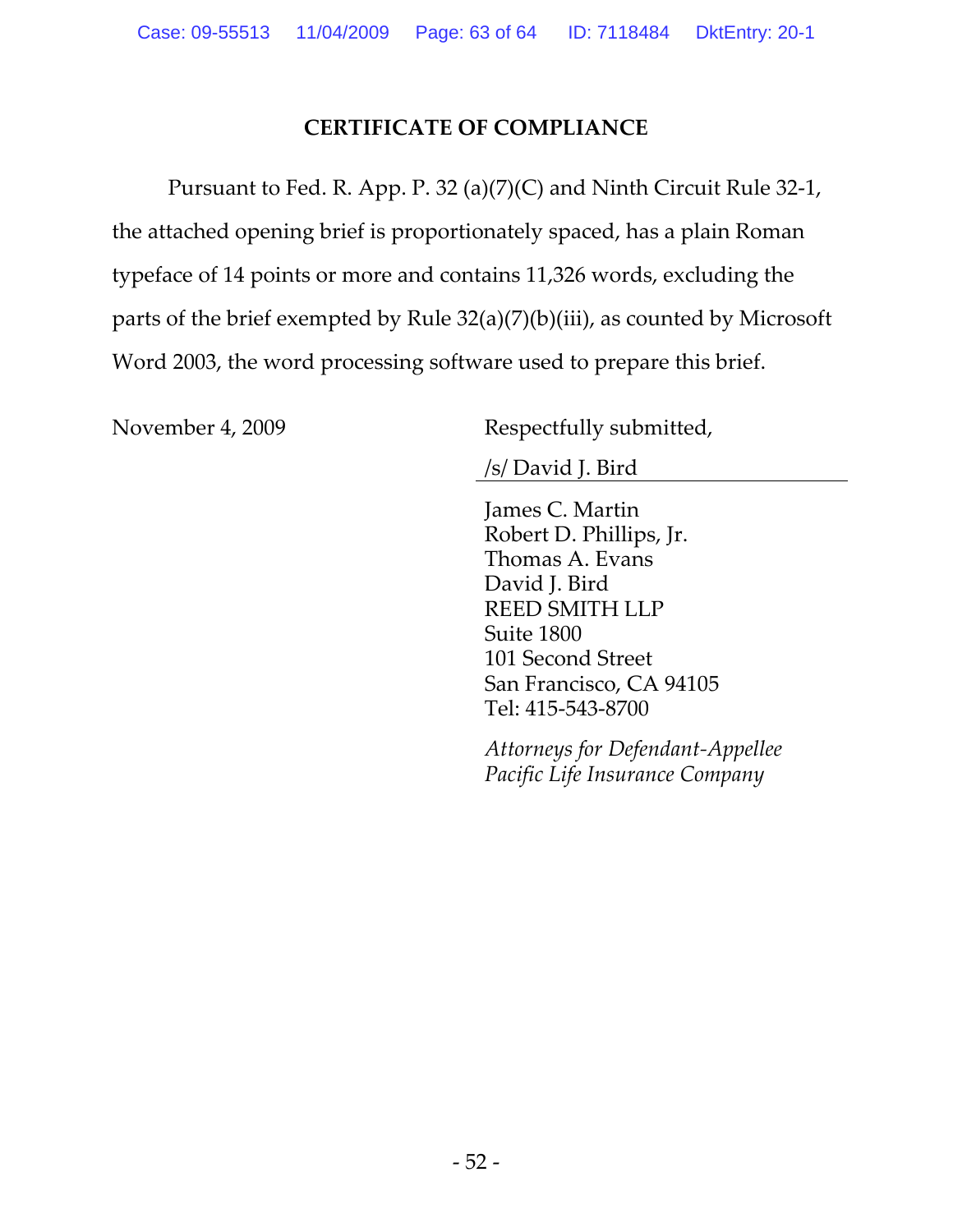### **CERTIFICATE OF SERVICE**

I hereby certify that on November 4, 2009, I electronically filed the foregoing with the Clerk of the Court for the United States Court of Appeals for the Ninth Circuit by using the CM/ECF system. I certify that all participants in the case are registered CM/ECF users and that service will be accomplished by the CM/ECF system.

November 4, 2009 Respectfully submitted,

/s/ David J. Bird

James C. Martin Robert D. Phillips, Jr. Thomas A. Evans David J. Bird REED SMITH LLP Suite 1800 101 Second Street San Francisco, CA 94105 Tel: 415‐543‐8700